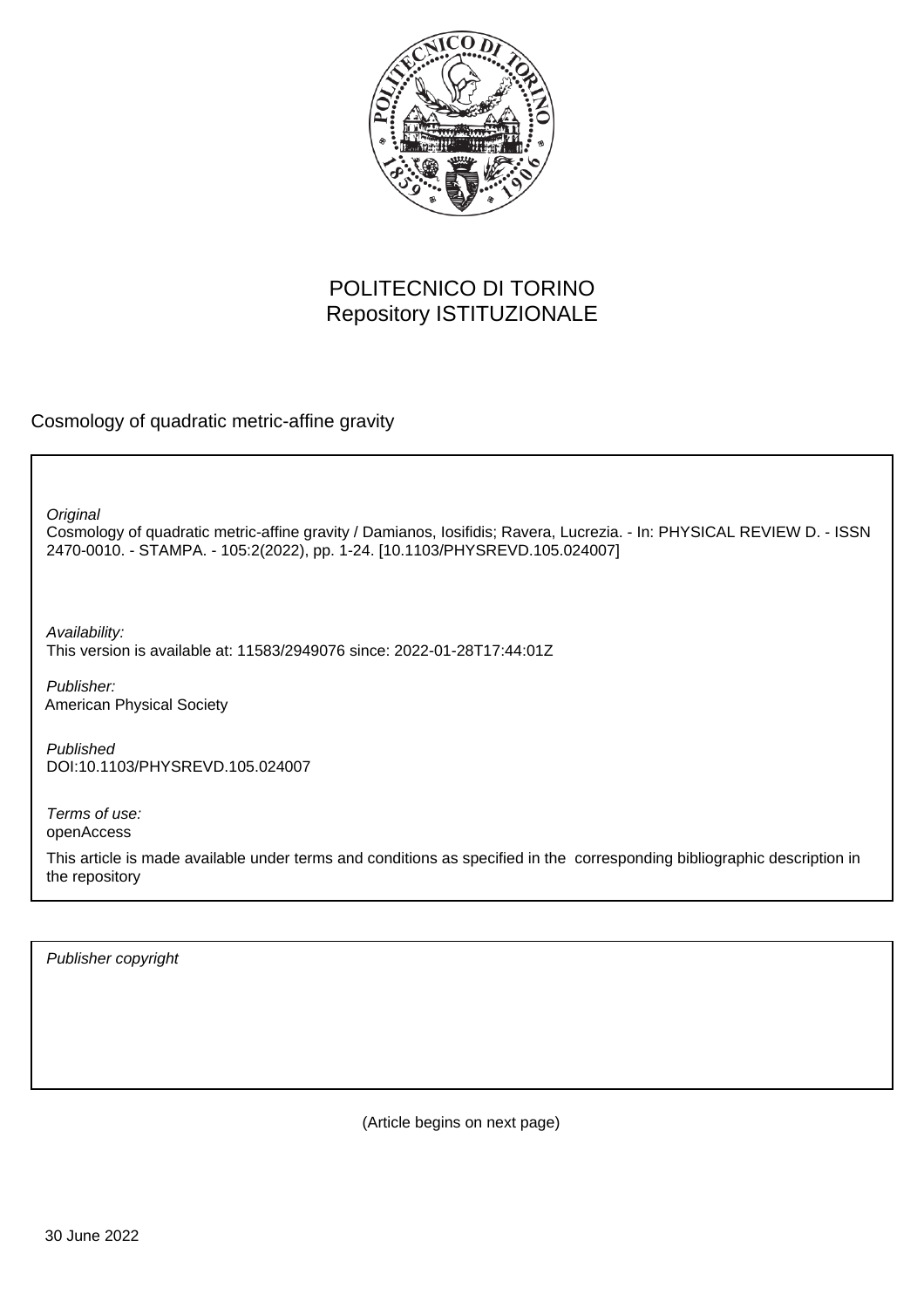# Cosmology of quadratic metric-affine gravity

Damianos Iosifidis $\mathbf{D}^{1,*}$  $\mathbf{D}^{1,*}$  $\mathbf{D}^{1,*}$  and Lucrezia Ravera $\mathbf{D}^{2,3,\dagger}$  $\mathbf{D}^{2,3,\dagger}$  $\mathbf{D}^{2,3,\dagger}$ 

<sup>1</sup>Institute of Theoretical Physics, Department of Physics, Aristotle University of Thessaloniki, 54124 Thessaloniki, Greece<br><sup>2</sup>DISAT, Boliteoriae di Torine, Corso Duga degli Abri DISAT, Politecnico di Torino, Corso Duca degli Abruzzi 24, 10129 Torino, Italy<br><sup>3</sup>DIEN, Satisma di Torino, Via P. Ciuria 1, 10125 Torino, Italy

 $<sup>3</sup>$ INFN, Sezione di Torino, Via P. Giuria 1, 10125 Torino, Italy</sup>

(Received 8 November 2021; accepted 14 December 2021; published 4 January 2022)

We investigate the cosmological aspects of the most general parity preserving Metric-Affine Gravity theory quadratic in torsion and nonmetricity in the presence of a cosmological hyperfluid. The equations of motion are obtained by varying the action with respect to the metric and the independent affine connection. Subsequently, considering a Friedmann-Lemaître-Robertson-Walker background, we derive the most general form of the modified Friedmann equations for the full quadratic theory. We then focus on a characteristic subcase involving only two quadratic contributions given in terms of torsion and nonmetricity vectors. In this setup, studying the modified Friedmann equations along with the conservation laws of the perfect cosmological hyperfluid, we provide exact solutions both for purely dilation and for purely spin hypermomentum sources. We then discuss the physical consequences of our model and the prominent role of torsion and nonmetricity in this cosmological setup.

DOI: [10.1103/PhysRevD.105.024007](https://doi.org/10.1103/PhysRevD.105.024007)

# I. INTRODUCTION

Modified gravity models [1] beyond general relativity (GR) have received considerable attention in recent years, as they might provide solutions to both small and large scale open issues that still afflict Einstein's well-celebrated theory of gravity. GR is based on Riemannian geometry and, on the other hand, proposed generalizations and extensions of GR have their roots in non-Riemannian geometry [2], where the assumptions of metric compatibility and torsionlessness of the affine connection are released. In other words, in this framework nonvanishing torsion and nonmetricity are allowed, both having a clear geometric interpretation. The former ensures that no infinitesimal parallelogram can be formed (i.e., they crack into pentagons), while the latter causes dot products and lengths of vectors to change under parallel transport in spacetime.

A prominent class of theories developed in the non-Riemannian setup goes by the name of metric-affine gravity (MAG) [3–5]. The latter can be formulated as a "gauge" theory of gravity [3,4], but this is not mandatory, as the development of gravitational models out of the gauge realm already has turned out to be relevant (cf. e.g., [5–8]). In this context, the metric and the connection can be treated as independent objects without assuming any form or symmetry or compatibility condition for the general affine connection from the very beginning. The latter is eventually obtained from the study of the field equations derived in the first order (i.e., Palatini) formalism.<sup>1</sup> Another characteristic feature of MAG is the fact that the matter Lagrangian is in principle allowed to depend on the general affine connection as well. The coupling is encoded into the so-called hypermomentum tensor, which encompasses the microstructure of matter [3,13,14]. In particular, it describes dilation, spin, and shear sources. This last intriguing characteristic of MAG, namely the microstructure-extended geometry interrelation, makes it especially interesting.

Under the perspective described above, MAG theories result to be rather general and powerful [11,12,15–23], and can possibly lead to diverse scenarios beyond GR, which may have relevant consequences, for instance, in the cosmological context. For some relevant results already obtained in MAG cosmology we refer the reader to, e.g., [24–34]. In particular, in this paper we are interested in the cosmological aspects, in a Friedmann-Lemaître-Robertson-Walker (FLRW) background, of the most general MAG theory in  $n$  spacetime dimensions involving all possible parity preserving quadratic terms in torsion and

<sup>\*</sup> diosifid@auth.gr

<sup>†</sup> lucrezia.ravera@polito.it

<sup>&</sup>lt;sup>1</sup>The literature on the topic is huge. For a recent review of Einstein manifolds with torsion and nonmetricity see, e.g., [9]. Besides, let us also mention that Einstein-Cartan-Weyl spaces in three dimensions, involving torsion and nonmetricity, have recently proved to describe the near-horizion geometry of some supergravity BPS black holes solutions [10]. Furthermore, the  $(3 + 1)$  formulation for gravity with torsion and nonmetricity has been recently developed in [11,12].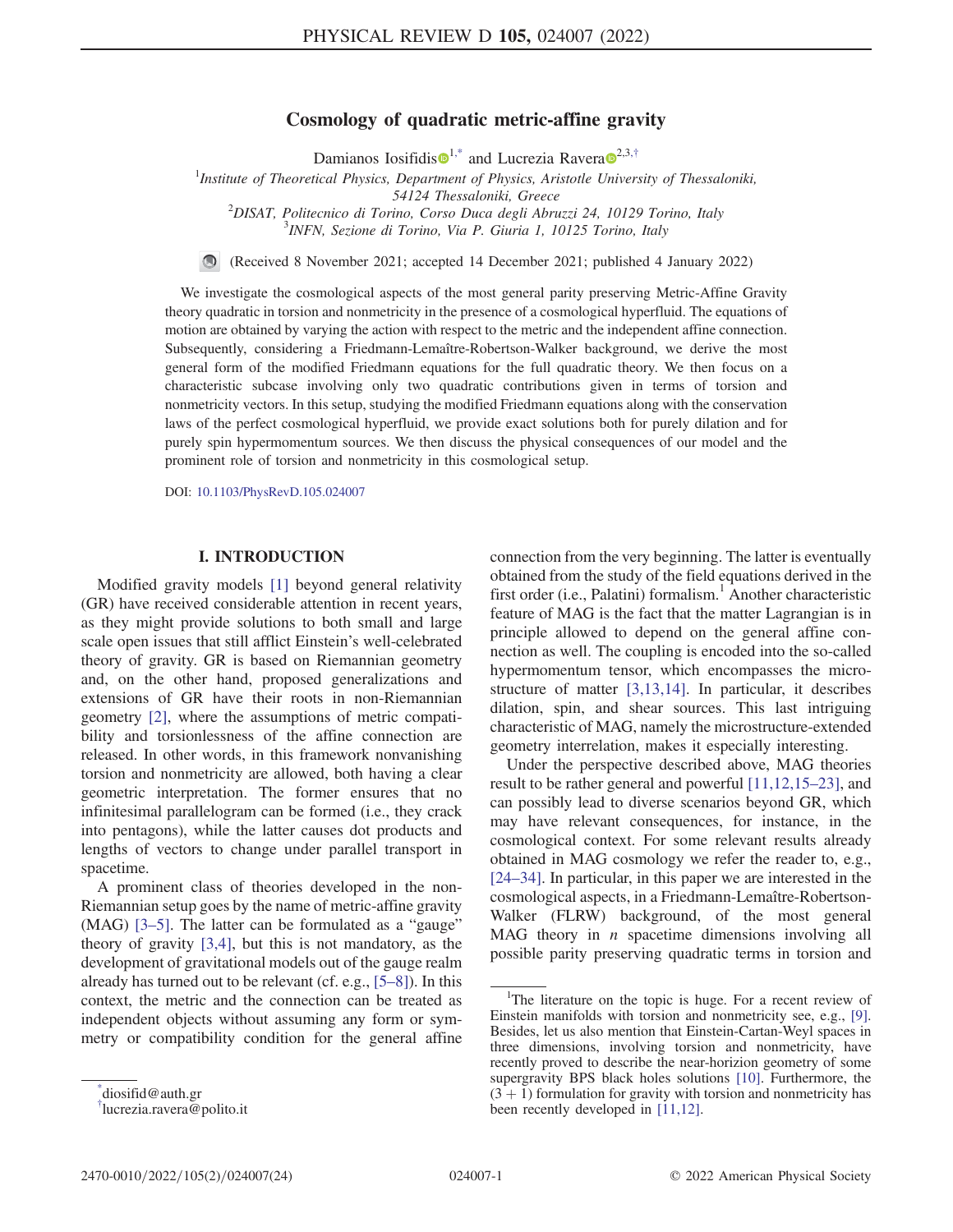nonmetricity, in the presence of a cosmological hyperfluid. The latter is a classical continuous medium carrying hypermomentum [35–39]. A novel, general formulation of perfect hyperfluid generalizing the classical perfect fluid notion of GR has been recently presented in [40–42] by first giving its physical definition and later using the appropriate mathematical formulation in order to extract its energy tensors by demanding spatial isotropy. We will refer to the aforementioned perfect cosmological hyperfluid in this work.

Quadratic MAG theories have been previously considered in [43–52]. More precisely, in [47] a quadratic theory involving also a piece quadratic in the so-called homothetic curvature tensor was studied, while in [48] only contributions quadratic in the torsion tensor were taken into account. In the cosmological context, in [53] the cosmology of a quadratic metric-compatible torsionful gravity theory in the presence of a perfect hyperfluid was presented and analyzed for the first time. The current work also provides a generalization of the results presented in [53] to the case in which both torsion and nonmetricity are nonvanishing.

The remainder of this paper is structured as follows: In Sec. II we review the theoretical background of MAG, cosmological aspects of torsion and nonmetricity, and the perfect cosmological hyperfluid. In Sec. III we study the most general parity preserving MAG theory quadratic in torsion and nonmetricity in the presence of a perfect hyperfluid. The gravitational part of the action is given by the (non-Riemannian) Einstein-Hilbert contribution plus all possible parity preserving torsion and nonmetricity scalars. We derive the field equations in the first order formalism, treating the metric and the general affine connection as independent variables. Section IV is devoted to the study of the cosmology of the quadratic theory. First of all, we consider a FLRW background and obtain the modified Friedmann equations of the general quadratic theory. Then, we focus on a characteristic subcase involving only two quadratic contributions given in terms of torsion and nonmetricity vectors and, in this setup, from the study of the modified Friedmann equations and the conservation laws of the perfect cosmological hyperfluid, we are able to provide exact solutions in the cases of purely dilation and purely spin hypermomentum types. We conclude our work with some remarks and possible future developments. Useful formulas are collected in the Appendix.

## II. THEORETICAL BACKGROUND

In this section we briefly give all the theoretical background necessary for a clearer understanding of the present work.

#### A. Geometric setup

Let us first review the geometric setup. We consider the framework of non-Riemannian geometry, and accordingly introduce on the manifold a metric tensor  $g_{\mu\nu}$  and a general affine connection  $\nabla$  with coefficients  $\Gamma^{\lambda}{}_{\mu\nu}$ . These geometric objects will be treated as independent, a priori. We consider n spacetime dimensions and our convention for the metric signature is mostly plus. The generic decomposition of a general affine connection is

$$
\Gamma^{\lambda}{}_{\mu\nu} = \tilde{\Gamma}^{\lambda}{}_{\mu\nu} + N^{\lambda}{}_{\mu\nu},\tag{1}
$$

where

$$
\tilde{\Gamma}^{\lambda}{}_{\mu\nu} = \frac{1}{2} g^{\rho\lambda} (\partial_{\mu} g_{\nu\rho} + \partial_{\nu} g_{\rho\mu} - \partial_{\rho} g_{\mu\nu}) \tag{2}
$$

is the Levi-Civita connection and

$$
N^{\lambda}{}_{\mu\nu} = \underbrace{\frac{1}{2}g^{\rho\lambda}(Q_{\mu\nu\rho} + Q_{\nu\rho\mu} - Q_{\rho\mu\nu})}_{\text{deflection (or disformation)}} - \underbrace{g^{\rho\lambda}(S_{\rho\mu\nu} + S_{\rho\nu\mu} - S_{\mu\nu\rho})}_{\text{contorsion} := K^{\lambda}{}_{\mu\nu}}
$$
\n(3)

is the distortion tensor, given in terms of torsion,

$$
S_{\mu\nu}{}^{\lambda} := \Gamma^{\lambda}{}_{[\mu\nu]}, \qquad S_{\mu\nu\alpha} = N_{\alpha[\mu\nu]}, \tag{4}
$$

and nonmetricity

$$
Q_{\lambda\mu\nu} := -\nabla_{\lambda}g_{\mu\nu} = -\partial_{\lambda}g_{\mu\nu} + \Gamma^{\rho}{}_{\mu\lambda}g_{\rho\nu} + \Gamma^{\rho}{}_{\nu\lambda}g_{\mu\rho},
$$
  
\n
$$
Q_{\nu\alpha\mu} = 2N_{(\alpha\mu)\nu}.
$$
\n(5)

Both torsion and nonmetricity have trace parts:  $S_{\lambda} = S_{\lambda \sigma}^{\sigma}$ is the torsion vector,  $Q_{\lambda} = Q_{\lambda\mu}^{\mu}$  and  $q_{\nu} = Q^{\mu}{}_{\mu\nu}$  are the nonmetricity vectors, with the former oftentimes referred to as the Weyl vector. Furthermore, in the case  $n = 4$  one can also define the torsion pseudovector according to  $t^{\rho} := \epsilon^{\rho \lambda \mu \nu} S_{\lambda \mu \nu}$ , where  $\epsilon^{\rho \lambda \mu \nu}$  is the Levi-Civita tensor in four dimensions. The covariant derivative  $\nabla$  (associated with  $\Gamma$ ) of, e.g., a vector  $v^{\lambda}$  is given by

$$
\nabla_{\nu} v^{\lambda} = \partial_{\nu} v^{\lambda} + \Gamma^{\lambda}{}_{\mu\nu} v^{\mu}.
$$
 (6)

We define the curvature (Riemann) tensor as

$$
R^{\mu}{}_{\nu\alpha\beta} := 2\partial_{[\alpha}\Gamma^{\mu}{}_{|\nu|\beta]} + 2\Gamma^{\mu}{}_{\rho[\alpha}\Gamma^{\rho}{}_{|\nu|\beta]} = \tilde{R}^{\mu}{}_{\nu\alpha\beta} + 2\tilde{\nabla}_{[\alpha}N^{\mu}{}_{|\nu|\beta]} + 2N^{\mu}{}_{\lambda|\alpha}N^{\lambda}{}_{|\nu|\beta]},
$$
 (7)

where  $\overline{V}$  denotes the Levi-Civita covariant derivative. In particular, one can form the following contractions of the curvature tensor  $R^{\mu}{}_{\nu\alpha\beta}$ :

$$
R_{\nu\beta}:=R^{\mu}{}_{\nu\mu\beta},\qquad \qquad (8)
$$

$$
\hat{R}_{\alpha\beta} := R^{\mu}{}_{\mu\alpha\beta} = \partial_{[\alpha}Q_{\beta]},\tag{9}
$$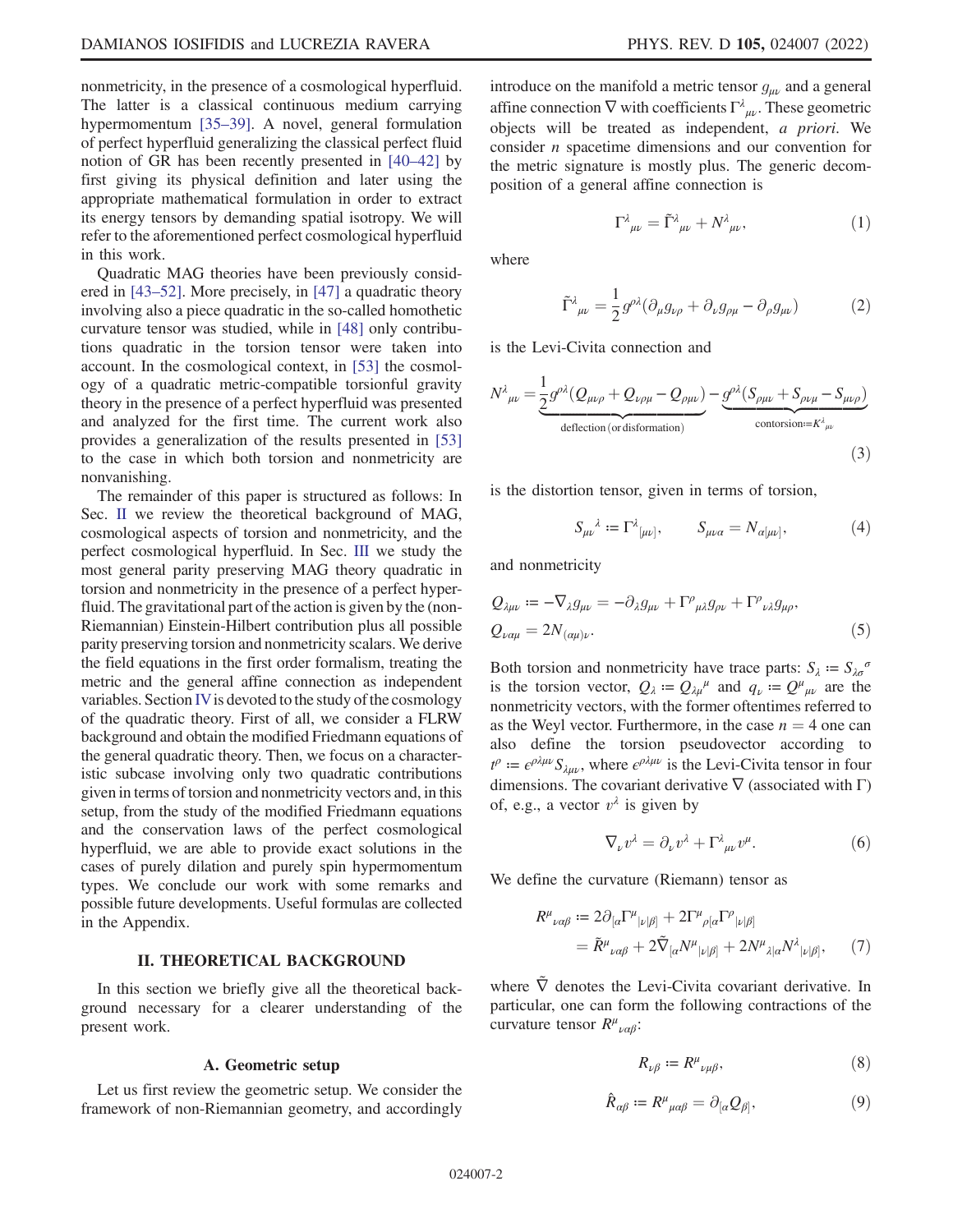$$
\check{R}^{\lambda}{}_{\alpha} := R^{\lambda}{}_{\mu\nu\alpha} g^{\mu\nu},\tag{10}
$$

where (8) defines the Ricci tensor of Γ, (9) the so-called homothetic curvature tensor, and (10) a third tensor referred to as the co-Ricci tensor in the literature. Finally,

$$
R := R_{\mu\nu} g^{\mu\nu} = -\check{R}_{\mu\nu} g^{\mu\nu} \tag{11}
$$

is the curvature scalar associated with  $\Gamma$  which is still uniquely defined. Note that the latter can be decomposed into its Riemannian part plus non-Riemannian contributions associated with torsion and nonmetricity. Having introduced the minimum theoretical setup for the formalism we are going to be using we can now move on to the physics part and elaborate a little bit on the sources of MAG.

#### B. Hypermomentum and energy-momentum tensors

Let us now recall the concepts of energy-momentum and hypermomentum tensors, following [40]. We will assume the full action to be a functional of the metric (and its derivatives), the general affine connection and the matter fields (here collectively denoted by  $\varphi$ ), that is

$$
S[g,\Gamma,\varphi] = S_{\rm G}[g,\Gamma] + S_{\rm M}[g,\Gamma,\varphi]. \tag{12}
$$

In particular,

$$
S_{\mathcal{G}}[g,\Gamma] = \frac{1}{2\kappa} \int d^n x \sqrt{-g} \mathcal{L}_{\mathcal{G}}(g,\Gamma) \tag{13}
$$

is the gravitational part of the action ( $\kappa = 8\pi G$  is the gravitational constant) and

$$
S_{\mathcal{M}}[g,\Gamma,\varphi] = \int d^n x \sqrt{-g} \mathcal{L}_{\mathcal{M}}(g,\Gamma,\varphi) \tag{14}
$$

the matter part. One can then define the metric energymomentum tensor (MEMT),

$$
T_{\mu\nu} := -\frac{2}{\sqrt{-g}} \frac{\delta S_M}{\delta g^{\mu\nu}} = -\frac{2}{\sqrt{-g}} \frac{\delta(\sqrt{-g}\mathcal{L}_M)}{\delta g^{\mu\nu}},\qquad(15)
$$

and the hypermomentum tensor [3,13,14],

$$
\Delta_{\lambda}{}^{\mu\nu} := -\frac{2}{\sqrt{-g}} \frac{\delta S_{\rm M}}{\delta \Gamma^{\lambda}{}_{\mu\nu}} = -\frac{2}{\sqrt{-g}} \frac{\delta(\sqrt{-g} \mathcal{L}_{\rm M})}{\delta \Gamma^{\lambda}{}_{\mu\nu}}.
$$
 (16)

On the other hand, working in the equivalent formalism based on the vielbeins  $e_{\mu}^{c}$  and spin connection  $\omega_{\mu}|_{ab}$ , where  $a, b, \ldots$  are Lorentz (i.e., tangent) indices,<sup>2</sup> one may also introduce the canonical energy-momentum tensor (CEMT),

$$
t^{\mu}{}_{c} := \frac{1}{\sqrt{-g}} \frac{\delta S_{\rm M}}{\delta e_{\mu}{}^{c}}.
$$
 (17)

Note that, while the MEMT is symmetric, the CEMT, in general, is not. One can then prove that the CEMT is not independent of the metric energy-momentum and hypermomentum tensors [3], as the following relation holds  $[40]$ <sup>3</sup>:

$$
t^{\mu}_{\lambda} := \frac{1}{\sqrt{-g}} \frac{\delta S_{\mathbf{M}}}{\delta e_{\lambda}^{c}} e_{\lambda}^{c} = T^{\mu}_{\lambda} - \frac{1}{2\sqrt{-g}} \hat{\nabla}_{\nu} (\sqrt{-g} \Delta_{\lambda}^{\mu \nu}), \qquad (18)
$$

where we have also defined a modified covariant derivative

$$
\hat{\nabla}_{\nu} := 2S_{\nu} - \nabla_{\nu}.
$$
\n(19)

Observe that for matter such that  $\Delta_{\alpha\mu\nu} \equiv 0$  (namely, for matter with no microstructure) the CEMT and MEMT coincide. As we will also recall in the following, Eq. (18) turns out to be a conservation law of the cosmological hyperfluid [40]. Moreover, let us notice that from Eq. (18) one can derive the conservation law for spin [54],

$$
2t_{[\mu\nu]} = \frac{1}{\sqrt{-g}} \hat{\nabla}_a (\sqrt{-g} \tau_{\mu\nu}{}^\alpha) - Q_{\alpha\beta[\mu} \Delta_{\nu]}{}^{\beta\alpha}, \qquad (20)
$$

with

$$
\tau_{\mu\nu}{}^\alpha:=\Delta_{[\mu\nu]}{}^\alpha. \eqno(21)
$$

As we can see, the conservation law for spin receives, in general, contributions from nonmetricity. Let us also note here that in a homogeneous cosmological setup, any antisymmetric two-index object vanishes identically. This means that in a homogeneous cosmological setting  $t_{[\mu\nu]} \equiv 0$ and, therefore, one is left only with the symmetric part of  $t_{\mu\nu}$ , that is  $t_{\mu\nu} = t_{\mu\nu}$ . Finally, contracting Eq. (18) in  $\mu$ ,  $\lambda$ , we find the following relation: we find the following relation:

$$
t = T + \frac{1}{2\sqrt{-g}} \partial_{\nu} (\sqrt{-g} \Delta^{\nu}), \qquad (22)
$$

where

$$
t := t^{\mu}_{\ \mu}, \qquad T := T^{\mu}_{\ \mu}, \qquad \Delta^{\nu} := \Delta_{\lambda}^{\ \lambda \nu} \tag{23}
$$

are the CEMT and MEMT traces and a trace of the hypermomentum, respectively. The above equation implies

<sup>&</sup>lt;sup>2</sup>Here we have the usual relation  $g_{\mu\nu} = e_{\mu}{}^{a} e_{\nu}{}^{b} \eta_{ab}$  connecting tric and vielbeins,  $n_{ab}$  being the tangent space flat Minkowski metric and vielbeins,  $\eta_{ab}$  being the tangent space flat Minkowski metric.

<sup>&</sup>lt;sup>3</sup>In the explicit calculations one also exploits the identity  $\nabla_{\nu} e_{\mu}{}^{a} = 0 = \partial_{\nu} e_{\mu}{}^{a} - \Gamma^{\rho}{}_{\mu\nu} e_{\rho}{}^{a} + \omega_{\nu}{}^{a}{}_{b} e_{\mu}{}^{b}$ , which connects the two formalisms.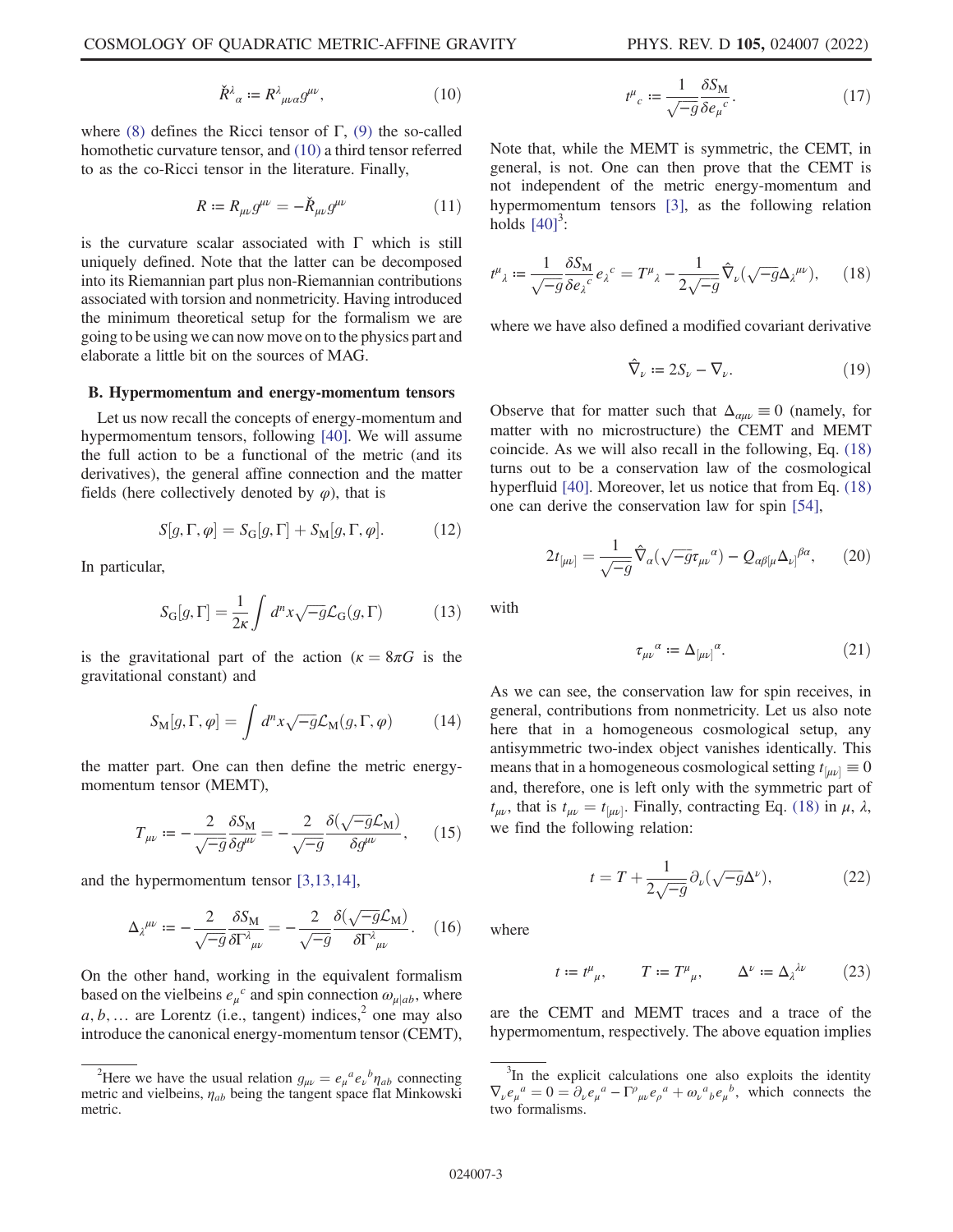$$
T = 0 \leftrightarrow 2t = \frac{1}{\sqrt{-g}} \partial_{\nu} (\sqrt{-g} \Delta^{\nu}), \tag{24}
$$

$$
t = 0 \leftrightarrow 2T = -\frac{1}{\sqrt{-g}} \partial_{\nu} (\sqrt{-g} \Delta^{\nu}), \tag{25}
$$

$$
t = T \leftrightarrow \partial_{\nu}(\sqrt{-g}\Delta^{\nu}) = 0, \tag{26}
$$

which can follow from considering specific matter and correspond, respectively, to conformally frame rescalings, and special projective transformations invariant theories (cf. also [55]). From the latter equation it immediately follows that for theories that respect the special projective symmetry<sup>4</sup> the associated dilation current is always conserved. This is true for all classes of theories whose gravitational part depends only on the Riemann tensor.

## C. Cosmological aspects of torsion and nonmetricity

In the following we recall key cosmological aspects of torsion and nonmetricity, which will be useful in the remainder of this paper. First of all, we will consider a homogeneous, flat (i.e.,  $K = 0$ , K being a curvature parameter) FLRW spacetime with the usual Robertson-Walker line element

$$
ds^2 = -dt^2 + a^2 \delta_{ij} dx^i dx^j, \qquad (27)
$$

where  $a(t)$  is the scale factor of the Universe and  $i, j = 1, 2, ..., n - 1$ . In addition, we define the projector tensor

$$
h_{\mu\nu} \coloneqq g_{\mu\nu} + u_{\mu}u_{\nu},\tag{28}
$$

which projects objects on the space orthogonal to  $u^{\mu}$ , the latter being the normalized  $n$ -velocity field of a given fluid which in comoving coordinates is expressed as  $u^{\mu} = \delta_0^{\mu} = (1, 0, 0, ..., 0), u_{\mu}u^{\mu} = -1.$  Accordingly, let us also introduce the temporal derivative

$$
=u^{\alpha}\nabla_{\alpha}.
$$
 (29)

The above constitutes a  $1 + (n - 1) = 1 + m$  spacetime split.

### 1. Torsion and nonmetricity in FLRW spacetime

In a non-Riemannian FLRW spacetime in  $1 + 3$  dimensions the general affine connection can be written as [40]

$$
\Gamma^{\lambda}{}_{\mu\nu} = \tilde{\Gamma}^{\lambda}{}_{\mu\nu} + X(t)u^{\lambda}h_{\mu\nu} + Y(t)u_{\mu}h^{\lambda}{}_{\nu} + Z(t)u_{\nu}h^{\lambda}{}_{\mu} \n+ V(t)u^{\lambda}u_{\mu}u_{\nu} + \epsilon^{\lambda}{}_{\mu\nu\rho}u^{\rho}W(t).
$$
\n(30)

In particular, the nonvanishing components of the Levi-Civita connection are

$$
\tilde{\Gamma}^0{}_{ij} = \tilde{\Gamma}^0{}_{ji} = \dot{a}a\delta_{ij} = Hg_{ij}, \quad \tilde{\Gamma}^i{}_{j0} = \tilde{\Gamma}^i{}_{0j} = \frac{\dot{a}}{a}\delta^i_j = H\delta^i_j,
$$
\n(31)

where  $H := \frac{\dot{a}}{a}$  is the Hubble parameter. On the other hand, the torsion and nonmetricity tensors can be written, respectively, in the following way [40,56]:

 $\overline{S}$ 

$$
S_{\mu\nu\alpha}^{(n)} = 2u_{\lbrack\mu}h_{\nu\rbrack\alpha}\Phi(t) + \epsilon_{\mu\nu\alpha\rho}u^{\rho}P(t)\delta_{4}^{n},
$$
  

$$
Q_{\alpha\mu\nu} = A(t)u_{\alpha}h_{\mu\nu} + B(t)h_{\alpha(\mu}u_{\nu)} + C(t)u_{\alpha}u_{\mu}u_{\nu}, \quad (32)
$$

where  $\delta_4^n$  is the Kronecker's delta  $(\delta_4^{n=4} = 1$ , otherwise it gives zero). Given (32) we may also compute gives zero). Given (32), we may also compute

$$
S_{\alpha} = (n-1)\Phi u_{\alpha},
$$
  
\n
$$
Q_{\mu} = (n-1)Au_{\mu} - Cu_{\mu},
$$
  
\n
$$
q_{\mu} = \frac{(n-1)}{2}Bu_{\mu} - Cu_{\mu}.
$$
\n(33)

The functions  $X(t)$ ,  $Y(t)$ ,  $Z(t)$ ,  $V(t)$ ,  $W(t)$  in (30) and  $\Phi(t)$ ,  $P(t)$ ,  $A(t)$ ,  $B(t)$ ,  $C(t)$  in (32) describe non-Riemannian cosmological effects and give, together with the scale factor, the cosmic evolution of non-Riemannian geometries.<sup>5</sup> Moreover, using the definition of a general affine connection we have previously introduced, one can prove that

$$
2(X + Y) = B, \t 2Z = A, \t 2V = C,2\Phi = Y - Z, \t P = W.
$$
 (34)

The latter can also be inverted to get

$$
W = P, \qquad V = \frac{C}{2}, \qquad Z = \frac{A}{2},
$$
  

$$
Y = 2\Phi + \frac{A}{2}, \qquad X = \frac{B}{2} - 2\Phi - \frac{A}{2}.
$$
 (35)

Here, let us also collect some useful formulas we have derived in the current cosmological context.

Torsion scalars.—Using the first of (32), we find the following relations<sup>6</sup>:

$$
S_{\mu\nu\alpha}S^{\mu\nu\alpha} = -2(n-1)\Phi^2 + 6P^2 \delta_4^n,
$$
  
\n
$$
S_{\mu\nu\alpha}S^{\alpha\mu\nu} = (n-1)\Phi^2 + 6P^2 \delta_4^n,
$$
  
\n
$$
S_{\mu}S^{\mu} = -(n-1)^2 \Phi^2.
$$
 (36)

<sup>5</sup>Notice that  $P(t)$  is a pseudoscalar and  $\epsilon_{\mu\nu\alpha\beta}u^{\beta}$  is, by finition, purely spatial. definition, purely spatial.

<sup>&</sup>lt;sup>4</sup>Also known as Einstein's  $\lambda$  transformations.

 ${}^6P = P(t)$  is there only in  $n = 4$  ( $n = 1 + 3$ ,  $m = 3$ ) spacetime dimensions. For  $m \neq 3$  it identically vanishes, i.e.,  $P \equiv 0$ .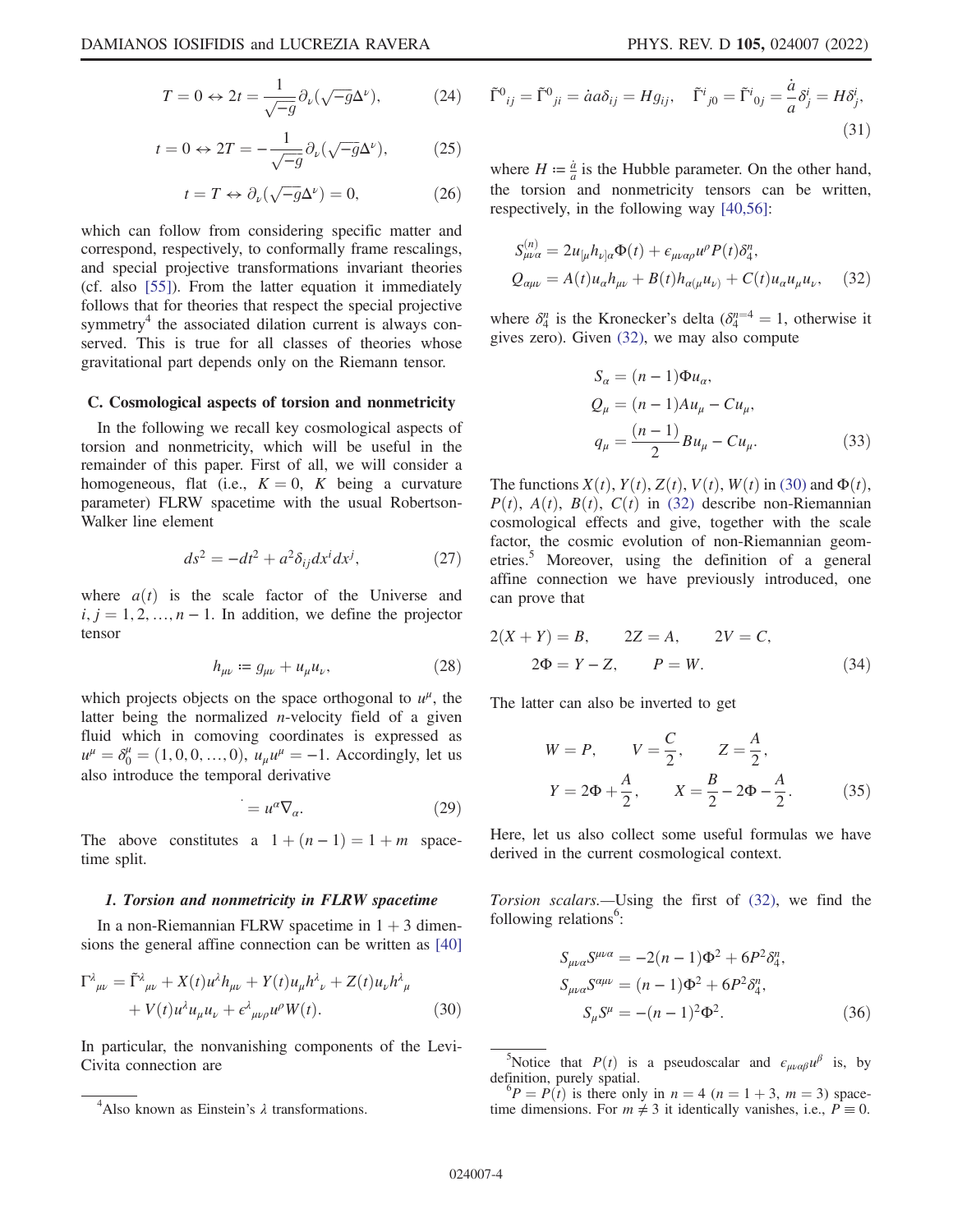Besides, one might introduce the torsion scalar  $\mathcal{T}$ , given by

$$
\mathcal{T} := S_{\mu\nu\alpha} S^{\mu\nu\alpha} - 2S_{\mu\nu\alpha} S^{\alpha\mu\nu} - 4S_{\mu} S^{\mu},\tag{37}
$$

and prove that

$$
T = 4(n-1)(n-2)\Phi^2 - 6P^2 \delta_4^n \tag{38}
$$

in our cosmological setup.

Mixed torsion-nonmetricity scalars.—Regarding mixed terms, we obtain

$$
Q_{\mu\nu\alpha}S^{\mu\nu\alpha} = -(n-1)A\Phi + \frac{(n-1)}{2}B\Phi,
$$
  
\n
$$
Q_{\mu}S^{\mu} = (n-1)\Phi[C - (n-1)A],
$$
  
\n
$$
q_{\mu}S^{\mu} = (n-1)\Phi\left[C - \frac{(n-1)}{2}B\right].
$$
\n(39)

One could then define a  $Q * T$  mixed torsion-nonmetricity scalar

$$
Q * T \coloneqq 2Q_{\alpha\mu\nu} S^{\alpha\mu\nu} + 2S_{\mu}(q^{\mu} - Q^{\mu}) \tag{40}
$$

and prove that we have

$$
Q * T = (n-1)(n-2)\Phi(2A - B)
$$
 (41)

in the current cosmological setting.

Nonmetricity scalars.—Concerning pure nonmetricity scalars, we compute

$$
X_1 := Q_{\alpha\mu\nu} Q^{\alpha\mu\nu} = -\left[ (n-1)A^2 + \frac{(n-1)}{2}B^2 + C^2 \right],
$$
  
\n
$$
X_2 := Q_{\alpha\mu\nu} Q^{\mu\nu\alpha} = -\left[ (n-1)AB + \frac{(n-1)}{4}B^2 + C^2 \right],
$$
  
\n
$$
X_3 := Q_\alpha Q^\alpha = -[(n-1)A - C]^2,
$$
  
\n
$$
X_4 := Q_\alpha q^\alpha = -[(n-1)A - C] \left[ \frac{(n-1)}{2}B - C \right],
$$
  
\n
$$
X_5 := q_\alpha q^\alpha = -\left[ \frac{(n-1)}{2}B - C \right]^2.
$$
  
\n(42)

Finally, defining

$$
\mathcal{Q} := \frac{1}{4} Q_{\alpha\mu\nu} Q^{\alpha\mu\nu} - \frac{1}{2} Q_{\alpha\mu\nu} Q^{\mu\nu\alpha} - \frac{1}{4} Q_{\mu} Q^{\mu} + \frac{1}{2} Q_{\mu} q^{\mu}, \quad (43)
$$

and, consequently,

$$
\mathcal{Z} \coloneqq T + \mathcal{Q} + \mathcal{Q} * T,\tag{44}
$$

we have that the Ricci scalar of  $\Gamma$  can be written as

$$
R = \tilde{R} + \mathcal{Z} + \tilde{\nabla}_{\mu} (q^{\mu} - Q^{\mu} - 4S^{\mu}). \tag{45}
$$

Then, as

$$
\tilde{\nabla}_{\mu} (q^{\mu} - Q^{\mu} - 4S^{\mu})
$$
\n
$$
= (n-1) \frac{1}{\sqrt{-g}} \partial_{\mu} \left[ \sqrt{-g} u^{\mu} \left( \frac{B}{2} - A - 4\Phi \right) \right], \quad (46)
$$

where we have used

$$
\tilde{\nabla}_{\mu}(\sqrt{-g}\xi^{\mu}) = \partial_{\mu}(\sqrt{-g}\xi^{\mu}), \quad \forall \text{ vector } \xi^{\mu}, \quad (47)
$$

we find

$$
R = \tilde{R} + \frac{(n-1)}{4} [(n-2)A^2 - (n-3)AB + BC] + (n-1)(n-2)(4\Phi^2 + \Phi(2A - B)) - 6P^2 \delta_4^n + (n-1)\frac{1}{\sqrt{-g}} \partial_\mu \left[ \sqrt{-g} u^\mu \left( \frac{B}{2} - A - 4\Phi \right) \right], \qquad (48)
$$

which is the final cosmological decomposition of the Ricci scalar of  $\Gamma$  in terms of Riemannian (i.e.,  $\tilde{R}$ ) and non-Riemannian contributions. This decomposition is a key ingredient for the derivation of the modified Friedmann equations we are going to present in what follows.

## 2. Relations among the invariants

Note that in the highly symmetric FLRW background not all of the 11 quadratic torsion and nonmetricity invariants are independent. Regarding the pure torsion invariants, since as we have seen above they involve only two combinations and we have three scalars [see (36)], the latter must be dependent. In fact, quite trivially we find

$$
(n-1)S_{\mu\nu\alpha}S^{\mu\nu\alpha} - (n-1)S_{\mu\nu\alpha}S^{\alpha\mu\nu} - 3S_{\mu}S^{\mu} = 0 \tag{49}
$$

confirming that indeed only two out of the three pure torsion scalars are independent. Analogously, concerning the mixed terms we observe that the difference of the last two in (39) is  $(n - 1)$  times the first one, namely

$$
Q_{\mu}S^{\mu} - q_{\mu}S^{\mu} - (n-1)Q_{\mu\nu\alpha}S^{\mu\nu\alpha} = 0, \qquad (50)
$$

indicating again their linear dependence. More tricky and complicated are the pure nonmetricity scalars in (42), as here we have five expressions but six combinations appearing. Then, considering their linear combinations, if the equation

$$
\sum_{i=1}^{5} \lambda_i X_i = 0 \tag{51}
$$

has only the trivial solution  $\lambda_i = 0$  for all i, then the invariants are independent. If not all  $\lambda$ 's vanish, then the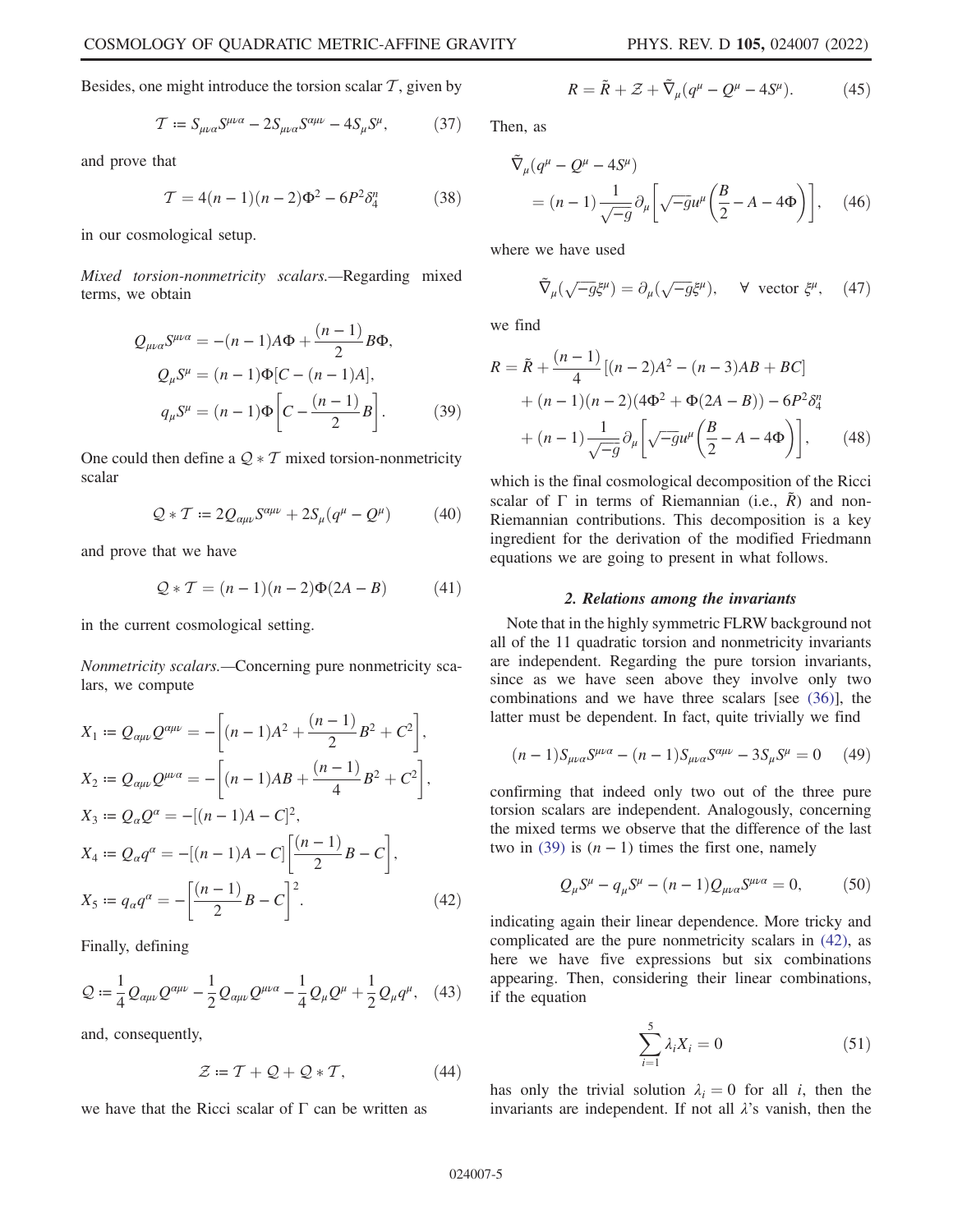invariants will be dependent. In our case it happens that only four equations are linearly independent, so we have a free parameter, which we take to be  $\lambda_3$ , and

$$
\lambda_1 = -\lambda_3(n-1), \qquad \lambda_2 = \lambda_3(n-1),
$$
  

$$
\lambda_4 = -2\lambda_3, \qquad \lambda_5 = \lambda_3.
$$
 (52)

Now, setting  $\lambda_3 = 1$ , the latter boils down to

$$
\lambda_3 = 1, \quad \lambda_1 = 1 - n, \quad \lambda_2 = n - 1, \quad \lambda_4 = -2, \quad \lambda_5 = 1
$$
\n(53)

and we find that the nonmetricity scalars obey the following constraint in  $n$  spacetime dimensions:

$$
(1 - n)X_1 + (n - 1)X_2 + X_3 - 2X_4 + X_5 = 0, \quad (54)
$$

that is, only four out of the five nonmetricity scalars are independent. Note that in the case  $n = 4$  we get

$$
\lambda_1 = -3\lambda_3, \quad \lambda_2 = 3\lambda_3, \quad \lambda_4 = -2\lambda_3, \quad \lambda_5 = \lambda_3, \quad (55)
$$

that is, setting  $\lambda_3 = 1$ ,

$$
\lambda_3 = 1
$$
,  $\lambda_1 = -3$ ,  $\lambda_2 = 3$ ,  $\lambda_4 = -2$ ,  $\lambda_5 = 1$ . (56)

Then, in  $n = 4$  one is left with

$$
-3X_1 + 3X_2 + X_3 - 2X_4 + X_5 = 0.
$$
 (57)

To recap, we have proved that in a cosmological background, out of the three torsion scalars only two are independent, out of the five nonmetricity scalars four are independent, and out of the mixed three torsion-nonmetricity scalars two are independent. That is, in a homogeneous cosmological setting, only 8 out of the 11 parity even quadratic scalars in torsion and nonmetricity are independent. This fact will be used later on in our analysis.

#### D. Perfect cosmological hyperfluid

A hyperfluid is a classical continuous medium carrying hypermomentum. The general formulation of perfect cosmological hyperfluid generalizing the classical perfect fluid notion can be found in Refs. [40,41]. In this paper we consider a perfect cosmological hyperfluid in a homogeneous cosmological setting, demanding also homogeneity. The perfect hyperfluid is described in terms of the following MEMT and CEMT tensors [40]:

$$
T_{\mu\nu} = \rho u_{\mu} u_{\nu} + p h_{\mu\nu}, \qquad (58)
$$

and

$$
t_{\mu\nu} = \rho_c u_\mu u_\nu + p_c h_{\mu\nu},\tag{59}
$$

along with the hypermomentum tensor

$$
\Delta_{\alpha\mu\nu}^{(n)} = \phi(t)h_{\mu\alpha}u_{\nu} + \chi(t)h_{\nu\alpha}u_{\mu} + \psi(t)u_{\alpha}h_{\mu\nu} + \omega(t)u_{\alpha}u_{\mu}u_{\nu} + \delta_{4}^{n}\epsilon_{\alpha\mu\nu\rho}u^{\rho}\zeta(t),
$$
\n(60)

where  $\rho$  and  $p$  are the usual density and pressure of the perfect fluid component of the hyperfluid,  $\rho_c$  and  $p_c$  are, respectively, the canonical (net) density and canonical pressure of the hyperfluid. In addition, the functions  $\phi$ ,  $\chi$ ,  $\psi$ ,  $\omega$ ,  $\zeta$  characterize the microscopic properties of the hyperfluid which, upon using the connection field equations, act as sources of the non-Riemannian background. The tensors (58), (59), and (60) all respect spatial isotropy and are subject to the following conservation  $laws^7$ :

$$
\frac{1}{\sqrt{-g}}\hat{\nabla}_{\mu}(\sqrt{-g}t^{\mu}{}_{\alpha}) = \frac{1}{2}\Delta^{\lambda\mu\nu}R_{\lambda\mu\nu\alpha} + \frac{1}{2}Q_{\alpha\mu\nu}T^{\mu\nu} + 2S_{\alpha\mu\nu}t^{\mu\nu},\tag{61}
$$

$$
t^{\mu}_{\ \lambda} = T^{\mu}_{\ \lambda} - \frac{1}{2\sqrt{-g}} \hat{\nabla}_{\nu} (\sqrt{-g} \Delta_{\lambda}^{\ \mu \nu}). \tag{62}
$$

Equation (61) follows from diffeomorphism invariance, while Eq. (62) originates from the  $GL(n, \mathbb{R})$  invariance of the matter part of the action [40] when working in the exterior calculus formalism. They will be fundamental in the cosmological study of the theory we are going to introduce. Observe that, as already anticipated, (62) coincides with Eq. (18). Moreover, from (61) we can see that the canonical energy-momentum tensor naturally couples to torsion, while the metric one couples to nonmetricity. Note also that one can use the latter of the above equations in order to eliminate  $t^{\mu\nu}$  from the former, yielding a variant conservation law

$$
\sqrt{-g} \left( 2 \tilde{\nabla}_{\mu} T^{\mu}_{\alpha} - \Delta^{\lambda \mu \nu} R_{\lambda \mu \nu \alpha} \right) + \hat{\nabla}_{\mu} \hat{\nabla}_{\nu} \left( \sqrt{-g} \Delta_{\alpha}^{\mu \nu} \right) + 2 S_{\mu \alpha}^{\lambda} \hat{\nabla}_{\nu} \left( \sqrt{-g} \Delta_{\lambda}^{\mu \nu} \right) = 0
$$
\n(63)

from which one can clearly see the modifications the energy-momentum tensor receives (in comparison to GR) due to the intrinsic structure of matter (i.e., hypermomentum contributions).

## III. THE QUADRATIC THEORY

We shall start with the most general parity preserving MAG theory quadratic in torsion and nonmetricity (cf. also [47]), which depends on 11 parameters, in the presence of a cosmological hyperfluid, that is

 $7$ Of course these conservation laws are fairly general and hold true irrespectively of the form of the fluid one considers.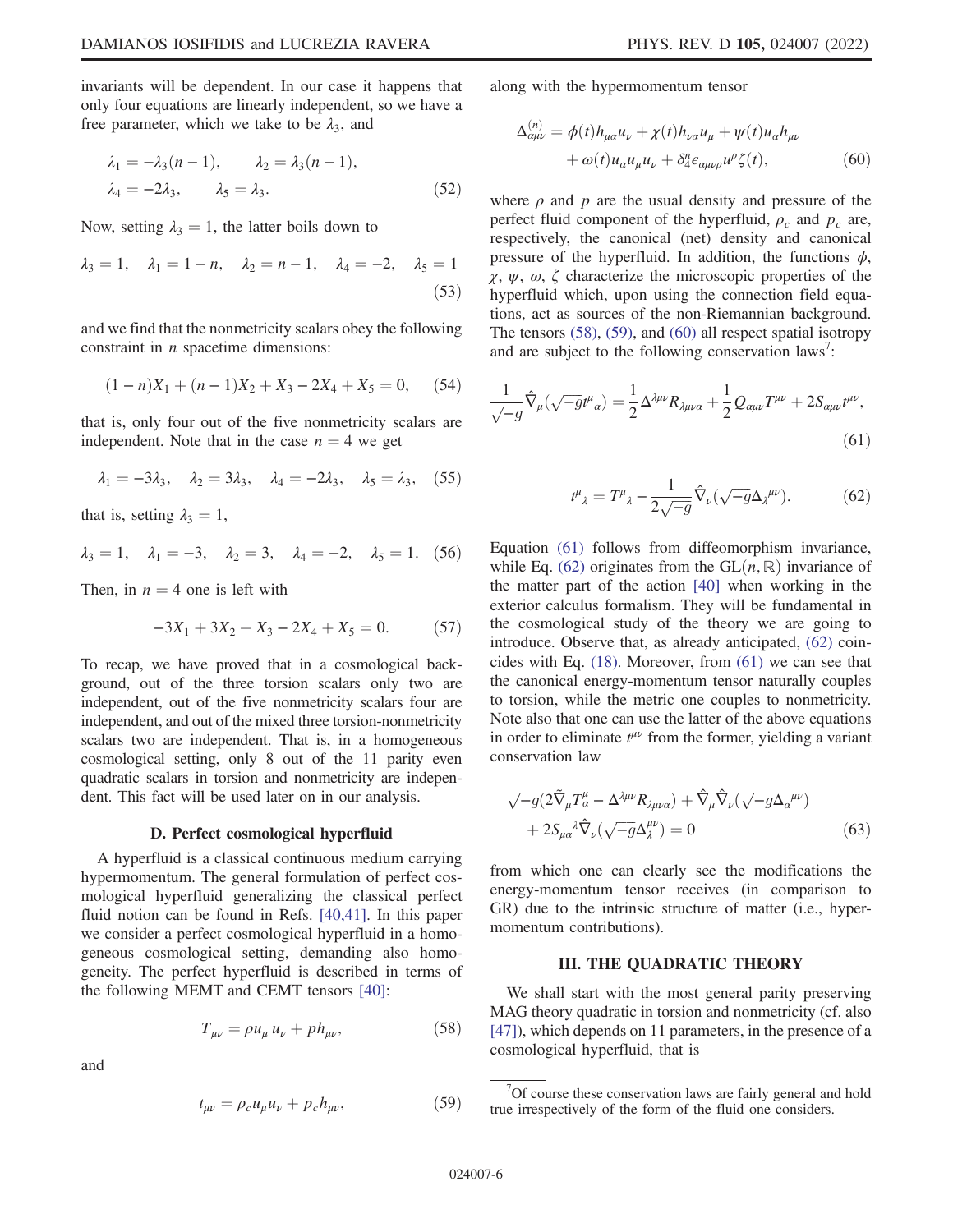$$
S[g,\Gamma,\varphi] = \frac{1}{2\kappa} \int d^n x \sqrt{-g} [R + b_1 S_{\alpha\mu\nu} S^{\alpha\mu\nu} + b_2 S_{\alpha\mu\nu} S^{\mu\nu\alpha} + b_3 S_{\mu} S^{\mu} + a_1 Q_{\alpha\mu\nu} Q^{\alpha\mu\nu} + a_2 Q_{\alpha\mu\nu} Q^{\mu\nu\alpha} + a_3 Q_{\mu} Q^{\mu} + a_4 q_{\mu} q^{\mu} + a_5 Q_{\mu} q^{\mu} + c_1 Q_{\alpha\mu\nu} S^{\alpha\mu\nu} + c_2 Q_{\mu} S^{\mu} + c_3 q_{\mu} S^{\mu}] + S_{\text{hyp}} = \frac{1}{2\kappa} \int d^n x \sqrt{-g} [R + \mathcal{L}_2] + S_{\text{hyp}}.
$$
(64)

One can show that in vacuum the above theory reduces to GR. In [47] the inclusion of the homothetic curvature  $\hat{R}_{\mu\nu}$  was considered to the above action, and there it was shown that in vacuum the theory is equivalent to GR plus a Proca field.<sup>8</sup> However, in the case of FLRW cosmology that we are interested in, this term would vanish identically, so there is no need to include it in our subsequent discussion. In the following, it will be useful to introduce also the following "superpotentials" [5]:

$$
\Omega^{\alpha\mu\nu} := a_1 Q^{\alpha\mu\nu} + a_2 Q^{\mu\nu\alpha} + a_3 g^{\mu\nu} Q^{\alpha} + a_4 g^{\alpha\mu} q^{\nu} + a_5 g^{\alpha\mu} Q^{\nu},
$$
  
\n
$$
\Sigma^{\alpha\mu\nu} := b_1 S^{\alpha\mu\nu} + b_2 S^{\mu\nu\alpha} + b_3 g^{\mu\nu} S^{\alpha},
$$
  
\n
$$
\Pi^{\alpha\mu\nu} := c_1 S^{\alpha\mu\nu} + c_2 g^{\mu\nu} S^{\alpha} + c_3 g^{\alpha\mu} S^{\nu}.
$$
\n(65)

Varying (64) with respect to the metric we derive

$$
R_{(\mu\nu)} - \frac{R}{2}g_{\mu\nu} - \frac{L_2}{2}g_{\mu\nu} + \frac{1}{\sqrt{-g}}\hat{\nabla}_a[\sqrt{-g}(W^a{}_{(\mu\nu)} + \Pi^a{}_{(\mu\nu)})] + A_{(\mu\nu)} + B_{(\mu\nu)} + C_{(\mu\nu)} = \kappa T_{\mu\nu},\tag{66}
$$

where  $\hat{\nabla}$  is defined in (19) and

$$
W^{\alpha}{}_{(\mu\nu)} := 2a_1 Q^{\alpha}{}_{\mu\nu} + 2a_2 Q_{(\mu\nu)}{}^{\alpha} + (2a_3 Q^{\alpha} + a_5 q^{\alpha}) g_{\mu\nu} + (2a_4 q_{(\mu} + a_5 Q_{(\mu)}) \delta^{\alpha}_{\nu)},\tag{67}
$$

along with

$$
A_{\mu\nu} := a_1 (Q_{\mu\alpha\beta} Q_{\nu}{}^{\alpha\beta} - 2Q_{\alpha\beta\mu} Q^{\alpha\beta}_{\nu}) - a_2 Q_{\alpha\beta(\mu} Q^{\beta\alpha}_{\nu)} + a_3 (Q_{\mu} Q_{\nu} - 2Q^{\alpha} Q_{\alpha\mu\nu}) - a_4 q_{\mu} q_{\nu} - a_5 q^{\alpha} Q_{\alpha\mu\nu},
$$
  
\n
$$
B_{\mu\nu} := b_1 (2S_{\nu\alpha\beta} S_{\mu}{}^{\alpha\beta} - S_{\alpha\beta\mu} S^{\alpha\beta}_{\nu}) - b_2 S_{\nu\alpha\beta} S_{\mu}{}^{\beta\alpha} + b_3 S_{\mu} S_{\nu},
$$
  
\n
$$
C_{\mu\nu} := \Pi_{\mu\alpha\beta} Q_{\nu}{}^{\alpha\beta} - (c_1 S_{\alpha\beta\nu} Q^{\alpha\beta}_{\mu} + c_2 S^{\alpha} Q_{\alpha\mu\nu} + c_3 S^{\alpha} Q_{\mu\nu\alpha}) = c_1 (Q_{\mu}{}^{\alpha\beta} S_{\nu\alpha\beta} - S_{\alpha\beta\mu} Q^{\alpha\beta}_{\nu}) + c_2 (S_{\mu} Q_{\nu} - S^{\alpha} Q_{\alpha\mu\nu}).
$$
 (68)

On the other hand, varying the action with respect to the general affine connection we get the field equations

$$
P_{\lambda}^{\mu\nu} + \Psi_{\lambda}^{\mu\nu} = \kappa \Delta_{\lambda}^{\ \mu\nu},\tag{69}
$$

where

$$
P_{\lambda}^{\mu\nu} := -\frac{\nabla_{\lambda}(\sqrt{-g}g^{\mu\nu})}{\sqrt{-g}} + \frac{\nabla_{\sigma}(\sqrt{-g}g^{\mu\sigma})\delta_{\lambda}^{\nu}}{\sqrt{-g}} + 2(S_{\lambda}g^{\mu\nu} - S^{\mu}\delta_{\lambda}^{\nu} + g^{\mu\sigma}S_{\sigma\lambda}^{\nu})
$$
  
=  $\delta_{\lambda}^{\nu}\left(q^{\mu} - \frac{1}{2}Q^{\mu} - 2S^{\mu}\right) + g^{\mu\nu}\left(\frac{1}{2}Q_{\lambda} + 2S_{\lambda}\right) - (Q_{\lambda}^{\mu\nu} + 2S_{\lambda}^{\mu\nu})$  (70)

is the Palatini tensor and

$$
\Psi_{\lambda}^{\mu\nu} = H^{\mu\nu}{}_{\lambda} + \delta^{\mu}_{\lambda}k^{\nu} + \delta^{\nu}_{\lambda}h^{\mu} + g^{\mu\nu}h_{\lambda} + f^{\left[\mu}\delta^{\nu\right]}_{\lambda},\tag{71}
$$

with

 ${}^{8}$ Of course this is not surprising and has to do with the form of the homothetic curvature, which is the curl (field strength) of the nonmetricity vector  $Q_\mu$ .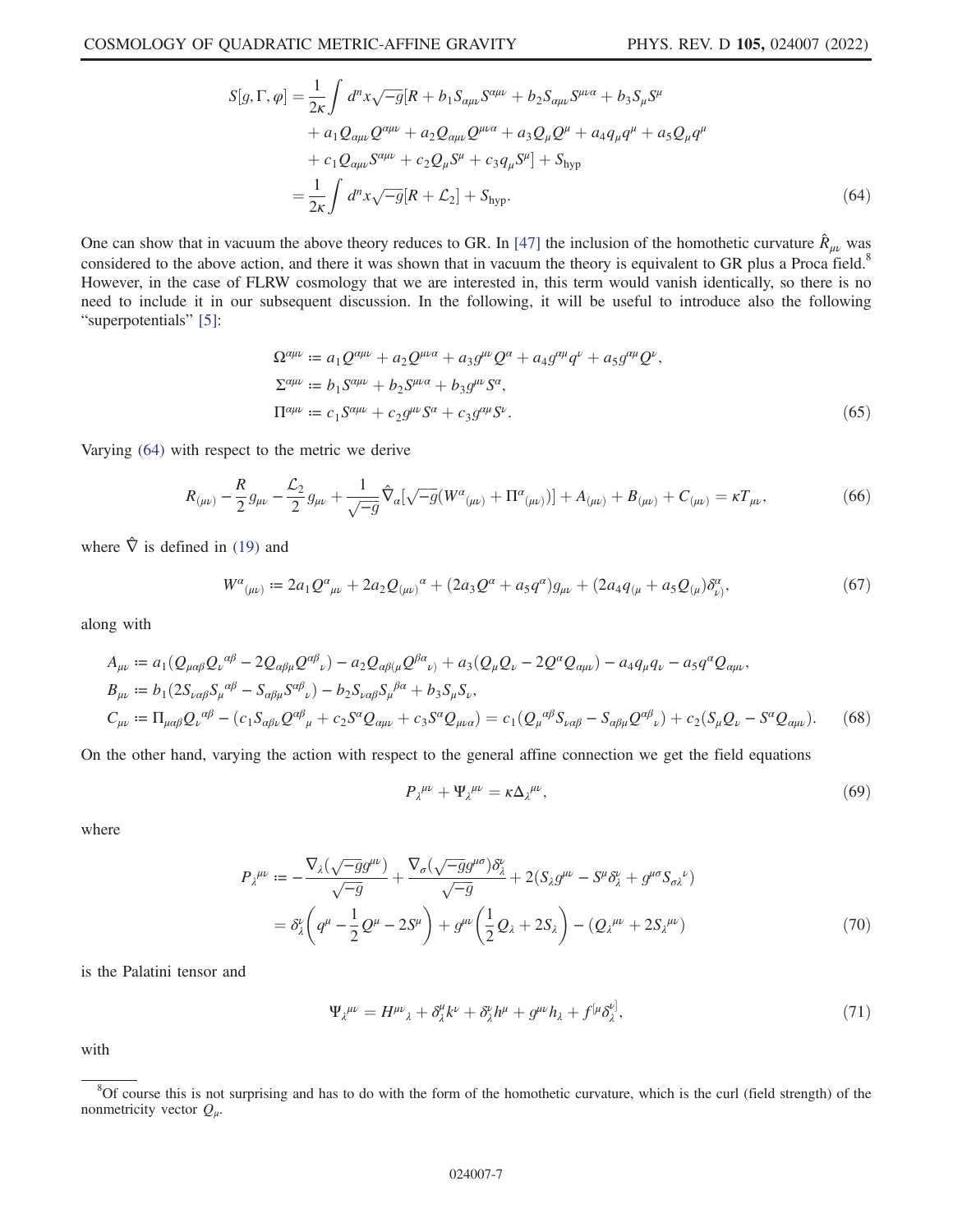$$
H^{\mu\nu}_{\ \lambda} := 4a_1 Q^{\nu\mu}_{\ \lambda} + 2a_2 (Q^{\mu\nu}_{\ \lambda} + Q_{\lambda}^{\ \mu\nu}) + 2b_1 S^{\mu\nu}_{\ \lambda} + 2b_2 S_{\lambda}^{\, [\mu\nu]} + c_1 (S^{\nu\mu}_{\ \lambda} - S_{\lambda}^{\ \nu\mu} + Q^{[\mu\nu]}_{\ \lambda}),
$$
  
\n
$$
k_{\mu} := 4a_3 Q_{\mu} + 2a_5 q_{\mu} + 2c_2 S_{\mu},
$$
  
\n
$$
h_{\mu} := a_5 Q_{\mu} + 2a_4 q_{\mu} + c_3 S_{\mu},
$$
  
\n
$$
f_{\mu} := c_2 Q_{\mu} + c_3 q_{\mu} + 2b_3 S_{\mu}.
$$
\n(72)

Let us now elaborate a little bit on the metric field equations and derive some useful general results which we will then specialize in the case of FLRW cosmology. To start with, we first take the trace of (66) to arrive at

$$
\left(1 - \frac{n}{2}\right)R + \left(1 - \frac{n}{2}\right)\mathcal{L}_2 - \frac{1}{\sqrt{-g}}\tilde{\nabla}_a[\sqrt{-g}(\Pi^a + W^a)] = \kappa T,\tag{73}
$$

where we recall that  $\tilde{\nabla}$  denotes the Levi-Civita covariant derivative and

$$
\Pi^{\alpha} := \Pi^{\alpha}{}_{\mu\nu} g^{\mu\nu} = (c_1 + nc_2 + c_3) S^{\alpha},
$$
  
\n
$$
W^{\alpha} := W^{\alpha}{}_{\mu\nu} g^{\mu\nu} = (2a_1 + 2na_3 + a_5) Q^{\alpha} + (2a_2 + 2a_4 + na_5) q^{\alpha}.
$$
\n(74)

Expanding the Ricci scalar into its Riemannian part (i.e.,  $\tilde{R}$ ) plus non-Riemannian contributions, Eq. (73) becomes

$$
\tilde{R} + \left(a_1 + \frac{1}{4}\right)Q_{\alpha\mu\nu}Q^{\alpha\mu\nu} + \left(a_2 - \frac{1}{2}\right)Q_{\alpha\mu\nu}Q^{\mu\nu\alpha} + \left(a_3 - \frac{1}{4}\right)Q_{\mu}Q^{\mu} + a_4q_{\mu}q^{\mu} + \left(a_5 + \frac{1}{2}\right)Q_{\mu}q^{\mu} \n+ (b_1 + 1)S_{\alpha\mu\nu}S^{\alpha\mu\nu} + (b_2 - 2)S_{\alpha\mu\nu}S^{\mu\nu\alpha} + (b_3 - 4)S_{\mu}S^{\mu} + (c_1 + 2)Q_{\alpha\mu\nu}S^{\alpha\mu\nu} + (c_2 - 2)Q_{\mu}S^{\mu} + (c_3 + 2)q_{\mu}S^{\mu} \n+ \frac{1}{\sqrt{-g}}\tilde{\nabla}_{\mu}[\sqrt{-g}((2a_2 + 2a_4 + na_5 + 1)q^{\mu} + (2a_1 + 2na_3 + a_5 - 1)Q^{\mu} + (c_1 + nc_2 + c_3 - 4)S^{\mu})] = \kappa T.
$$
\n(75)

In addition, contracting (66) with  $u^{\mu}u^{\nu}$  it follows that

$$
R_{\mu\nu}u^{\mu}u^{\nu} + \frac{1}{2}(R + \mathcal{L}_2) = \kappa T_{\mu\nu}u^{\mu}u^{\nu} + \frac{u^{\mu}u^{\nu}}{\sqrt{-g}}(\nabla_{\alpha} - 2S_{\alpha})[\sqrt{-g}(\Pi^{\alpha}{}_{\mu\nu} + W^{\alpha}{}_{\mu\nu})] - (A_{\mu\nu} + B_{\mu\nu} + C_{\mu\nu})u^{\mu}u^{\nu}.
$$
 (76)

Then, using Eq. (73) in order to eliminate the  $(R + \mathcal{L}_2)$  term and expanding the covariant derivative, after some algebra we finally arrive at

$$
R_{\mu\nu}u^{\mu}u^{\nu} = \frac{\kappa}{(n-2)}[T + (n-2)T_{\mu\nu}u^{\mu}u^{\nu}] - (A_{\mu\nu} + B_{\mu\nu} + C_{\mu\nu})u^{\mu}u^{\nu} + \frac{1}{\sqrt{-g}}\partial_{\alpha}\left[\sqrt{-g}\left(\frac{\Pi^{\alpha} + W^{\alpha}}{(n-2)} + M^{\alpha}\right)\right] - 2(\Pi^{\alpha}{}_{(\mu\nu)} + W^{\alpha}{}_{(\mu\nu)})u^{\mu}\nabla_{\alpha}u^{\nu},\tag{77}
$$

with

$$
(A_{\mu\nu} + B_{\mu\nu} + C_{\mu\nu})u^{\mu}u^{\nu} = a_1u^{\mu}Q_{\mu\alpha\beta}Q_{\nu}^{\alpha\beta}u^{\nu} - Q_{\alpha\beta\mu}u^{\mu}(2a_1Q^{\alpha\beta\nu}u_{\nu} + a_2Q^{\beta\alpha\nu}u_{\nu}) + a_3(Q_{\mu}u^{\mu})^2 - a_4(q_{\nu}u^{\nu})^2 - Q_{\alpha\mu\nu}u^{\mu}u^{\nu}(2a_3Q^{\alpha} + a_5q^{\alpha}) + 2b_1u^{\nu}S_{\nu\alpha\beta}u_{\mu}S^{\mu\alpha\beta} - b_1S_{\alpha\beta\mu}u^{\mu}S^{\alpha\beta}{}_{\nu}u^{\nu} - b_2u^{\nu}S_{\nu\alpha\beta}u_{\mu}S^{\mu\beta\alpha} + b_3(S_{\mu}u^{\mu})^2 + c_1u_{\nu}S^{\nu\alpha\beta}u^{\mu}Q_{\mu\alpha\beta} - c_1S_{\alpha\beta\mu}u^{\mu}Q^{\alpha\beta\nu}u_{\nu} + c_2(S_{\mu}u^{\mu})(Q_{\nu}u^{\nu}) - c_2S^{\alpha}Q_{\alpha\mu\nu}u^{\mu}u^{\nu}, \qquad (78)
$$

and where we have defined

$$
M^{\alpha} := (\Pi^{\alpha}{}_{\mu\nu} + W^{\alpha}{}_{\mu\nu})u^{\mu}u^{\nu}.
$$
\n(79)

Note that all of the above was fairly general. In what follows we apply these considerations in cosmology.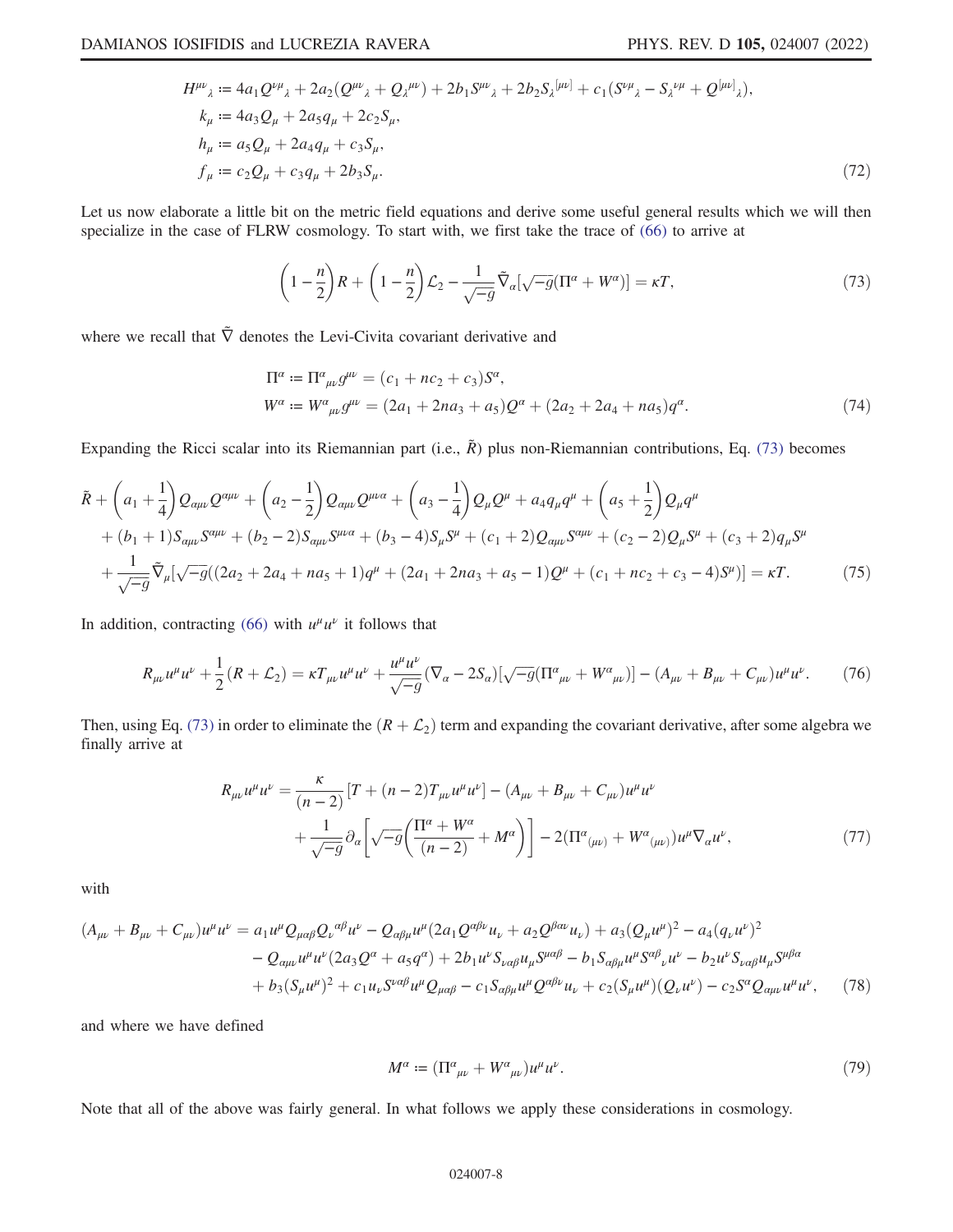# IV. COSMOLOGY OF QUADRATIC MAG

We now wish to study the cosmology of the generalized quadratic action previously introduced. To this end, we shall consider a flat (i.e.,  $K = 0$ ) *n*-dimensional<sup>9</sup> FLRW Universe with the usual Robertson-Walker line element as given in Eq. (27) and the homogeneous and isotropic affine connection (30). The various expressions in this cosmological setup have been presented earlier in Sec. II C. As already mentioned, the matter content we consider will be that of a perfect hyperfluid (cf. Sec. II D). Now, interestingly, due to the high symmetry of the FLRW spacetime, not all of the quadratic torsion and nonmetricity invariants are independent. Indeed, as we have previously shown in Sec. II and recall here, we have the following relations:

$$
(n-1)S_{\mu\nu\alpha}S^{\mu\nu\alpha} - (n-1)S_{\mu\nu\alpha}S^{\alpha\mu\nu} - 3S_{\mu}S^{\mu} = 0,
$$
  

$$
Q_{\mu}S^{\mu} - q_{\mu}S^{\mu} - (n-1)Q_{\mu\nu\alpha}S^{\mu\nu\alpha} = 0,
$$
  

$$
(1-n)X_1 + (n-1)X_2 + X_3 - 2X_4 + X_5 = 0,
$$
 (80)

indicating that there is one relation for each of the pure torsion, pure nonmetricity, and mixed scalars. As a result, using the above relations, "only" 8 out of the 11 invariants are linearly independent. We may therefore set to zero one parameter<sup>10</sup> from each set  $\{a_I\}$ ,  $\{b_J\}$ ,  $\{c_J\}$ , with  $I = 1, 2, ..., 5, J = 1, 2, 3.$  We choose  $\{a_2 = 0, b_2 = 0,$  $c_1 = 0$ , such that the generalized quadratic action boils down to

$$
S[g,\Gamma,\varphi] = \frac{1}{2\kappa} \int d^n x \sqrt{-g} [R + b_1 S_{\alpha\mu\nu} S^{\alpha\mu\nu} + b_3 S_\mu S^\mu
$$
  
+  $a_1 Q_{\alpha\mu\nu} Q^{\alpha\mu\nu} + a_3 Q_\mu Q^\mu + a_4 q_\mu q^\mu + a_5 Q_\mu q^\mu$   
+  $c_2 Q_\mu S^\mu + c_3 q_\mu S^\mu] + S_{\text{hyp}}$  (81)

and, consequently, the first of (72) becomes

$$
H^{\mu\nu}{}_{\lambda} = 4a_1 \mathcal{Q}^{\nu\mu}{}_{\lambda} + 2b_1 S^{\mu\nu}{}_{\lambda}. \tag{82}
$$

We see that this observation has considerably simplified the analysis. The next step is to express the torsion and nonmetricity variables in terms of their sources (hypermomentum variables). To this end, we start by the connection field equations (69) and first take its totally antisymmetric part to arrive at

$$
2(b_1 - 1)S^{[\alpha\mu\nu]} = \kappa \Delta^{[\alpha\mu\nu]},\tag{83}
$$

where we have used the fact that  $P^{[\alpha\mu\nu]} = -2S^{[\alpha\mu\nu]}$  and also  $H^{[\alpha\mu\nu]} = 2K S^{[\alpha\mu\nu]}$  Eurthermore, using the cos  $H^{[\alpha\mu\nu]} = 2b_1 S^{[\alpha\mu\nu]} = 2b_1 S^{[\alpha\mu\nu]}$ . Furthermore, using the cos-<br>mological forms of the hypermomentum and Palatini mological forms of the hypermomentum and Palatini tensors [cf. Eqs.  $(60)$  and  $(A3)$ , respectively] we find

$$
2(b_1 - 1)P(t) = \kappa \zeta(t). \tag{84}
$$

From the latter we see that the pseudoscalar degree of freedom completely decouples from the rest of the modes, as expected. Note that it is now essential to assume that  $b_1 \neq 1$ , since otherwise  $P(t)$  would be completely undetermined and  $\zeta(t)$  would be forced to vanish. In addition, for the special case  $b_1 = 1$  it can be easily shown that the whole action above enjoys invariance under connection transformations of the form (in four dimensions)

$$
\Gamma^{\lambda}{}_{\mu\nu} \to \Gamma^{\lambda}{}_{\mu\nu} + \epsilon^{\lambda}{}_{\mu\nu\alpha} K^{\alpha},\tag{85}
$$

where  $K^a$  is a generic pseudovector. As a result, only matter with the vanishing totally antisymmetric hypermomentum part is allowed, constraining the form of matter that one can couple. We shall therefore regard the special case  $b_1 = 1$  as "unphysical" and assume that  $b_1 \neq 1$  for the rest of our analysis. Now, continuing we consider independent operations on the connection field equations (69). First, we multiply (and contract) by  $u^{\lambda}u_{\mu}u_{\nu}$ , then by  $u^{\lambda}h_{\mu\nu}$ , subsequently in  $h^{\lambda}_{\mu}u_{\nu}$ , and finally in  $h^{\lambda}_{\nu}u_{\mu}$ , to derive the following four equations:

$$
2(n-1)(2a_3 + a_5)A(t) + (n-1)\left(\frac{1}{2} + a_5 + 2a_4\right)B(t) - 4(a_1 + a_3 + a_4 + a_5)C(t) + 2(n-1)(c_2 + c_3)\Phi(t) = -\kappa\omega(t),\tag{86}
$$

$$
\left[\frac{(n-3)}{2} + (n-1)a_5\right]A(t) + [2a_1 + (n-1)a_4]B(t) - \left(\frac{1}{2} + 2a_4 + a_5\right)C(t) + [2(n-2) + (n-1)c_3]\Phi(t) = \kappa\psi(t),\tag{87}
$$

<sup>&</sup>lt;sup>9</sup>In order to keep full generality we will do our calculations for arbitrary spacetime dimension *n* and only set  $n = 4$  in Sec. IV B, when cussing in detail a particular subcase of the general quadratic theory. discussing in detail a particular subcase of the general quadratic theory.<br><sup>10</sup>Obviously, this is always possible since we can collect the various parameters after using the dependence relations and a renaming

would amount to setting one of each equal to zero.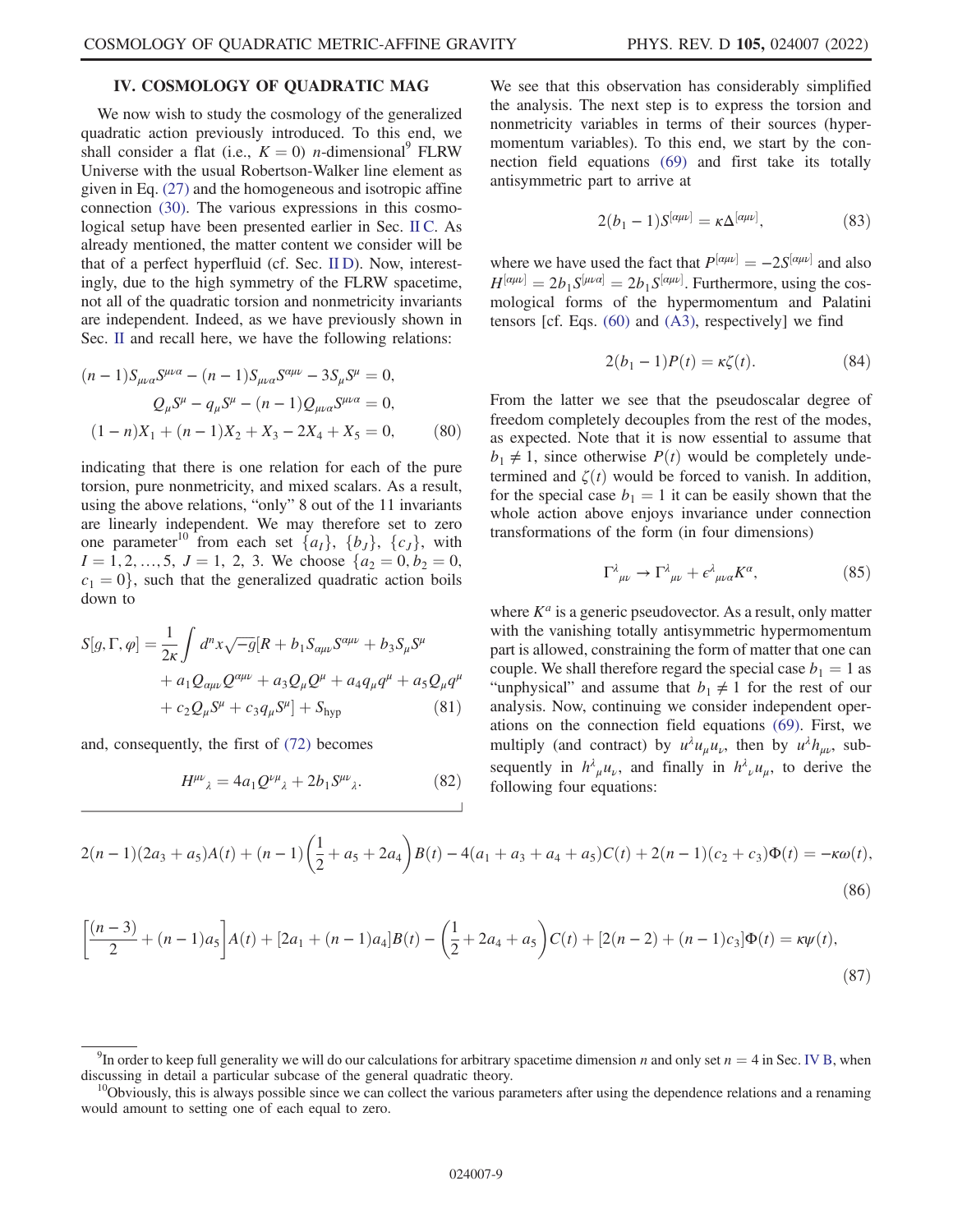$$
\[4a_1 + 4(n-1)a_3 - \frac{(n-1)}{2}c_2\]A(t) + \[(n-1)a_5 - \frac{(n-1)}{4}c_3 - \frac{1}{2}\]B(t) + \left[\frac{1}{2}(c_2 + c_3) - 4a_3 - 2a_5\right]C(t) + [2(n-1)c_2 - 2b_1 - (n-1)b_3]\Phi(t) = \kappa\phi(t),\tag{88}
$$

$$
(n-1)\left(-\frac{1}{2} + a_5 + \frac{c_2}{2}\right)A(t) + \left[\frac{(n-2)}{2} + 2a_1 + (n-1)a_4 + \frac{(n-1)}{4}c_3\right]B(t) - \left[\frac{1}{2} + 2a_4 + a_5 + \frac{c_2 + c_3}{2}\right]C(t) + [-2(n-2) + 2b_1 + (n-1)c_3 + (n-1)b_3]\Phi(t) = \kappa \chi(t).
$$
\n(89)

We may rewrite the above as

$$
\alpha_{11}A + \alpha_{12}B + \alpha_{13}C + \alpha_{14}\Phi = -\kappa\omega, \qquad (90)
$$

$$
\alpha_{21}A + \alpha_{22}B + \alpha_{23}C + \alpha_{24}\Phi = \kappa\psi, \qquad (91)
$$

$$
\alpha_{31}A + \alpha_{32}B + \alpha_{33}C + \alpha_{34}\Phi = \kappa\phi, \qquad (92)
$$

$$
\alpha_{41}A + \alpha_{42}B + \alpha_{43}C + \alpha_{44}\Phi = \kappa \chi, \tag{93}
$$

respectively, where the relations between the  $\alpha_{ij}$  coefficients and the a's, b's, c's is obvious. For the sake of completeness, however, we include their exact relations in Appendix  $A_4$ . We then define the matrix  $M$  with elements  $\alpha_{ij}$  and also the vectors  $\mathcal{U} = (A, B, C, \Phi)^T$  and  $W = \kappa(-\omega, \psi, \phi, \chi)^T$ . Hence, we can write the above equations in the matrix form

$$
MU = W.
$$
 (94)

Furthermore, the determinant of  $M$  is nonzero in general, since otherwise this would imply that there is some symmetry under connection transformations that would make the trace equations linearly dependent [5,55]. Since there is no reason to demand that there is such a symmetry at play, we can safely assume that  $det(M) \neq 0$  and therefore that there exists the inverse matrix  $M^{-1}$ . Hence, we can formally write

$$
\mathcal{U} = M^{-1} \mathcal{W}.\tag{95}
$$

This equation allows to express the torsion and nonmetricity variables in terms of the hypermomentum sources as

$$
A = \kappa(-\lambda_{11}\omega + \lambda_{12}\psi + \lambda_{13}\phi + \lambda_{14}\chi),
$$
  
\n
$$
B = \kappa(-\lambda_{21}\omega + \lambda_{22}\psi + \lambda_{23}\phi + \lambda_{24}\chi),
$$
  
\n
$$
C = \kappa(-\lambda_{31}\omega + \lambda_{32}\psi + \lambda_{33}\phi + \lambda_{34}\chi),
$$
  
\n
$$
\Phi = \kappa(-\lambda_{41}\omega + \lambda_{42}\psi + \lambda_{43}\phi + \lambda_{44}\chi),
$$
 (96)

where the  $\lambda$ 's are, in fact, the elements of  $M^{-1}$  and are therefore given in terms of the  $a$ 's,  $b$ 's, and  $c$ 's by inverting M. Generally, A, B, C,  $\Phi$  depend on all four sources  $\phi$ ,  $\chi$ ,  $\psi$ , ω, while the pseudoscalar mode  $P(t)$  only on  $\zeta(t)$ , as previously seen and actually expected. In the following, we will conclude the cosmological analysis of the (general) theory by deriving the associated Friedmann equations.

## A. Friedmann equations with torsion and nonmetricity

Let us now derive the Friedmann equations in the presence of both torsion and nonmetricity. Starting from (75) and considering the cosmological forms (32) of torsion and nonmetricity, after some straightforward algebra we finally arrive at

$$
2(n-1)\left[\frac{\ddot{a}}{a} + \frac{(n-2)}{2}\left(\frac{\dot{a}}{a}\right)^2\right] - (n-1)\left[a_1 - \frac{(n-2)}{4} + (n-1)a_3\right]A^2 - \frac{(n-1)}{4}\left[2a_1 + a_2 + (n-1)a_4\right]B^2
$$
  
-(a<sub>1</sub> + a<sub>2</sub> + a<sub>3</sub> + a<sub>4</sub> + a<sub>5</sub>)C<sup>2</sup> - (n-1)\left[2b\_1 - b\_2 + (n-1)b\_3 - 4(n-2)\right]\Phi^2 + 6(b\_1 + b\_2 - 1)P^2\delta^n\_4  
-(n-1)\left[a\_2 + \frac{(n-1)}{2}a\_5 + \frac{(n-3)}{4}\right]AB + (n-1)(2a\_3 + a\_5)AC + (n-1)\left(a\_4 + \frac{1}{2}a\_5 + \frac{1}{4}\right)BC  
-(n-1)\left[c\_1 + (n-1)c\_2 - 2(n-2)\right]A\Phi + \frac{(n-1)}{2}\left[c\_1 - (n-1)c\_3 - 2(n-2)\right]B\Phi + (n-1)(c\_2 + c\_3)C\Phi  
= -\left[\dot{f} + (n-1)Hf\right] - \kappa[-\rho + (n-1)p], \tag{97}

where we have also used (58) and introduced

$$
f = (2a_2 + 2a_4 + na_5 + 1) \frac{(n-1)}{2} B - [2(a_1 + a_2 + na_3 + a_4) + (n+1)a_5]C
$$
  
+  $(2a_1 + 2na_3 + a_5 - 1)(n-1)A + (c_1 + nc_2 + c_3 - 4)(n-1)\Phi.$  (98)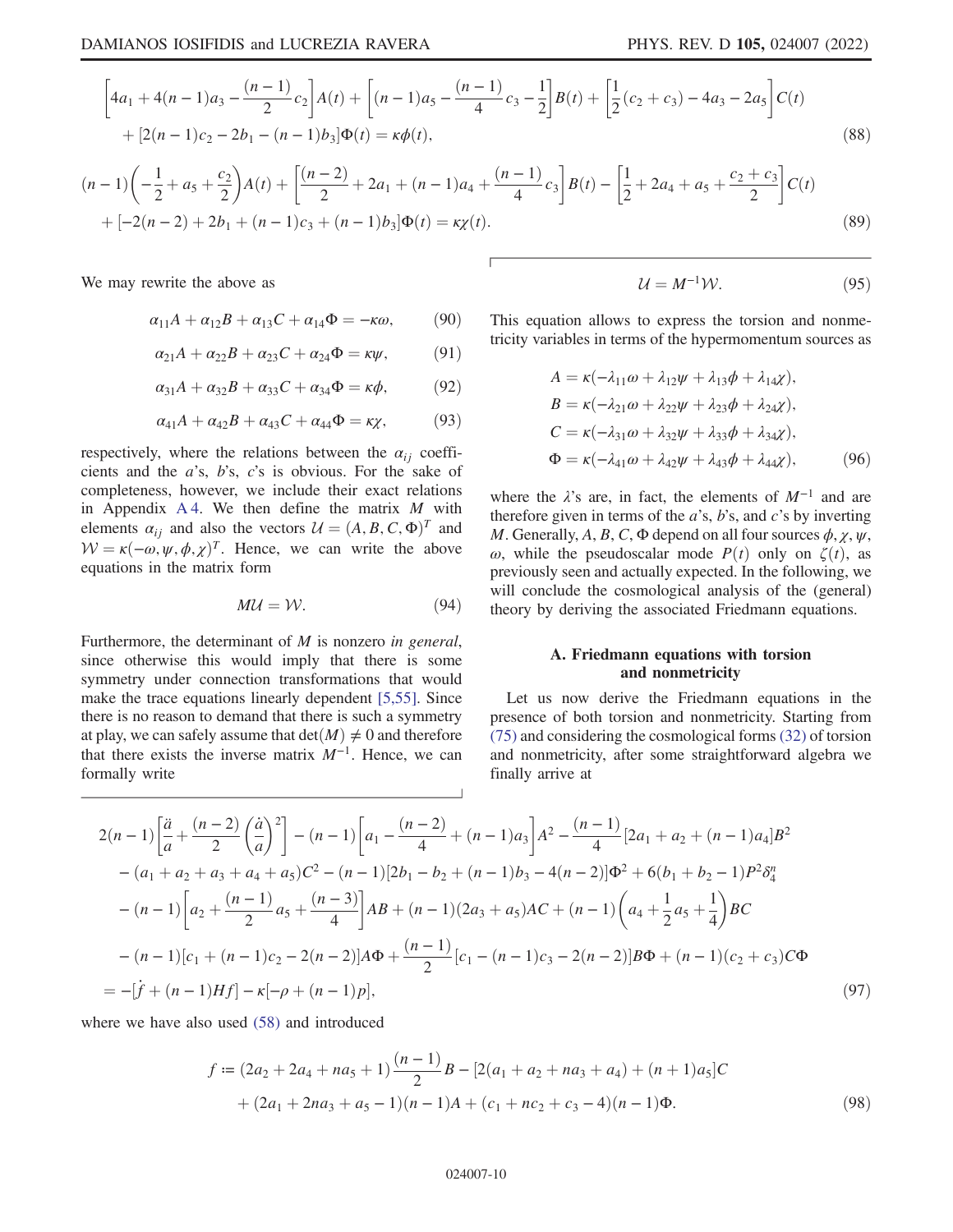Equation (97) is a variant of the first modified Friedmann equation. Now, the acceleration equation (also known as Raychaudhuri equation, that is the second Friedmann equation) for non-Riemannian universes has been derived in [56] and reads

$$
\frac{\ddot{a}}{a} = -\frac{1}{(n-1)}R_{\mu\nu}u^{\mu}u^{\nu} + 2\left(\frac{\dot{a}}{a}\right)\Phi + 2\dot{\Phi} + \left(\frac{\dot{a}}{a}\right)\left(A + \frac{C}{2}\right) + \frac{\dot{A}}{2} - \frac{A^{2}}{2} - \frac{1}{2}AC - 2A\Phi - 2C\Phi.
$$
\n(99)

In order to find its exact form in the present case, we have to compute the term (78) using the cosmological expressions of torsion and nonmetricity. After some lengthy algebra, we finally find (see Appendix A 3 for details)

$$
\frac{\ddot{a}}{a} = -\frac{\kappa}{(n-1)(n-2)}[(n-3)\rho + (n-1)p] \n+ [a_1 + (n-1)a_3]A^2 - \frac{1}{4}[(2a_1 + a_2) + (n-1)a_4]B^2 + \frac{1}{(n-1)}(a_1 + a_2 + a_3 + a_4 + a_5)C^2 \n+ \left(a_4 + \frac{a_5}{2}\right)BC + [2b_1 - b_2 + (n-1)b_3]\Phi^2 + [c_1 + (n-1)c_2]\Phi A \n- (H - Y)[\gamma_1B + 2\gamma_2A + 2\gamma_3\Phi] - \frac{1}{2}C[(a_5 + 2a_4)B + 2(2a_3 + a_5)A + 2(c_2 + c_3)\Phi] \n+ (2a_4 + a_5)(H - Y)C - \frac{i}{(n-1)} - HI \n+ 2\left(\frac{\dot{a}}{a}\right)\Phi + 2\dot{\Phi} + \left(\frac{\dot{a}}{a}\right)\left(A + \frac{C}{2}\right) + \frac{\dot{A}}{2} - \frac{A^2}{2} - \frac{1}{2}AC - 2A\Phi - 2C\Phi,
$$
\n(100)

with  $\gamma_1$ ,  $\gamma_2$ ,  $\gamma_3$ , and l all respectively given in (A16) and (A18) of Appendix A 3, where we have also written explicitly the coefficients appearing inside  $l$  [see (A19)]. Recall also that  $Y = 2\Phi + \frac{A}{2}$  (cf. Sec. II). Obviously, to recover the Fried-<br>mann equations in the case of the theory with the choice mann equations in the case of the theory with the choice  ${a_2 = 0, b_2 = 0, c_1 = 0}$  we have previously made in a consistent way, it is sufficient to set the aforementioned coefficients to zero in the expressions above, as the latter have been derived for the general quadratic theory. We have therefore obtained the cosmological equations. As we are left with many free parameters, in order to give more details in the following we shall focus on the case in which only the two quadratic contributions  $b_3S_{\mu}S^{\mu}$  and  $a_3Q_{\mu}Q^{\mu}$  are there, setting all other coefficients in the general quadratic model to zero. We perform this particular choice as it involves two vectors that are particularly relevant in the context of non-Riemannian geometry, namely the torsion vector  $S_{\mu}$  and the nonmetricity vector  $Q_{\mu}$ . Additionally, as we will see in what follows, these two quadratic terms not only simplify the analysis greatly but also they are fairly representative and give reliable conclusions to be expected also for the full quadratic theory.

## B. Subcase involving only two quadratic contributions

Let us now restrict ourselves to the following quadratic theory, subcase of the general one previously discussed, in  $n = 4$  spacetime dimensions:

$$
S[g,\Gamma,\varphi] = \frac{1}{2\kappa} \int d^4x \sqrt{-g} [R + b_3 S_\mu S^\mu + a_3 Q_\mu Q^\mu] + S_{\text{hyp}},
$$
\n(101)

that is we set  $b_1 = a_1 = a_2 = a_4 = a_5 = c_1 = c_2 = c_3 = 0$  in the general quadratic model. The metric and connection field equations can be immediately derived by implementing these constraints in the corresponding equations derived for the general theory. We will now analyze the cosmology of (101). From the connection field equations we get the following relations:

$$
P = -\frac{\kappa}{2}\zeta,
$$
  
\n
$$
12a_3A + \frac{3}{2}B - 4a_3C = -\kappa\omega,
$$
  
\n
$$
\frac{1}{2}A - \frac{1}{2}C + 4\Phi = \kappa\psi,
$$
  
\n
$$
12a_3A - \frac{1}{2}B - 4a_3C - 3b_3\Phi = \kappa\phi,
$$
  
\n
$$
-\frac{3}{2}A + B - \frac{1}{2}C + (-4 + 3b_3)\Phi = \kappa\chi.
$$
 (102)

The latter can be solved giving the expressions of the torsion and nonmetricity variables in terms of the hypermomentum sources, namely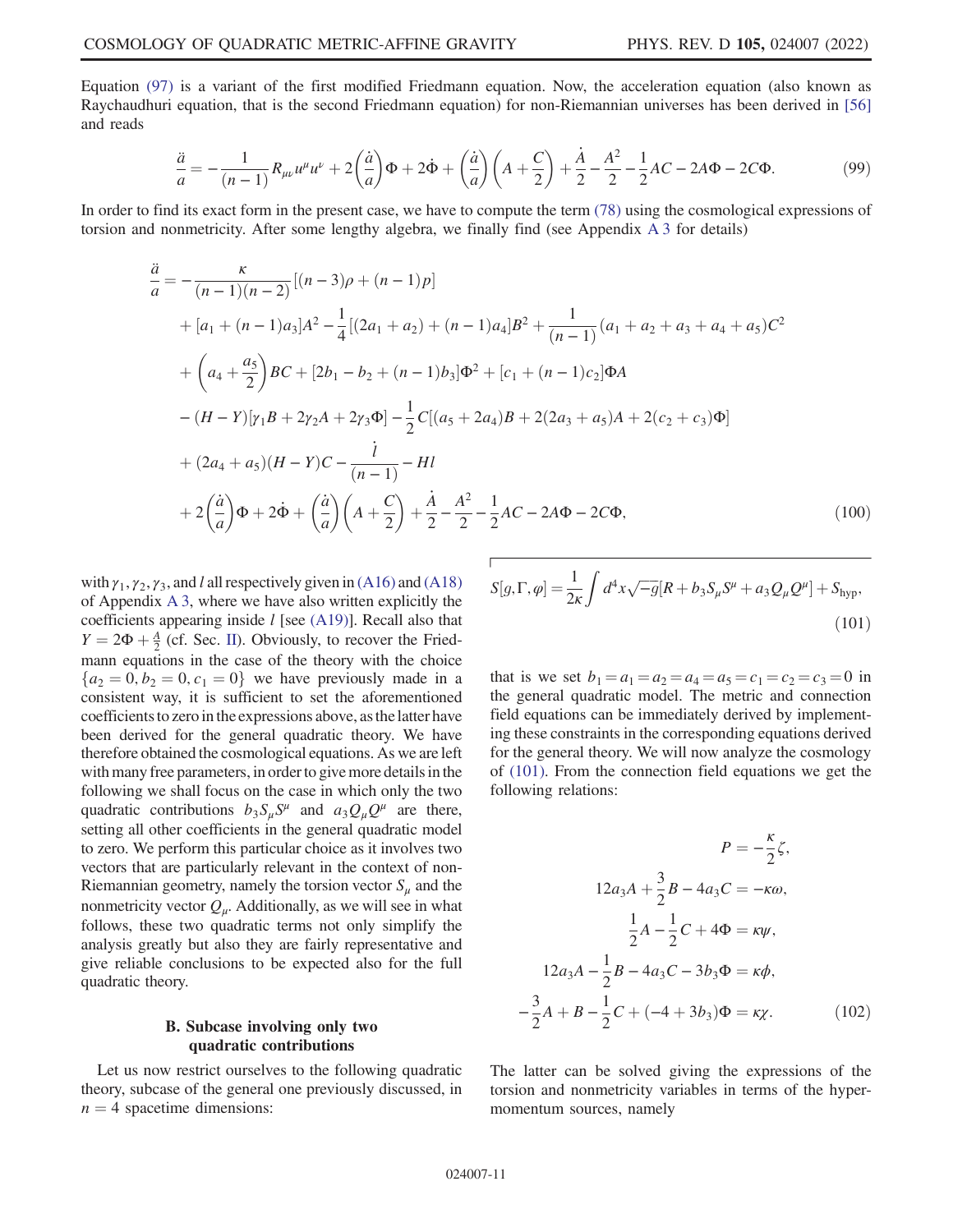$$
P = -\frac{\kappa}{2}\zeta,
$$
  
\n
$$
A = \frac{\kappa}{[16a_3(3b_3 - 32) - 18b_3]} \{ (64a_3 + 3b_3 + 8)\omega + [-16a_3(3b_3 - 8) - 9b_3]\psi + [64a_3 + 9b_3 - 24]\psi + (128a_3 + 9b_3)\chi \},
$$
  
\n
$$
B = \frac{\kappa}{[8a_3(3b_3 - 32) - 9b_3]} \{ 2[a_3(64 - 12b_3) + 3b_3]\omega + 72a_3b_3\psi - [8a_3(3b_3 - 16)]\psi - 24a_3b_3\chi \},
$$
  
\n
$$
C = \frac{\kappa}{[16a_3(3b_3 - 32) - 18b_3]} \{ (192a_3 + 3b_3 - 8)\omega + [27b_3 - 48a_3(3b_3 - 8)]\psi + 3(64a_3 + 3b_3 + 8)\psi + (384a_3 + 9b_3)\chi \},
$$
  
\n
$$
\Phi = \frac{\kappa}{[8a_3(3b_3 - 32) - 9b_3]} \{ -(1 - 8a_3)\omega - 48a_3\psi + (8a_3 + 3)\phi + 16a_3\chi \}.
$$
  
\n(103)

Furthermore, the first modified Friedmann equation (97) becomes

$$
6\left[\frac{\ddot{a}}{a} + \left(\frac{\dot{a}}{a}\right)^2\right] - 3\left(-\frac{1}{2} + 3a_3\right)A^2 - a_3C^2 - 3(3b_3 - 8)\Phi^2 - 6P^2 - \frac{3}{4}AB + 6a_3AC + \frac{3}{4}BC
$$
  
+ 12A\Phi - 6B\Phi = -(\dot{f} + 3Hf) - \kappa(-\rho + 3p), (104)

where now

$$
f = \frac{3}{2}B - 8a_3C + 3(8a_3 - 1)A - 12\Phi,
$$
\n(105)

while the second (i.e., acceleration) Friedmann equations reads

$$
\frac{\ddot{a}}{a} = -\frac{\kappa}{6}(\rho + 3p) + \frac{a_3}{3}(3A - C)^2 + 3b_3\Phi^2 - \frac{1}{3}(\dot{l} + Hl) + H\left(2\Phi + A + \frac{C}{2}\right) - \left(2\Phi + \frac{A}{2}\right)(A + C) + 2\dot{\Phi} + \frac{\dot{A}}{2},\tag{106}
$$

where now

$$
l = 2a_3(3A - C).
$$
 (107)

It is worth emphasizing that the second and third terms in the right-hand side of Eq. (106) retain a fixed sign once the values of  $a_3$  and  $b_3$  are given. In particular, it is interesting to note that for  $a_3 > 0$  and  $b_3 > 0$  both of these nonmetricity and torsion contributions accelerate the expansion. Incidentally, this also means that in order for the aforementioned terms to have an accelerating effect on the expansion, both "mass" terms for torsion and nonmetricity must have the correct (positive) sign.

We shall then consider also the conservation laws for our cosmological hyperfluid model. Here let us assume that the fluid is hypermomentum preserving, or, in other words, that the metrical energy-momentum tensor coincides with the canonical one, namely

$$
t^{\mu\nu} = T^{\mu\nu},\tag{108}
$$

which implies [cf. Eqs. (58) and (59)]

$$
\rho_c = \rho, \qquad p_c = p. \tag{109}
$$

This will be one of our assumptions when we will focus on a particular type of hypermomentum (i.e., more precisely, pure dilation hypermomentum) in the following. Observe that the same would also apply to the case of the unconstrained hyperfluid of [36]. In fact, recalling that we are considering a homogeneous cosmological setup, we have that any antisymmetric two index object vanishes identically. In particular, this means that  $t_{[\mu\nu]} \equiv 0$  and, therefore, only its symmetric part survives, i.e.,  $t_{\mu\nu} = t_{(\mu\nu)}$ . Hence we can consistently assume (108) to hold for our model. Consequently, the conservation laws (61) and (62) become

$$
\tilde{\nabla}_{\mu} T^{\mu}_{\ \nu} = \frac{1}{2} \Delta^{\lambda \mu \nu} R_{\lambda \mu \nu \alpha},\tag{110}
$$

$$
\hat{\nabla}_{\nu}(\sqrt{-g}\Delta_{\lambda}^{\ \mu\nu}) = 0, \tag{111}
$$

respectively, where in order to reach the above result we have also expanded  $\hat{\nabla}_{\mu}T^{\mu}{}_{\nu}$  into its Levi-Civita part plus non-Riemannian contributions. Now, plugging (58) and

$$
\Delta_{\alpha\mu\nu}^{(n)} = \phi(t)h_{\mu\alpha}u_{\nu} + \chi(t)h_{\nu\alpha}u_{\mu} + \psi(t)u_{\alpha}h_{\mu\nu} + \omega(t)u_{\alpha}u_{\mu}u_{\nu}
$$

$$
+ \epsilon_{\alpha\mu\nu\rho}u^{\rho}\zeta(t) \tag{112}
$$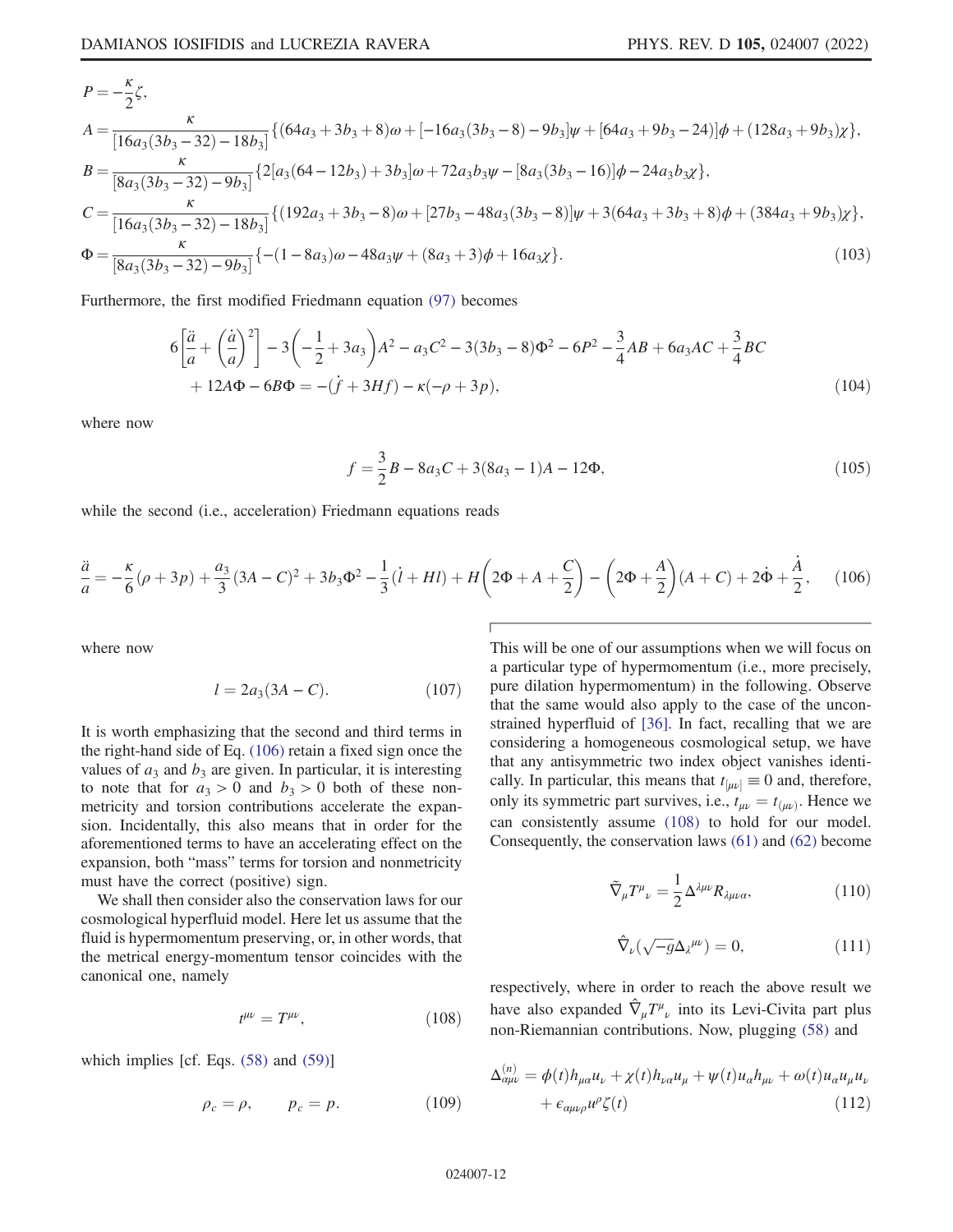into the above conservation laws, and recalling that in a homogeneous cosmological setup the homothetic curvature tensor  $\hat{R}_{\mu\nu}$  has to be identically vanishing, the above conservation laws respectively boil down to (see also [40])

$$
\dot{\rho} + 3H(\rho + p) = -\frac{1}{2}u^{\mu}u^{\nu}(\chi R_{\mu\nu} + \psi \check{R}_{\mu\nu}), \qquad (113)
$$

where  $\check{R}_{\mu\nu}$  is the co-Ricci tensor, and

$$
-\delta^{\mu}_{\lambda} \frac{\partial_{\nu}(\sqrt{-g}\phi u^{\nu})}{\sqrt{-g}} - u^{\mu} u_{\lambda} \frac{\partial_{\nu}[\sqrt{-g}(\phi + \chi + \psi + \omega)u^{\nu}]}{\sqrt{-g}} + \left[ \left( 2S_{\lambda} + \frac{Q_{\lambda}}{2} \right) u^{\mu} - \nabla_{\lambda} u^{\mu} \right] \chi + \left[ (2S^{\mu} + Q^{\mu} - q^{\mu})u_{\lambda} - g^{\mu\nu}\nabla_{\nu}u_{\lambda} \right] \psi + u^{\mu} u_{\lambda}(\dot{\chi} + \dot{\psi}) - (\phi + \chi + \psi + \omega)(\dot{u}^{\mu}u_{\lambda} + u^{\mu}\dot{u}_{\lambda}) = 0.
$$
 (114)

The former of the above equations is the modified perfect fluid continuity equation which receives corrections from the hypermomentum, while the latter provides the evolution laws for the hypermomentum currents (i.e., non-Riemannian degrees of freedom). Therefore, we are left with Eqs. (103), (104), (106), (113), and (114), ruling the cosmology of the theory. In the following, we will complete the analysis by focusing on the cases in which specific parts of the hypermomentum tensor are switched on in order to highlight the role of its irreducible parts and their contribution separately. To be more specific, the hypermomentum tensor can be decomposed as follows [42] (recall that we are considering four spacetime dimensions):

$$
\Delta_{\alpha\mu\nu} = \Delta_{[\alpha\mu]\nu} + \frac{1}{4} g_{\alpha\mu} D_{\nu} + \check{\Delta}_{\alpha\mu\nu}, \qquad (115)
$$

where the first term on the right-hand side represents the spin part,  $D^{\nu} = \Delta_{\mu}^{\mu\nu}$  is the dilation, and  $\Delta_{\alpha\mu\nu}$  the shear (traceless symmetric part of the hypermomentum tensor). Then, given the most general form (60) of hypermomentum compatible with the cosmological principle (i.e., respecting both isotropy and homogeneity), the spin, dilation, and shear parts read

$$
\Delta_{[\alpha\mu]\nu} = (\psi - \chi)u_{[\alpha}h_{\mu]\nu} + \epsilon_{\alpha\mu\nu\rho}u^{\rho}\zeta, \qquad (116)
$$

$$
D_{\nu} := \Delta_{\alpha\mu\nu} g^{\alpha\mu} = (3\phi - \omega) u_{\nu}, \qquad (117)
$$

$$
\check{\Delta}_{\alpha\mu\nu} = \Delta_{(\alpha\mu)\nu} - \frac{1}{4}g_{\alpha\mu}D_{\nu} = \frac{(\phi + \omega)}{4}(h_{\alpha\mu} + 3u_{\alpha}u_{\mu})u_{\nu} + (\psi + \chi)u_{(\mu}h_{\alpha)\nu},
$$
\n(118)

respectively. Besides, for the case of pure dilation we are going to discuss in the following, we will assume that the perfect hyperfluid variables are related through a barotropic equation of state of the usual type, namely

$$
p = w\rho, \tag{119}
$$

where  $w$  is the associated barotropic index. Substituting this into the acceleration equation (106) we may then use the latter and eliminate the double derivative term  $(\ddot{a})$  from (104), in such a way so as to obtain the final form of the first modified Friedmann equation for the model at hand, under the above assumptions, which reads

$$
H^{2} = \frac{1}{2} (1 - 6a_{3}) A^{2} - \frac{1}{6} a_{3} C^{2} + \left( -4 - \frac{3}{2} b_{3} \right) \Phi^{2} + P^{2} + \frac{1}{8} AB + \left( \frac{1}{2} + a_{3} \right) AC - \frac{1}{8} BC
$$
  
+ 2A\Phi + B\Phi + 2C\Phi - 2a\_{3}\dot{A} - \frac{1}{4}\dot{B} + \frac{2}{3}a\_{3}\dot{C} + H \left[ \left( \frac{1}{2} - 6a\_{3} \right) A - \frac{3}{4}B + \left( 2a\_{3} - \frac{1}{2} \right) C + 4\Phi \right] + \frac{\kappa}{3}\rho, (120)

where we recall that

$$
H \coloneqq \frac{\dot{a}}{a} \tag{121}
$$

is the Hubble parameter. Furthermore, using (119) into (113), the latter becomes

$$
\dot{\rho} + 3H(1+w)\rho = -\frac{1}{2}u^{\mu}u^{\nu}(\chi R_{\mu\nu} + \psi \check{R}_{\mu\nu}).
$$
 (122)

To recap, the two Friedmann equations (103) and (120) supplemented with the conservations laws (114) and (122), close the system of equations and we can now concentrate on the cosmological effects of dilation and spin.<sup>11</sup>

#### 1. Purely dilation hypermomentum

Let us now consider the case in which the hypermomentum tensors encode only dilation, namely  $\Delta_{\alpha\mu} = 0$  and  $\lambda_{\alpha} = 0$ . Sensifiedly, this invalues 0 and  $\tilde{\Delta}_{\alpha\mu\nu} = 0$ . Specifically, this implies

<sup>&</sup>lt;sup>11</sup>We leave the case of pure shear hypermomentum to future work. The role of the latter but in the case where only the Einstein-Hilbert term was present in the gravitational action was investigated in [42].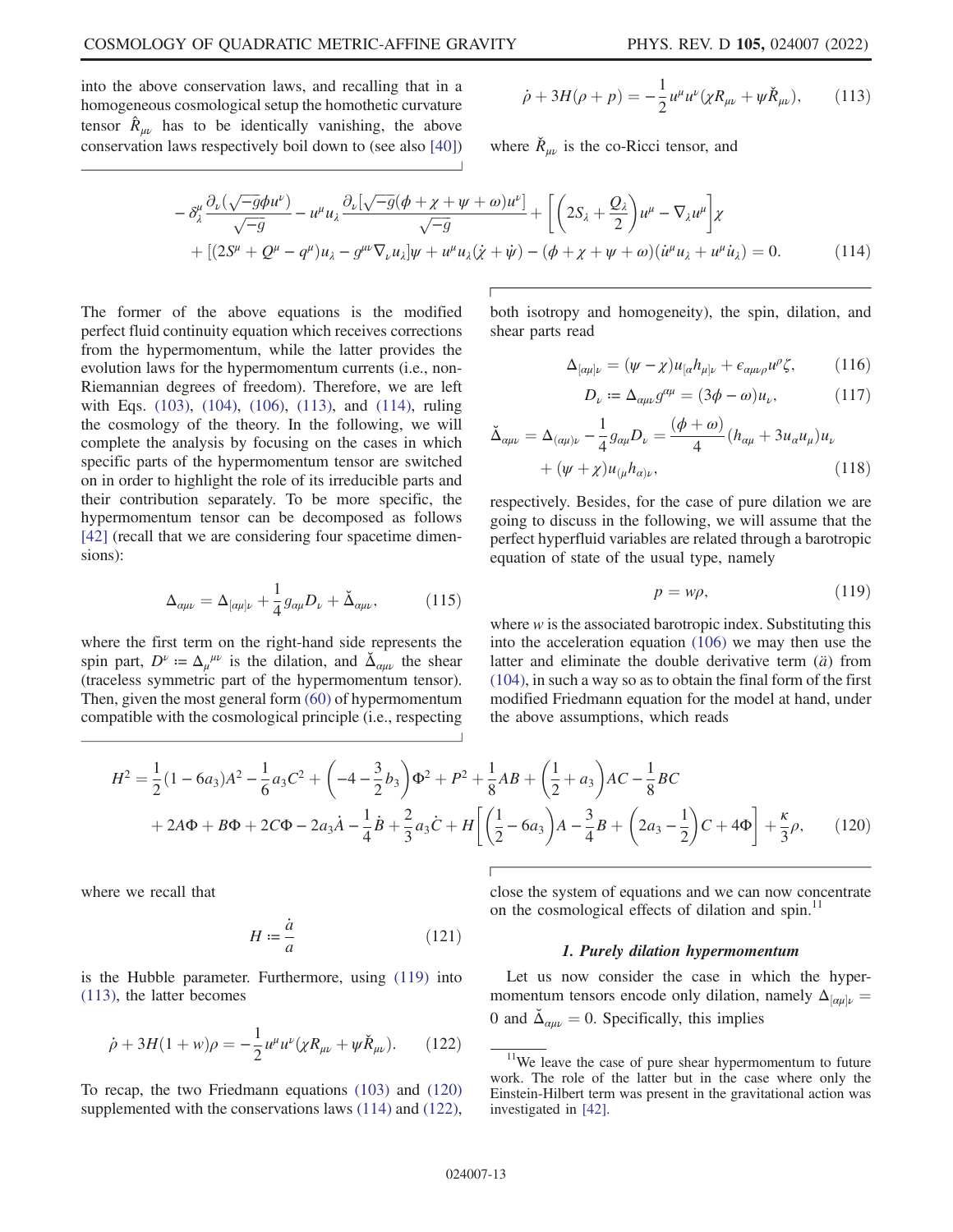$$
\zeta = 0,
$$
  $\psi = 0,$   $\chi = 0,$   $\omega = -\phi,$  (123)

which gives

$$
\Delta_{\alpha\mu\nu} = \frac{1}{4} g_{\alpha\mu} D_{\nu} = g_{\alpha\mu} \phi u_{\nu}.
$$
 (124)

Therefore, we are left with just one independent, nonvanishing source, that is  $\phi$ . As a result, from (103) now we get

$$
P = 0,
$$
  
\n
$$
A = \kappa \left[ \frac{(16 - 3b_3)}{8a_3(32 - 3b_3) + 9b_3} \right] \phi,
$$
  
\n
$$
B = \kappa \left[ \frac{6b_3}{8a_3(32 - 3b_3) + 9b_3} \right] \phi,
$$
  
\n
$$
C = -\kappa \left[ \frac{(16 + 3b_3)}{8a_3(32 - 3b_3) + 9b_3} \right] \phi,
$$
  
\n
$$
\Phi = -\kappa \left[ \frac{4}{8a_3(32 - 3b_3) + 9b_3} \right] \phi.
$$
\n(125)

As we can see, the pseudoscalar mode  $P$  vanishes, while the other ones are given in terms of  $\phi$ . It is interesting to note that when the "mass" term for the torsion vector is absent (i.e.,  $b_3 = 0$ ) it follows that  $B = 0$  and  $A + C = 0$ , which is exactly the case of a Weyl nonmetricity. In other words, for  $b_3 = 0$ , interestingly enough, the geometry is fixed to be that of Weyl-Cartan type. Note also that there exist specific values for  $b_3$  for which one can obtain a vanishing part for all (but one each time) of the three nonmetricity functions, while there is no parameter value for  $b_3$  (or even  $a_3$ ) that yields a vanishing torsion function Φ. Going back to our analysis, the conservation laws (114) and (122) respectively reduce to

$$
\partial_{\nu}(\sqrt{-g}\phi u^{\nu}) = 0, \qquad (126)
$$

$$
\dot{\rho} + 3H(1+w)\rho = 0. \tag{127}
$$

In particular, the latter provides the evolution of  $\rho$ , while from the former we get

$$
\dot{\phi} + 3H\phi = 0. \tag{128}
$$

Note that in this case the density decouples and evolves as in the usual perfect fluid continuity equation, while also for  $\phi$  we observe an analogous evolution which, in particular, mimics that of dust. Moreover, plugging (125) into (120) we are left with

$$
H^{2} = -\frac{\kappa}{6} \dot{\phi} - \frac{\kappa}{2} H \phi
$$
  
 
$$
- \frac{[3072 + 8a_{3}(32 - 3b_{3})^{2} - 288b_{3} - 81b_{3}^{2}]}{12[9b_{3} - 8a_{3}(3b_{3} - 32)]^{2}}
$$
  
 
$$
\times \kappa^{2} \phi^{2} + \frac{\kappa}{3} \rho,
$$
 (129)

where, of course, we have  $9b_3 - 8a_3(3b_3 - 32) \neq 0$ . Furthermore, using the above continuity equation for  $\phi$ the latter simplifies to

$$
H^{2} = -\frac{[3072 + 8a_{3}(32 - 3b_{3})^{2} - 288b_{3} - 81b_{3}^{2}]}{12[9b_{3} - 8a_{3}(3b_{3} - 32)]^{2}} \times \kappa^{2} \phi^{2} + \frac{\kappa}{3} \rho.
$$
 (130)

Observe that for  $\phi = 0$  or  $a_3 = \frac{3(-1024+96b_3+27b_3^2)}{8(1024-192b_3+9b_3^2)}$  one would recover the usual (Riemannian) cosmological equation in the flat (that is,  $K = 0$ ) case.<sup>12</sup> Concluding, let us also report the final form of the acceleration equation, that is

$$
\frac{\ddot{a}}{a} = \frac{[4a_3(32 - 3b_3)^2 + 9(16 - 3b_3)b_3]}{3[9b_3 - 8a_3(3b_3 - 32)]^2} \kappa^2 \phi^2 - \frac{\kappa}{6} (1 + 3w)\rho.
$$
\n(131)

Again, note that for  $\phi = 0$  or  $a_3 = \frac{9(-16b_3+3b_3^2)}{4(1024-192b_3+9b_3^2)}$  one would recover the usual (purely Riemannian) acceleration equation. We are now in a position to provide solutions.

Purely dilation hypermomentum solutions.—Let us first of all collect all relevant cosmological equations obtained until now in the case of pure dilation. They are

$$
H^2 = \frac{\kappa}{3}\rho + \mathcal{B}\frac{\kappa^2 \phi^2}{4},\tag{132}
$$

$$
\frac{\ddot{a}}{a} = -\frac{\kappa}{6}(1+3w)\rho - C\frac{\kappa^2 \phi^2}{2},
$$
 (133)

$$
\dot{\rho} + 3H(1+w)\rho = 0, \tag{134}
$$

$$
\dot{\phi} + 3H\phi = 0,\t(135)
$$

where, for simplicity, we have introduced

$$
H^{2} = -\frac{K}{a^{2}} - \frac{[3072 + 8a_{3}(32 - 3b_{3})^{2} - 288b_{3} - 81b_{3}^{2}]}{12[9b_{3} - 8a_{3}(3b_{3} - 32)]^{2}} \kappa^{2} \phi^{2} + \frac{\kappa}{3} \rho,
$$

where we can see that the usual term induced by the presence of a non-null curvature parameter  $K$  appears on the right-hand side.

<sup>&</sup>lt;sup>12</sup>On the other hand, considering a nonflat cosmological background, namely introducing a curvature parameter  $K \neq 0$ , one would get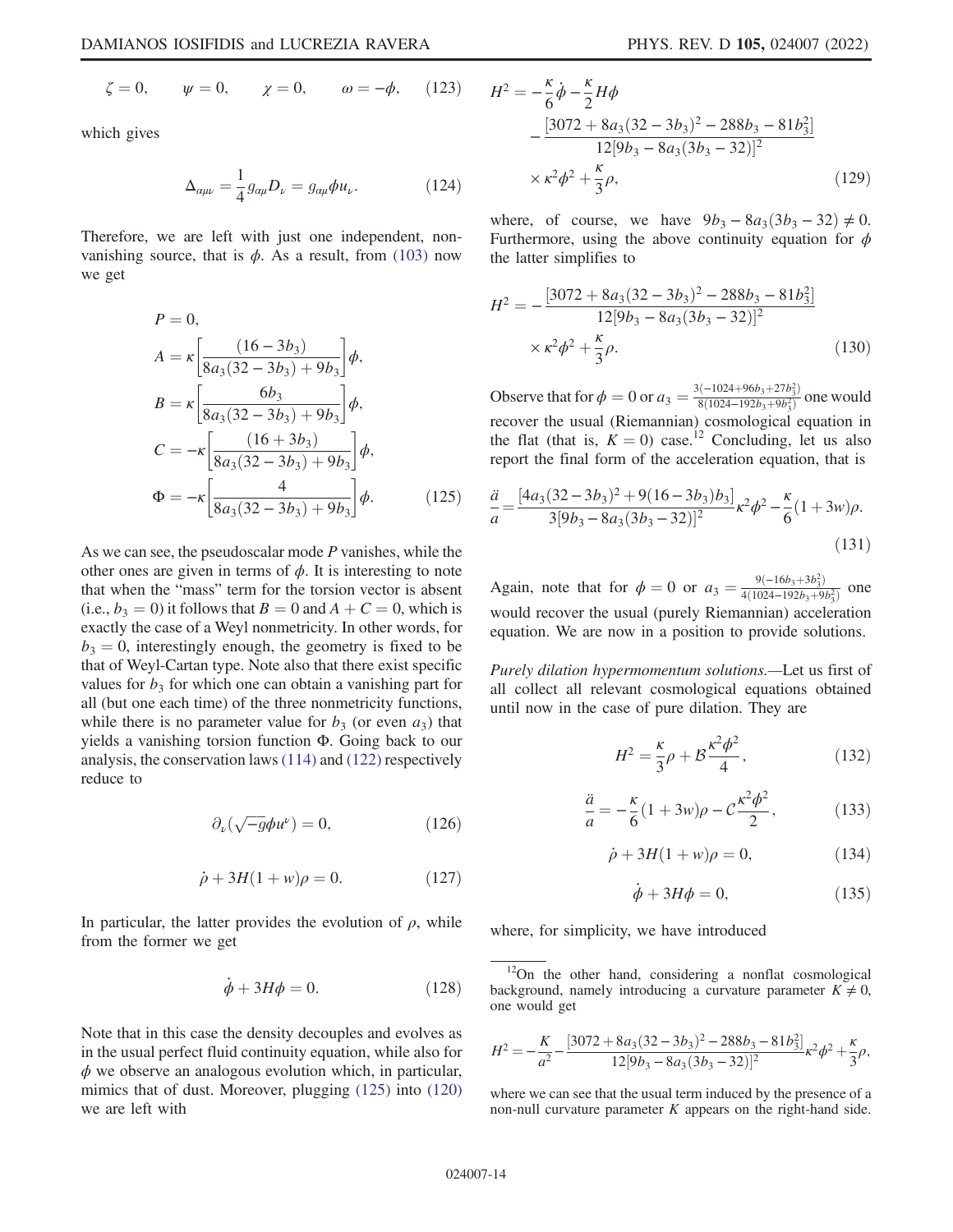$$
\mathcal{B} = -\frac{[3072 + 8a_3(32 - 3b_3)^2 - 288b_3 - 81b_3^2]}{3[9b_3 - 8a_3(3b_3 - 32)]^2},
$$
 (136)

$$
C := -\frac{[4a_3(32 - 3b_3)^2 + 9(16 - 3b_3)b_3]}{3[9b_3 - 8a_3(3b_3 - 32)]^2},
$$
 (137)

with, of course,  $9b_3 - 8a_3(3b_3 - 32) \neq 0$ . Some comments are in order. First, notice that in Eqs. (132) and (133), in the end, there are no linear terms in  $H$  and these equations have a more clear physical interpretation. In fact, from the aforementioned equations we can see that  $\phi^2$  acts as an additional perfect fluid component with some peculiar associated density and pressure which can just have a net effect that accelerates the expansion. The two Friedmann equations are then supplemented with the conservation laws (134) and (135), and we have a closed system of equations. Besides, note from (133) that the effect of dilation hypermomentum on the cosmological expansion depends crucially on the sign of C. More specifically, for  $C > 0$  the dilation hypermomentum slows down expansion, while for  $C < 0$  it accelerates the latter and for  $C = 0$  it has no effect on the acceleration equation. We shall therefore refer to these cases as repulsive  $(C > 0)$ , attractive  $(C < 0)$ , and static  $(C = 0)$  dilation, respectively (following the same lines of [42], where, however, shear hypermomentum was considered). Secondly, from (132) it follows that if  $\beta > 0$  then dilation enhances the total density (and we have an effective amplification of the latter), while for  $\beta < 0$  it decreases the total density and for  $\beta = 0$  it does not affect the equation. This is also supported by the fact that only  $\phi^2$  terms appear in the two Friedmann equations, meaning that an identification  $\rho \propto \phi^2$  is possible. Finally, differentiating (132) and employing both (134) and (135), comparing the result with (133), one obtains

$$
C = B,\t(138)
$$

which, in turn, implies

$$
a_3 = \frac{3[-512 + 9b_3(8 + b_3)]}{2(32 - 3b_3)^2}.
$$
 (139)

Hence, we are left with a single independent parameter,  $b_3$ ,  $13$ and the final system of equations reads as follows:

$$
H^{2} = \frac{\kappa}{3}\rho + \mathcal{B}\frac{\kappa^{2}\phi^{2}}{4},
$$
 (140)

$$
\frac{\ddot{a}}{a} = -\frac{\kappa}{6}(1+3w)\rho - \mathcal{B}\frac{\kappa^2\phi^2}{2},\tag{141}
$$

$$
\dot{\rho} + 3H(1+w)\rho = 0, \tag{142}
$$

$$
\dot{\phi} + 3H\phi = 0,\t(143)
$$

with

$$
\mathcal{B} = -\frac{(32 - 3b_3)^2 [-1024 + 3b_3(64 + 3b_3)]}{9[2048 - 3b_3(128 + 9b_3)]^2},
$$
 (144)

along with, of course,  $2048 - 3b_3(128 + 9b_3) \neq 0$ . We can finally recognize the following distinct cases: repulsive  $(\beta > 0)$ , for which dilation also enhances the total density), attractive ( $\beta$  < 0, for which dilation also reduces the total density), and static  $\beta = 0$ , for which dilation does not affect Eq. (140) and (141)] dilation, respectively.

Now, as it is commonly accepted that non-Riemannian effects may have played a significant role in the early stages of the Universe, for early times one can assume dilation to be dominating with respect to the perfect fluid characteristics. Hence, in this regime, we can safely ignore the latter, namely  $\rho$  and  $p$ , and focus only on the cosmological effects of dilation. By doing so, we are left with

$$
H^2 = \mathcal{B}\frac{\kappa^2 \phi^2}{4},\qquad(145)
$$

$$
\frac{\ddot{a}}{a} = -\mathcal{B}\frac{\kappa^2 \phi^2}{2},\tag{146}
$$

while Eq. (143) can be immediately integrated to get

$$
\phi = \phi_0 \left(\frac{a_0}{a}\right)^3, \tag{147}
$$

given that for some fixed time  $t = t_0$  we have  $a(t_0) = a_0$ and  $\phi(t_0) = \phi_0$ . On the other hand, from (145) we can see that we must have  $\beta > 0$  [i.e., deceleration, from (146)]. Besides, solving  $(145)$  for H, we find

$$
H = \mathcal{B}_1 \phi, \qquad \mathcal{B}_1 := \pm \frac{\kappa \sqrt{\mathcal{B}}}{2}.
$$
 (148)

Then, plugging the above expression for  $\phi$  into this last equation, after integration we obtain

$$
a(t) = a_0 \left[\mathcal{B}_1 \phi_0(t - t_0) + 1\right]^{\frac{1}{3}} = a_0 \left[\pm \frac{\kappa \sqrt{\mathcal{B}} \phi_0}{2} (t - t_0) + 1\right]^{\frac{1}{3}}.
$$
\n(149)

The latter describes the cosmological evolution for our model in the case of a dilation dominated Universe. Quite remarkably, we can notice that the effect of dilation is identical to that of stiff matter. To conclude the analysis regarding purely dilation hypermomentum, let us also

<sup>&</sup>lt;sup>13</sup>The relation between  $a_3$  and  $b_3$  we get as explained above is a peculiarity of the quadratic model we are considering under the assumptions (109) and (119) in the case of pure dilation hypermomentum.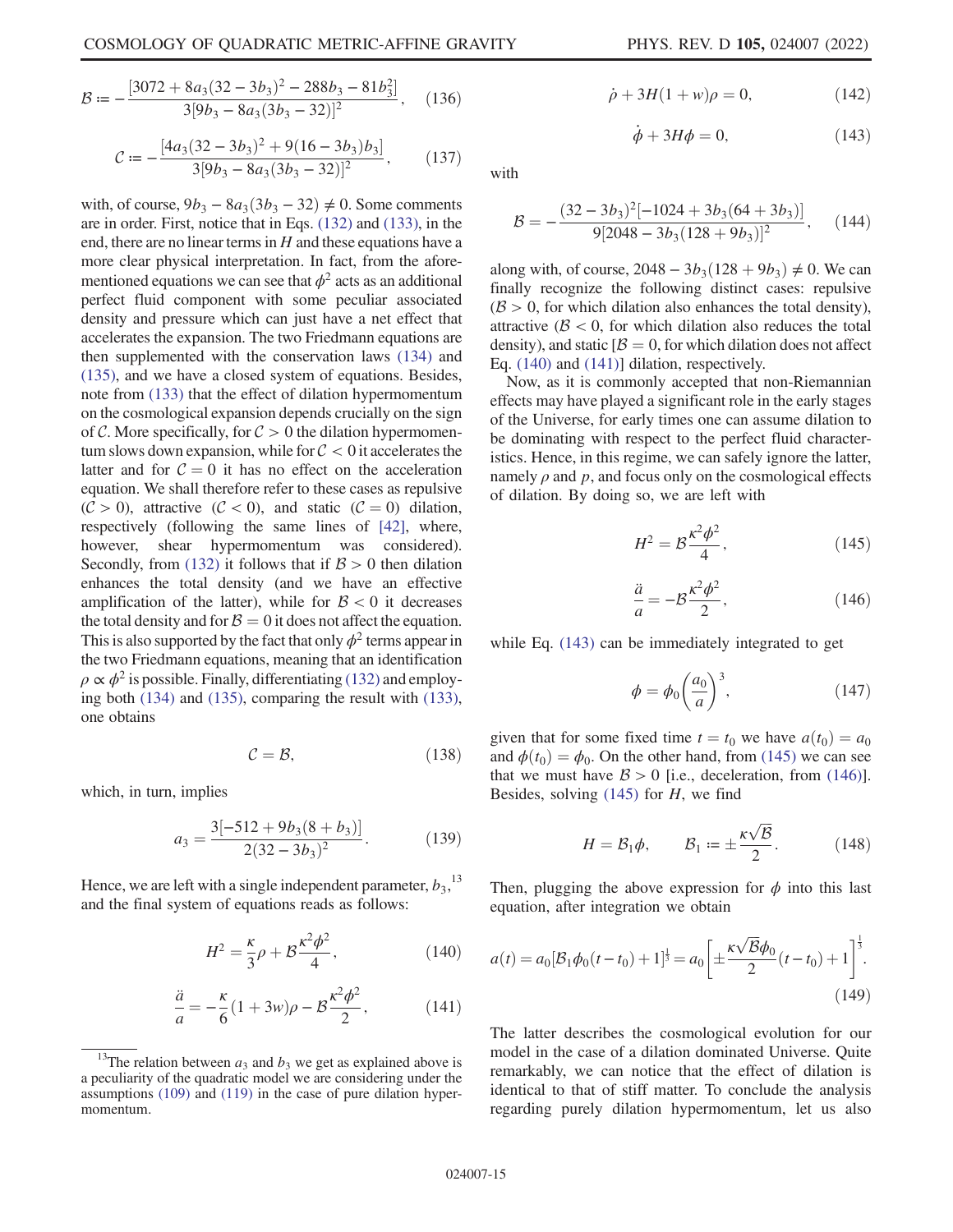mention that, from the two modified Friedmann equations, exploiting the definition of the deceleration parameter  $q$ , one easily finds

$$
q := -\frac{\ddot{a}a}{\dot{a}^2} = 2 > 0,\tag{150}
$$

meaning, in accordance with the fact that here we must have  $\beta > 0$ , that considering our model in the case of a dilation dominated (early) universe, one finds out that the latter is subject to a cosmic deceleration.

## 2. Purely spin hypermomentum

It is also interesting to study the case in which the hypermomentum is only of pure spin type. In this instance we have that  $\Delta_{\alpha\mu\nu} = \Delta_{[\alpha\mu]\nu}$  and accordingly  $D_{\nu} = 0$  as well as  $\bar{\Delta}_{\alpha\mu\nu} = 0$ . The latter imply

$$
\phi = 0, \qquad \omega = 0, \qquad \chi = -\psi, \tag{151}
$$

along with

$$
\Delta_{\alpha\mu\nu} = \Delta_{[\alpha\mu]\nu} = 2\psi u_{[\alpha} h_{\mu]\nu} + \epsilon_{\alpha\mu\nu\rho} u^{\rho} \zeta, \qquad (152)
$$

and as a result the nonmetricity and torsion cosmological functions become

$$
P = -\frac{\kappa}{2}\zeta,\tag{153}
$$

$$
A = -\frac{3b_3}{b_0} (3 + 8a_3)\kappa \psi, \tag{154}
$$

$$
B = \frac{96a_3b_3}{b_0}\kappa\psi,\tag{155}
$$

$$
C = \frac{b_3}{b_0} 9(1 - 8a_3)\kappa \psi, \tag{156}
$$

$$
\Phi = -\frac{64a_3}{b_0}\kappa\psi,\tag{157}
$$

where we have set

$$
b_0 := \frac{1}{8a_3(3b_3 - 32) - 9b_3}.\tag{158}
$$

From the above forms we can infer some quite interesting characteristics. In particular, we see that in order to have nonvanishing nonmetricity variables it must hold that  $b_3 \neq 0$ , that is the  $S_\mu S^\mu$  term must be present. On the other hand, in order for the torsion function Φ not to vanish we must have that  $a_3 \neq 0$ , namely the  $S_\mu S^\mu$  term must be there.<sup>14</sup> From the above we also observe a highly nontrivial consequence: the spin part can source nonmetricity (along with torsion). Let us note that for the spin part to source these non-Riemannian degrees of freedom the inclusion of the quadratic torsion and nonmetricity invariants in the Lagrangian is absolutely essential.

Here, let us continue our analysis without imposing the assumptions (109) and (119), as releasing the latter, in this case, leads to interesting results. From the conservation law (61) we get the two relations,

$$
p_c - p = \frac{1}{4} B \psi, \qquad (159)
$$

$$
\rho_c - \rho = \frac{3}{4} B \psi,\tag{160}
$$

which also imply that  $15$ 

$$
\rho_c - \rho = 3(p_c - p). \tag{161}
$$

We notice, from the above equations, that it is quite crucial in this case to consider a generalized nonpreserving hypermomentum, namely  $\rho_c \neq \rho$  and  $p_c \neq p$  need to hold true. In the case of a hypermomentum preserving hyperfluid ( $\rho_c = \rho$ ,  $p_c = p$ ) from the above it immediately follows that either  $\psi = 0$  or  $B = 0$ . For the former possibility ( $\psi = 0$ ), the full hypermomentum would vanish, trivializing therefore the whole analysis. Also, in the latter case, given (155), the constraint  $B = 0$  would then demand either  $a_3$  or  $b_3$  to vanish, producing, therefore, an inconsistent theory. With the above in mind, we can then combine Eqs. (159) and (160) with (155) to obtain the net density

$$
\rho_c = \rho + \frac{72a_3b_3}{b_0}\kappa\psi^2
$$
 (162)

as well as the net pressure

$$
p_c = p + \frac{24a_3b_3}{b_0}\kappa\psi^2.
$$
 (163)

From these we see that it is important to include both quadratic terms in torsion and nonmetricity (i.e.,  $a_3 \neq 0$  and  $b_3 \neq 0$ ) at the same time in order to observe modifications to the total pressure and density due to the hypermomentum degrees of freedom. In addition, as it is obvious from the above exposure, depending on the sign of the ratio  $a_3b_3/b_0$ the hypermomentum contribution can either enhance or decrease the observed density and pressure. It is interesting to note that the hypermomentum contribution to the density might as well be negative since as long as it does not exceed

<sup>&</sup>lt;sup>14</sup>This is a very remarkable duality and of course highly nontrivial or to be excepted by any speculation.

<sup>&</sup>lt;sup>15</sup>Note that this seems to be a "radiationlike" equation of state  $\hat{p} = \hat{p}/3$  for the modified pressure  $\hat{p} = (p_c - \hat{p})$  and density  $\hat{\rho} = (\rho_c - \rho).$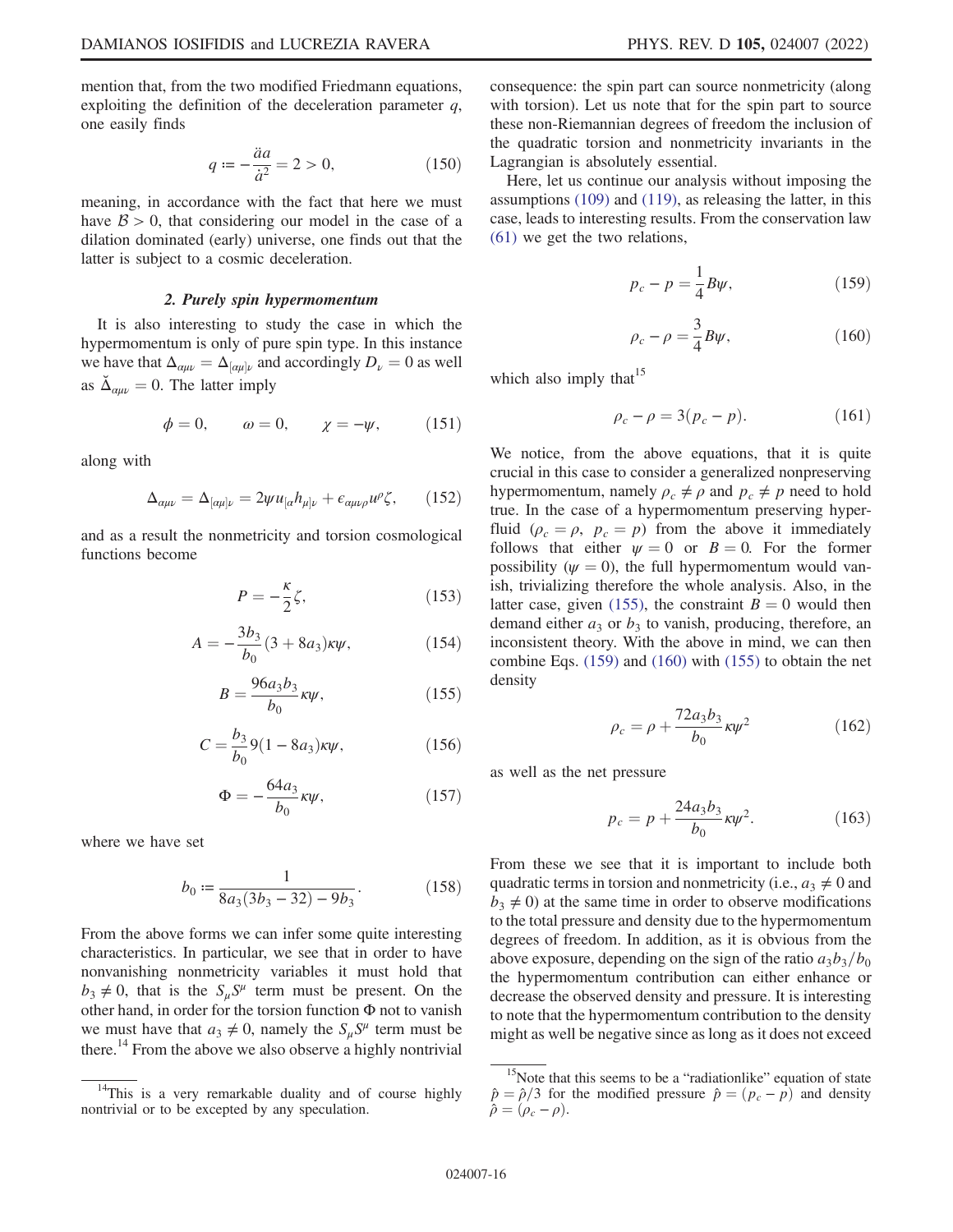$\rho$  the net density will always be positive.<sup>16</sup> However, in the very early Universe there might exist an exotic hyperfluid displaying a negative total density.

Coming back to our cosmological analysis, from the modified continuity equation (62), after some algebra and simplifications, it follows that

$$
\dot{\rho}_c + 3H(\rho_c + p_c) = -\frac{3}{2}\mu_1 \kappa \psi(\dot{\psi} + H\psi) - 3\psi \frac{\ddot{a}}{a}, \quad (164)
$$

where

$$
\mu_1 := \frac{28a_3 + 48a_3b_3 + \frac{9}{2}b_3}{b_0}.
$$
 (165)

Now, during a hypermomentum dominated era (very early universe), the main contributions in (162) and (163) would be the ones  $\propto \psi^2$ . In other words, the classical perfect fluid contributions  $\rho$  and  $p$  can be ignored. The same considerations apply to the acceleration equation (106), which can therefore be written in terms of  $\psi$  as follows:

$$
\frac{\ddot{a}}{a} = \frac{\kappa}{2b_0^2} (\dot{\psi} + H\psi - 2304\kappa a_3^2 b_3^2 \psi^2). \tag{166}
$$

From the right-hand side of the above equation, we note that the last term, keeping a fixed negative sign, always decelerates the expansion. However, there is also the presence of the first and second terms which can radically change the net result. As we will show shortly in the following, the actual effect of the spin part of hypermomentum on the acceleration depends on the parameters of the quadratic theory. Having obtained the acceleration equation above we can then use it in order to eliminate the double derivative term  $\frac{\ddot{a}}{a}$  from the continuity equation, which results in

$$
\dot{\psi} + (1 + \mu_2)H\psi + \mu_3 \kappa \psi^2 = 0, \qquad (167)
$$

where we have also introduced

$$
\mu_2 := 96a_3b_3\nu_1,\n\mu_3 := -\frac{2304}{b_0}a_3^2b_3^2\nu_1,
$$
\n(168)

with

$$
\nu_1 := \frac{1}{[-9b_3 + 8a_3(-32 + 15b_3) + b_0\mu_1]}.\tag{169}
$$

On the other hand, the first modified Friedmann equation (104) now becomes

$$
H^2 + \frac{\ddot{a}}{a} = \frac{\kappa}{4b_0} \left\{ \frac{\kappa}{b_0} [-9b_3 + 8a_3(32 + 3b_3)] [9b_3 + 8a_3(-32 + 9b_3)] \psi^2 + \frac{2}{b_0} (\dot{\psi} + 3H\psi) \right\} + \frac{\kappa^2}{4} \zeta^2.
$$
 (170)

Finally, plugging (166) into the above equation in order to eliminate  $\frac{\ddot{a}}{a}$ , we are left with

$$
H^{2} = \frac{\kappa}{2b_{0}^{2}} \left[ \pi_{1}\dot{\psi} + (2+\pi_{1})H\psi + \frac{\kappa}{2}\pi_{2}\psi^{2} \right] + \frac{\kappa^{2}}{4}\zeta^{2}, \tag{171}
$$

where

$$
\pi_1 := 1 + 9b_0b_3 - 8a_3b_0(-32 + 3b_3),
$$
  
\n
$$
\pi_2 := -81b_3^2 - 144a_3b_3(-32 + 3b_3) + 64a_3^2(-1024 + 192b_3 + 99b_3^2).
$$
\n(172)

Now, even though at first sight the system might not look so manageable, as we will show with some simple observations we can get exact solutions quite easily.

Purely spin hypermomentum solutions.—To begin with, we note that the remaining spin part  $\zeta$  will be related to  $\psi$  with a barotropic equation of state of the form  $\zeta = w_{\zeta}\psi$ , where  $w_{\zeta}$  is the barotropic index related to this spin part (cf. also Appendix B of [40]). Next we may use (167) in order to eliminate the derivative term  $\dot{\psi}$  from the modified first Friedmann equation above, ending up with

$$
H^2 - \lambda_1 H \psi - \lambda_2 \psi^2 = 0, \qquad (173)
$$

where

$$
\lambda_1 := \frac{\kappa}{2b_0^2} (2 - \mu_2 \pi_1), \qquad \lambda_2 := \frac{\kappa^2}{2b_0^2} \left( -\pi_1 \mu_3 + \frac{\pi_2 + b_0^2 w_\zeta^2}{2} \right). \tag{174}
$$

Then, we observe that (173) is a simple quadratic equation, which, considering  $H$  as the unknown variable, admits the solutions (for  $\lambda_1^2 + 4\lambda_2 > 0$ )

<sup>&</sup>lt;sup>16</sup>This situation shares a certain similarity with the negative temperature system in thermodynamics. It is known that in given thermodynamical systems some property of the system can possess negative temperature but the net temperature will always be positive.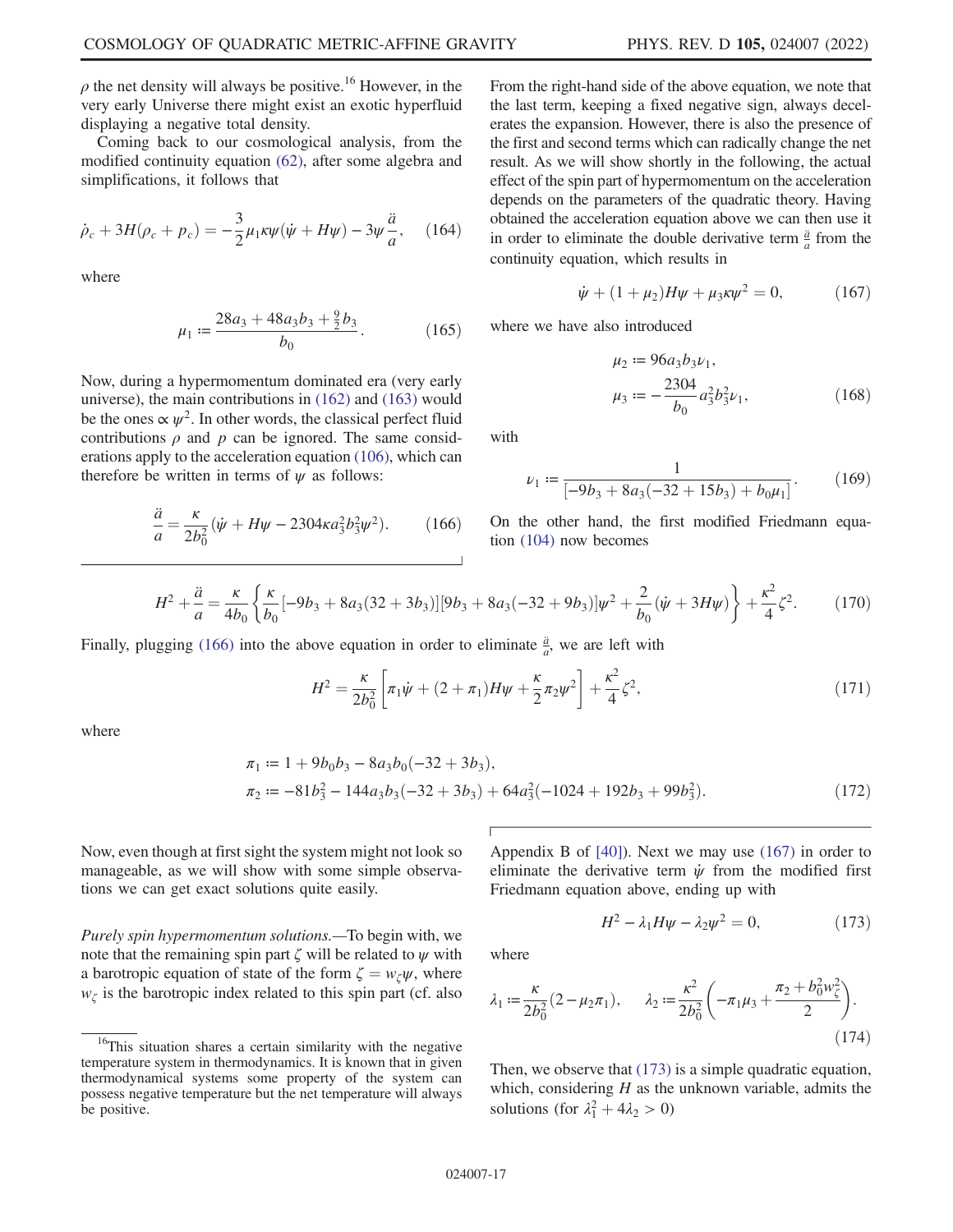Substituting this back into the continuity equation for  $\psi$  it follows that

$$
\dot{\psi} = -\mu_0 \psi^2
$$
,  $\mu_0 = \lambda_0 (1 + \mu_2) + \kappa \mu_3$ , (176)

which trivially integrates to

$$
\psi(t) = \frac{1}{c_1 + \mu_0 t},\tag{177}
$$

where  $c_1$  is an arbitrary integration constant. Finally, substituting this form for  $\psi$  back into (175) and integrating, we find the following expression for the scale factor:

$$
a(t) = c_2(c_1 + \mu_0 t)^{\frac{\lambda_0}{\mu_0}}, \tag{178}
$$

where  $c_1$  and  $c_2$  are integration constants that can be expressed in terms of the values  $a_0$  and  $\psi_0$  for some fixed time  $t_0$ . Therefore, we have established exact solutions for both the scale factor and the spin hypermomentum variable  $\psi$ . We see that we get power-law solutions for the scale factor and inverse time evolution for the spin part. As a result,  $\psi$  diminishes with the passing of time, while the scale factor goes like

$$
a \propto t^{\frac{\lambda_0}{\mu_0}}.\tag{179}
$$

It is also interesting to study the two limits  $\mu_0 \rightarrow 0$  and  $\mu_0 \rightarrow \infty$ . In the former case the spin concentration  $(\psi)$ becomes constant and subsequently we get de Sitter-like expansion for the scale factor  $a \propto e^{H_0 t}$ . Hence we see that a constant spin distribution produces an exponential expansion. In the latter case (i.e.,  $\mu_0 \rightarrow \infty$ )  $\psi$  essentially vanishes, resulting also in  $H = 0$  and yielding, therefore, a static universe. These cover the two extreme cases and for the rest in between we have the nice power-law solutions we derived above.

## V. CONCLUSIONS

We have investigated cosmological aspects of the most general parity preserving MAG theory quadratic in torsion and nonmetricity in the presence of a cosmological hyperfluid, deriving the modified Friedmann equations in a FLRW background. The theory exhibits, in principle, 11 parameters coming as coefficients of the 11 quadratic torsion and nonmetricity scalars supplementing the Einstein-Hilbert term in the gravitational action. For this general quadratic MAG theory we have subsequently derived the most general form of the modified Friedmann equations, along with the associated conservation laws for the sources, in the presence of a cosmological hyperfluid [40,41]. Then, in order to get a grasp of the effect of the quadratic terms and also simplify the analysis, we have focused on a particular but fairly representative subcase involving only the two quadratic contributions with the parameters  $a_3$  and  $b_3$ , namely  $a_3Q_\mu Q^\mu$  and  $b_3S_\mu S^\mu$ , which are respectively quadratic in the nonmetricity vector  $Q_u$  and in the torsion vector  $S_u$ . For this case we have studied the modified Friedmann equations along with the conservation laws of the perfect cosmological hyperfluid and we have been able to provide exact solutions for particular types of hypermomentum, that of purely dilation and purely spin matter. It is worth mentioning that for the pure dilation case if the torsion squared term is absent (that is for  $b_3 = 0$ , quite remarkably, the geometry is fixed to be that of Weyl-Cartan type. On the other hand, for the pure spin case, interestingly, the presence of  $b_3 \neq 0$  is essential to guarantee nonvanishing nonmetricity, while nonvanishing  $a_3$  is required in order for the torsion not to be zero. This is a quite compelling result showing a dualistic relation between torsion and nonmetricity, that is in order to have nonvanishing nonmetricity the pure torsion term must be present and the torsion is nonvanishing if the pure nonmetricity term is there, as seen from Eqs. (153)–(157).

Now, coming back to the hypermomentum parts, regarding pure dilation we have found that, for early times in which non-Riemannian effects are dominant, dilation causes a cosmic deceleration and its effect is indistinguishable from that of stiff matter.<sup>17</sup> A very similar result was found for the purely shear counterpart of hypermomentum that was studied in [42]. With these two results, one could go as far as to say that the rather unconventional character of "stiff" matter component acquires a clear physical meaning as a specific part of the hypermomentum contribution (either shear or dilation) of the hyperfluid. On the other hand, concerning purely spin hypermomentum, we have obtained power-law solutions for the scale factor and inverse time evolution for the spin part  $\psi$ . In particular,  $\psi$ diminishes with the passing of time, while the scale factor behavior is given by Eq. (179). Here, two particular limits emerge: one in which we have an exponential expansion for the scale factor induced by a constant spin distribution and the other in which the result is a static universe  $(H = 0)$ . We have therefore proven that the presence of torsion and nonmetricity driven by dilation and spin hypermomentum types in the context of quadratic MAG can have highly nontrivial effects on the cosmological evolution.

It would be interesting to study also the purely shear hypermomentum in this context. Another possible future development of the present work could consist in performing the cosmological analysis by including also parity odd quadratic terms into the gravitational part of the action which also include the so-called Hojman [57] (sometimes also referred to Holst [58]) parity violating term, whose contribution in the framework of MAG has been recently

 $17$ The same result was also reported in the analysis of [47].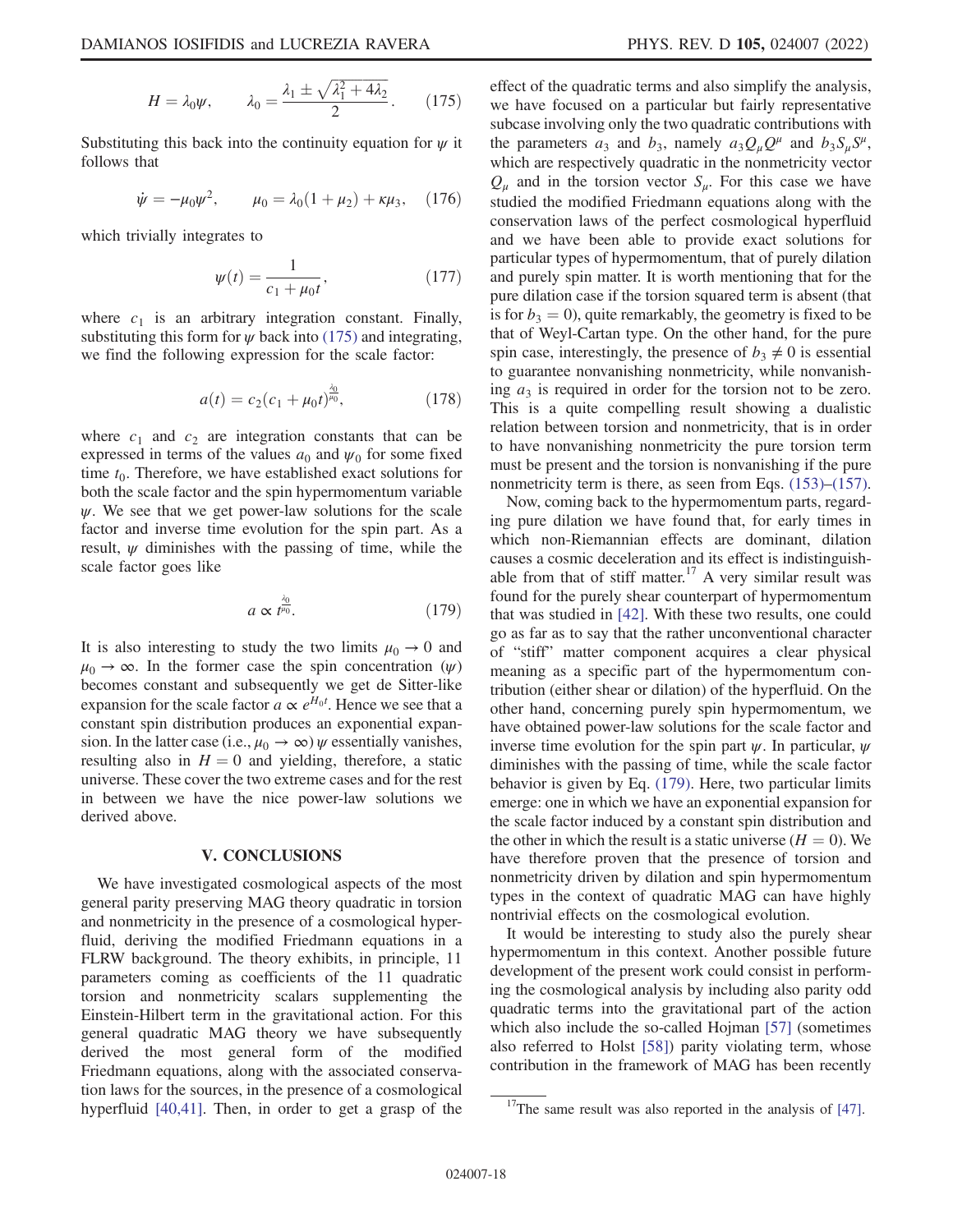presented and studied to some extent in [8]. Finally, it would be of much interest to investigate the possible changes implied by the inclusion of mixed torsion-nonmetricity terms such as  $S_{\mu}Q^{\mu}$  on top of the pure torsion and pure nonmetricity terms we have considered here.

## ACKNOWLEDGMENTS

D. I. acknowledge that this research is co-financed by Greece and the European Union [European Social Fund (ESF)] through the Operational Programme "Human Resources Development, Education and Lifelong Learning" in the context of the project "Reinforcement of Postdoctoral Researchers—2nd Cycle" (MIS-5033021), implemented by the State Scholarships Foundation (IKY). L .R. would like to thank the Department of Applied Science and Technology of the Polytechnic University of Turin, and in particular Laura Andrianopoli and Francesco Raffa, for financial support.

# APPENDIX: USEFUL FORMULAS IN QUADRATIC MAG AND COSMOLOGICAL ASPECTS

In this Appendix we collect some formulas useful for the study of quadratic MAG and cosmological aspects of the latter that we have pursued in the main text.

### 1. Hypermomentum and Palatini tensor contractions

Considering the cosmological setup described in Sec. II and the hypermomentum in Eq. (60), we find the following contractions:

$$
h^{\alpha\mu}\Delta_{\alpha\mu\nu} = (n-1)\phi u_{\nu},
$$
  
\n
$$
h^{\alpha\nu}\Delta_{\alpha\mu\nu} = (n-1)\chi u_{\mu},
$$
  
\n
$$
h^{\mu\nu}\Delta_{\alpha\mu\nu} = (n-1)\psi u_{\alpha},
$$
  
\n
$$
\epsilon^{\alpha\mu\nu\lambda}\Delta_{\alpha\mu\nu} = -6u^{\lambda}\zeta\delta_{4}^{n},
$$
  
\n
$$
u^{\alpha}u^{\mu}u^{\nu}\Delta_{\alpha\mu\nu} = -\omega,
$$
\n(A1)

that is

$$
\phi = -\frac{1}{(n-1)} h^{\alpha\mu} u^{\nu} \Delta_{\alpha\mu\nu},
$$
  
\n
$$
\chi = -\frac{1}{(n-1)} h^{\alpha\nu} u^{\mu} \Delta_{\alpha\mu\nu},
$$
  
\n
$$
\psi = -\frac{1}{(n-1)} h^{\mu\nu} u^{\alpha} \Delta_{\alpha\mu\nu},
$$
  
\n
$$
\zeta = \frac{1}{6} \epsilon^{\alpha\mu\nu\lambda} \Delta_{\alpha\mu\nu} u_{\lambda} \delta_{4}^{n},
$$
  
\n
$$
\omega = -u^{\alpha} u^{\mu} u^{\nu} \Delta_{\alpha\mu\nu}.
$$
 (A2)

On the other hand, regarding the Palatini tensor, whose definition is given in (70), we get

$$
P_{\alpha\mu\nu} = \left[\frac{(n-3)}{2}A + 2(n-2)\Phi - \frac{C}{2}\right]u_{\alpha}h_{\mu\nu} + \left[\frac{(n-2)}{2}B - \frac{(n-1)}{2}A - 2(n-2)\Phi - \frac{C}{2}\right]u_{\mu}h_{\alpha\nu} - \frac{B}{2}u_{\nu}h_{\mu\alpha} - \frac{(n-1)}{2}Bu_{\alpha}u_{\mu}u_{\nu} - 2\epsilon_{\alpha\mu\nu\rho}u^{\rho}P\delta_{4}^{n}.
$$
 (A3)

Then, we have

$$
h^{\alpha\mu}P_{\alpha\mu\nu} = -\frac{(n-1)}{2}Bu_{\nu},
$$
  
\n
$$
h^{\alpha\nu}P_{\alpha\mu\nu} = (n-1)
$$
  
\n
$$
\times \left[ \frac{(n-2)}{2}B - \frac{(n-1)}{2}A - 2(n-2)\Phi - \frac{C}{2} \right]u_{\mu},
$$
  
\n
$$
h^{\mu\nu}P_{\alpha\mu\nu} = (n-1)\left[ \frac{(n-3)}{2}A + 2(n-2)\Phi - \frac{C}{2} \right]u_{\alpha},
$$
  
\n
$$
\epsilon^{\alpha\mu\nu\lambda}P_{\alpha\mu\nu} = 12Pu^{\lambda}\delta_{4}^{n},
$$
  
\n
$$
u^{\alpha}u^{\mu}u^{\nu}P_{\alpha\mu\nu} = \frac{(n-1)}{2}B
$$
 (A4)

as fundamental contractions.

## 2. Variation of the quadratic nonmetricity terms with respect to the metric

Let us report here some calculations regarding the variation of the quadratic pure nonmetricity terms in the general quadratic theory (64), as it is slightly more complicated with respect to the variation of the other quadratic terms. First of all, note that the pure nonmetricity quadratic combinations in the general quadratic model can be written as

$$
\mathcal{L}_{Q} = a_1 Q_{\alpha\mu\nu} Q^{\alpha\mu\nu} + a_2 Q_{\alpha\mu\nu} Q^{\mu\nu\alpha} + a_3 Q_{\mu} Q^{\mu}
$$
  
+ 
$$
a_4 q_{\mu} q^{\mu} + a_5 Q_{\mu} q^{\mu}
$$
  
= 
$$
Q_{\alpha}{}^{\beta\gamma} Q_{\sigma}{}^{\lambda\rho} (a_1 g^{\sigma\alpha} g_{\lambda\beta} g_{\gamma\rho} + a_2 \delta^{\sigma}_{\beta} \delta^{\alpha}_{\rho} g_{\gamma\lambda}
$$
  
+ 
$$
a_3 g_{\beta\gamma} g_{\lambda\rho} g^{\sigma\alpha} + a_4 \delta^{\sigma}_{\lambda} \delta^{\alpha}_{\beta} g_{\gamma\rho} + a_5 \delta^{\sigma}_{\lambda} \delta^{\alpha}_{\rho} g_{\beta\gamma}).
$$
 (A5)

Then, defining

$$
D^{\sigma\alpha}{}_{\lambda\beta\gamma\rho} := (a_1 g^{\sigma\alpha} g_{\lambda\beta} g_{\gamma\rho} + a_2 \delta^{\sigma}_{\beta} \delta^{\alpha}_{\rho} g_{\gamma\lambda} + a_3 g_{\beta\gamma} g_{\lambda\rho} g^{\sigma\alpha} + a_4 \delta^{\sigma}_{\lambda} \delta^{\alpha}_{\beta} g_{\gamma\rho} + a_5 \delta^{\sigma}_{\lambda} \delta^{\alpha}_{\rho} g_{\beta\gamma}),
$$
 (A6)

we have

$$
\mathcal{L}_{Q} = Q_{\alpha}{}^{\beta \gamma} Q_{\sigma}{}^{\lambda \rho} D^{\sigma \alpha}{}_{\lambda \beta \gamma \rho}, \tag{A7}
$$

and, introducing the quantities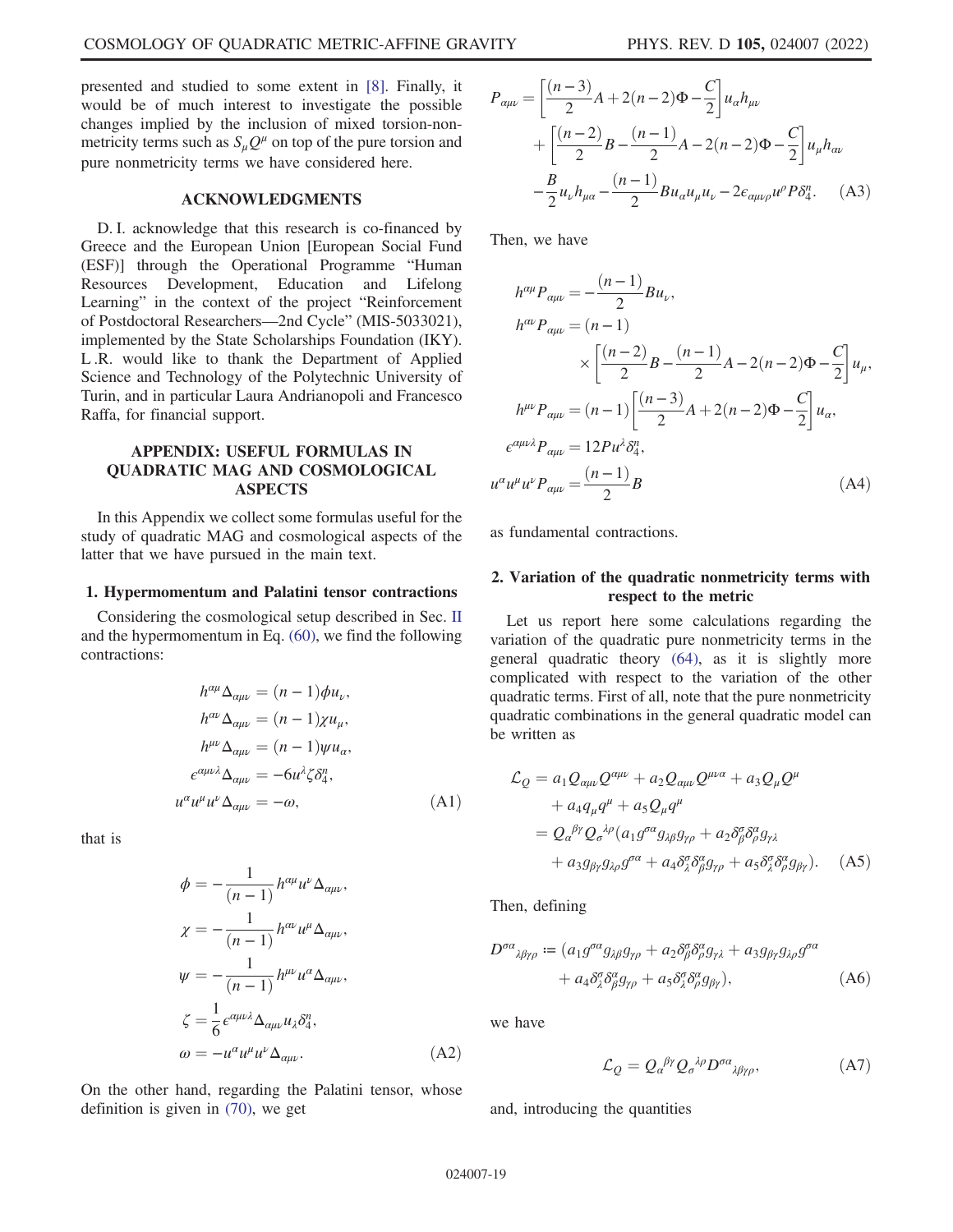$$
{}^{(1)}\Omega^{\alpha}{}_{\beta\gamma} := Q_{\sigma}{}^{\lambda\rho}D^{\sigma\alpha}{}_{\lambda\beta\gamma\rho} = a_1 Q^{\alpha}{}_{\beta\gamma} + a_2 Q_{\beta\gamma}{}^{\alpha} + a_3 Q^{\alpha} g_{\beta\gamma} + a_4 \delta^{\alpha}_{\beta} q_{\gamma} + a_5 q^{\alpha} g_{\beta\gamma},
$$
  

$$
{}^{(2)}\Omega^{\sigma}{}_{\lambda\rho} := Q_{\alpha}{}^{\beta\gamma}D^{\sigma\alpha}{}_{\lambda\beta\gamma\rho} = a_1 Q^{\sigma}{}_{\lambda\rho} + a_2 Q_{\rho\lambda}{}^{\sigma} + a_3 Q^{\sigma} g_{\lambda\rho} + a_4 \delta^{\sigma}_{\lambda} q_{\rho} + a_5 \delta^{\sigma}_{\lambda} Q_{\rho},
$$
 (A8)

it follows that

$$
\mathcal{L}_{Q} = {}^{(1)}\Omega^{\alpha}{}_{\beta\gamma}Q_{\alpha}{}^{\beta\gamma} = {}^{(2)}\Omega^{\sigma}{}_{\lambda\rho}Q_{\sigma}{}^{\lambda\rho}.
$$
\n(A9)

Accordingly, we may express the variation with respect to the metric as

$$
\delta_g(\sqrt{-g}\mathcal{L}_Q) = -\frac{1}{2}\sqrt{-g}\mathcal{L}_Q g_{\mu\nu}\delta g^{\mu\nu} + \sqrt{-g}\delta_g \mathcal{L}_Q,\tag{A10}
$$

and, after some algebra, we find

$$
\delta_g(\sqrt{-g}\mathcal{L}_Q) = \delta g^{\mu\nu}\sqrt{-g} \left[ -\frac{1}{2}\mathcal{L}_Q g_{\mu\nu} + \frac{1}{\sqrt{-g}} \hat{\nabla}_a(\sqrt{-g}W^\alpha{}_{(\mu\nu)}) + a_1(Q_{\mu\alpha\beta}Q_\nu{}^{\alpha\beta} - 2Q_{\alpha\beta\mu}Q^{\alpha\beta}{}_\nu) - a_2Q_{\alpha\beta(\mu}Q^{\beta\alpha}{}_{\nu)} \right] + a_3(Q_\mu Q_\nu - 2Q^\alpha Q_{\alpha\mu\nu}) - a_4q_\mu q_\nu - a_5q^\alpha Q_{\alpha\mu\nu} \right],
$$
\n(A11)

where  $\hat{\nabla}$  is defined in (19) and  $W^{\alpha}(\mu\nu)$  is given by (67).

# 3. Advantageous relations for FLRW cosmology of quadratic MAG

Let us now collect some important relations we used throughout our study of the FLRW cosmology of quadratic MAG. First, let us compute the form of the quadratic Lagrangian

$$
\mathcal{L}_2 := b_1 S_{\alpha\mu\nu} S^{\alpha\mu\nu} + b_2 S_{\alpha\mu\nu} S^{\mu\nu\alpha} + b_3 S_{\mu} S^{\mu} \n+ a_1 Q_{\alpha\mu\nu} Q^{\alpha\mu\nu} + a_2 Q_{\alpha\mu\nu} Q^{\mu\nu\alpha} + a_3 Q_{\mu} Q^{\mu} + a_4 q_{\mu} q^{\mu} + a_5 Q_{\mu} q^{\mu} \n+ c_1 Q_{\alpha\mu\nu} S^{\alpha\mu\nu} + c_2 Q_{\mu} S^{\mu} + c_3 q_{\mu} S^{\mu}.
$$

Using the cosmological forms of torsion and nonmetricity tensors given by (32), after some straightforward algebra we find

$$
\mathcal{L}_2 = -(n-1)[a_1 + (n-1)a_3]A^2 - \frac{(n-1)}{4}[2a_1 + a_2 + (n-1)a_4]B^2 - (a_1 + a_2 + a_3 + a_4 + a_5)C^2
$$
  

$$
-(n-1)\left[a_2 + \frac{(n-1)}{2}a_5\right]AB + (n-1)(2a_3 + a_5)AC + (n-1)\left(a_4 + \frac{1}{2}a_5\right)BC
$$
  

$$
-(n-1)[2b_1 - b_2 + (n-1)b_3]\Phi^2 + 6(b_1 + b_2)P^2\delta_4^n
$$
  

$$
-(n-1)[c_1 + (n-1)c_2]A\Phi + \frac{(n-1)}{2}[c_1 - (n-1)c_3]B\Phi + (n-1)(c_2 + c_3)C\Phi.
$$
 (A12)

Notice that all A, B, C and  $\Phi$  couple among each other, while the pseudoscalar mode P appears only as  $P^2$ . Of course there is no surprise here, since P is a pseudoscalar, the total Lagrangian  $\mathcal{L}_2$  must be a scalar, and the only combination in P that can yield a scalar result is  $P^2$  (i.e., indeed, pseudoscalar  $\times$  pseudoscalar). Here we also compute the following quantities: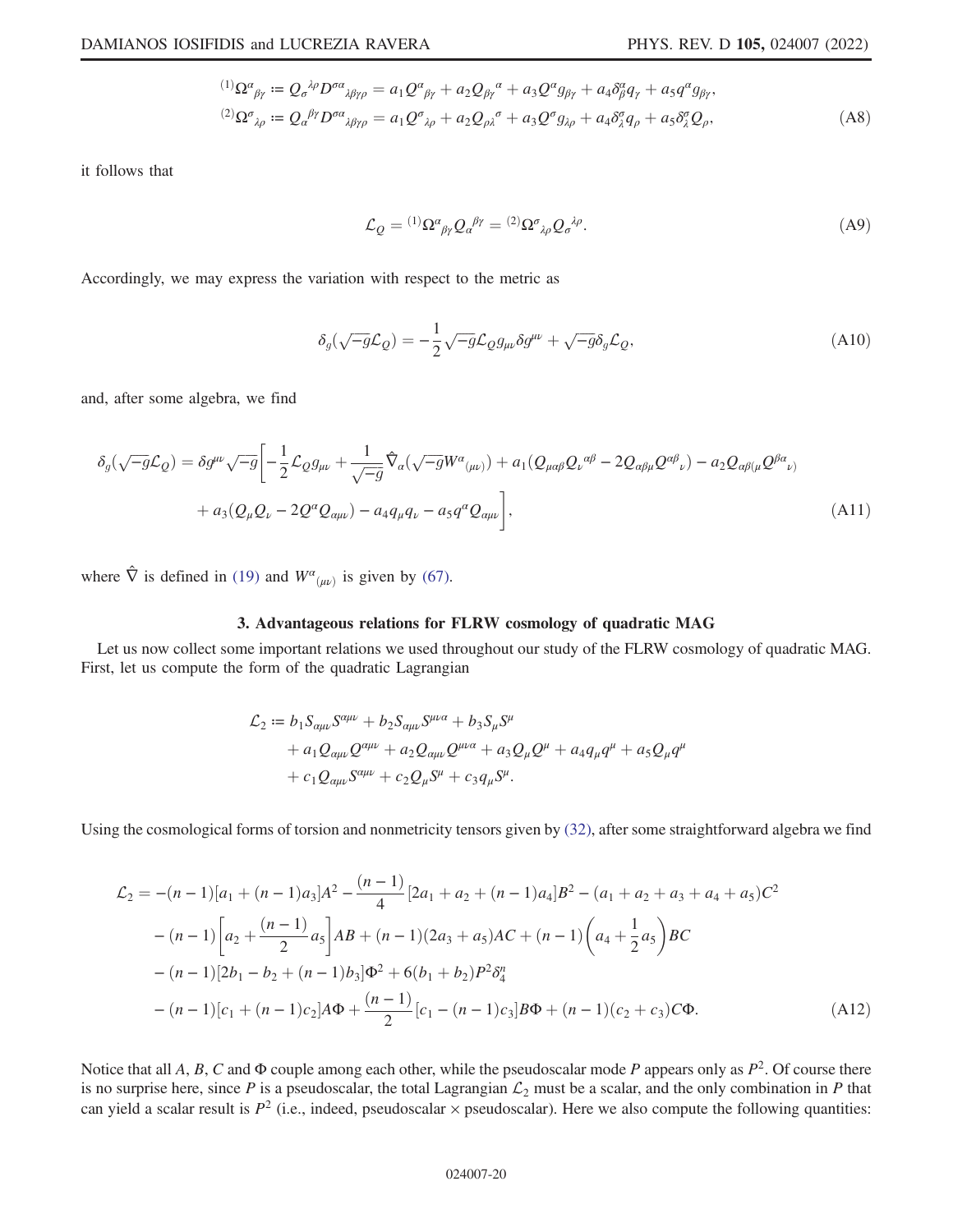$$
W^{a}_{\mu\nu}u^{\mu}u^{\nu} = 2(a_{1} + a_{2} + a_{3} + a_{4} + a_{5})Cu^{a} - (n - 1)(2a_{3} + a_{5})Au^{a} - (n - 1)(a_{5} + 2a_{4})\frac{B}{2}u^{a},
$$
  
\n
$$
\Pi^{a}_{\mu\nu}u^{\mu}u^{\nu} = -(n - 1)(c_{2} + c_{3})\Phi u^{a},
$$
  
\n
$$
W^{a}_{(\mu a)} = \left[a_{2} + 2a_{3} + \frac{(n + 1)}{2}a_{5}\right]Q_{\mu} + [2a_{1} + a_{2} + 2a_{3} + a_{5} + (n + 1)a_{4}]q_{\mu}
$$
  
\n
$$
= \frac{1}{2}(n - 1)[2a_{2} + 4a_{3} + (n + 1)a_{5}]Au_{\mu} + \frac{1}{2}(n - 1)[2a_{1} + a_{2} + a_{5} + (n + 1)a_{4}]Bu_{\mu}
$$
  
\n
$$
+ \frac{1}{2}[-4a_{1} - 4a_{2} - 4a_{3} - 2(n + 1)a_{4} - a_{5}(n + 3)]Cu_{\mu},
$$
  
\n
$$
\Pi^{a}_{(\mu a)} = \left[-\frac{c_{1}}{2} + c_{2} + \frac{(n + 1)}{2}c_{3}\right]S_{\mu} = [-c_{1} + 2c_{2} + (n + 1)c_{3}]\Phi u_{\mu},
$$
  
\n
$$
W_{\alpha\mu\nu}u^{\alpha}u^{\mu}u^{\nu} = 2(a_{1} + a_{2})Q_{\alpha\mu\nu}u^{\alpha}u^{\mu}u^{\nu} - (2a_{3} + a_{5})Q_{\mu}u^{\mu} - (a_{5} + 2a_{4})q_{\mu}u^{\mu}
$$
  
\n
$$
= -2(a_{1} + a_{2} + a_{3} + a_{4} + a_{5})C + (n - 1)(2a_{3} + a_{5})A + (n - 1)(a_{5} + 2a_{4})\frac{B}{2},
$$
  
\n
$$
\Pi_{\alpha\mu\nu}u^{\alpha}u^{\mu}u^{\nu} = -(c_{2} + c_{3})S_{\mu}u^{\mu} = (n
$$

Besides, given (78) and specializing to the FLRW cosmology case we considered in the main text [i.e., using (32)], we find

$$
(A_{\mu\nu} + B_{\mu\nu} + C_{\mu\nu})u^{\mu}u^{\nu} = (n-1)[a_1 + (n-1)a_3]A^2 - \frac{1}{4}[(2a_1 + a_2) + (n-1)a_4](n-1)B^2
$$

$$
- (a_1 + a_2 + a_3 + a_4 + a_5)C^2 + (n-1)\left(a_4 + \frac{a_5}{2}\right)BC
$$

$$
+ (n-1)[2b_1 - b_2 + (n-1)b_3]\Phi^2 + (n-1)[c_1 + (n-1)c_2]\Phi A.
$$
 (A14)

Note that there are no AC, AB,  $\Phi B$ ,  $\Phi C$  terms in the equation above, that is A and  $\Phi$  couple only among themselves and so do  $B$  and  $C$ . Observe also that here  $P$  does not appear. Moreover, after some long calculations we find

$$
-2(\Pi^{\alpha}{}_{(\mu\nu)} + W^{\alpha}{}_{(\mu\nu)})u^{\mu}\nabla_{\alpha}u^{\nu} = (n-1)(H-Y)[\gamma_{1}B + 2\gamma_{2}A + 2\gamma_{3}\Phi] + \frac{(n-1)}{2}C[(a_{5} + 2a_{4})B + 2(2a_{3} + a_{5})A + 2(c_{2} + c_{3})\Phi] - 2(a_{1} + a_{2} + a_{3} + a_{4} + a_{5})C^{2} - (n-1)(2a_{4} + a_{5})(H-Y)C,
$$
 (A15)

where

$$
\gamma_1 = 2a_1 + a_2 + (n-1)a_4,
$$
\n $\gamma_2 = a_2 + \frac{(n-1)}{2}a_5,$ \n $\gamma_3 = \frac{1}{2}[-c_1 + (n-1)c_3].$ \n(A16)

Gathering all the above results and combining them with (77), we finally arrive at

$$
R_{\mu\nu}u^{\mu}u^{\nu} = \frac{\kappa}{(n-2)}(T + (n-2)T_{\mu\nu}u^{\mu}u^{\nu})
$$
  
 
$$
- \left\{(n-1)[a_1 + (n-1)a_3]A^2 - \frac{1}{4}[(2a_1 + a_2) + (n-1)a_4](n-1)B^2
$$
  
 
$$
- (a_1 + a_2 + a_3 + a_4 + a_5)C^2 + (n-1)\left(a_4 + \frac{a_5}{2}\right)BC
$$
  
 
$$
+ (n-1)[2b_1 - b_2 + (n-1)b_3]\Phi^2 + (n-1)[c_1 + (n-1)c_2]\Phi A\right\}
$$
  
 
$$
+ (n-1)(H - Y)[\gamma_1B + 2\gamma_2A + 2\gamma_3\Phi] + \frac{(n-1)}{2}C[(a_5 + 2a_4)B + 2(2a_3 + a_5)A + 2(c_2 + c_3)\Phi]
$$
  
 
$$
- 2(a_1 + a_2 + a_3 + a_4 + a_5)C^2 - (n-1)(2a_4 + a_5)(H - Y)C
$$
  
 
$$
+ i + (n-1)HI,
$$
 (A17)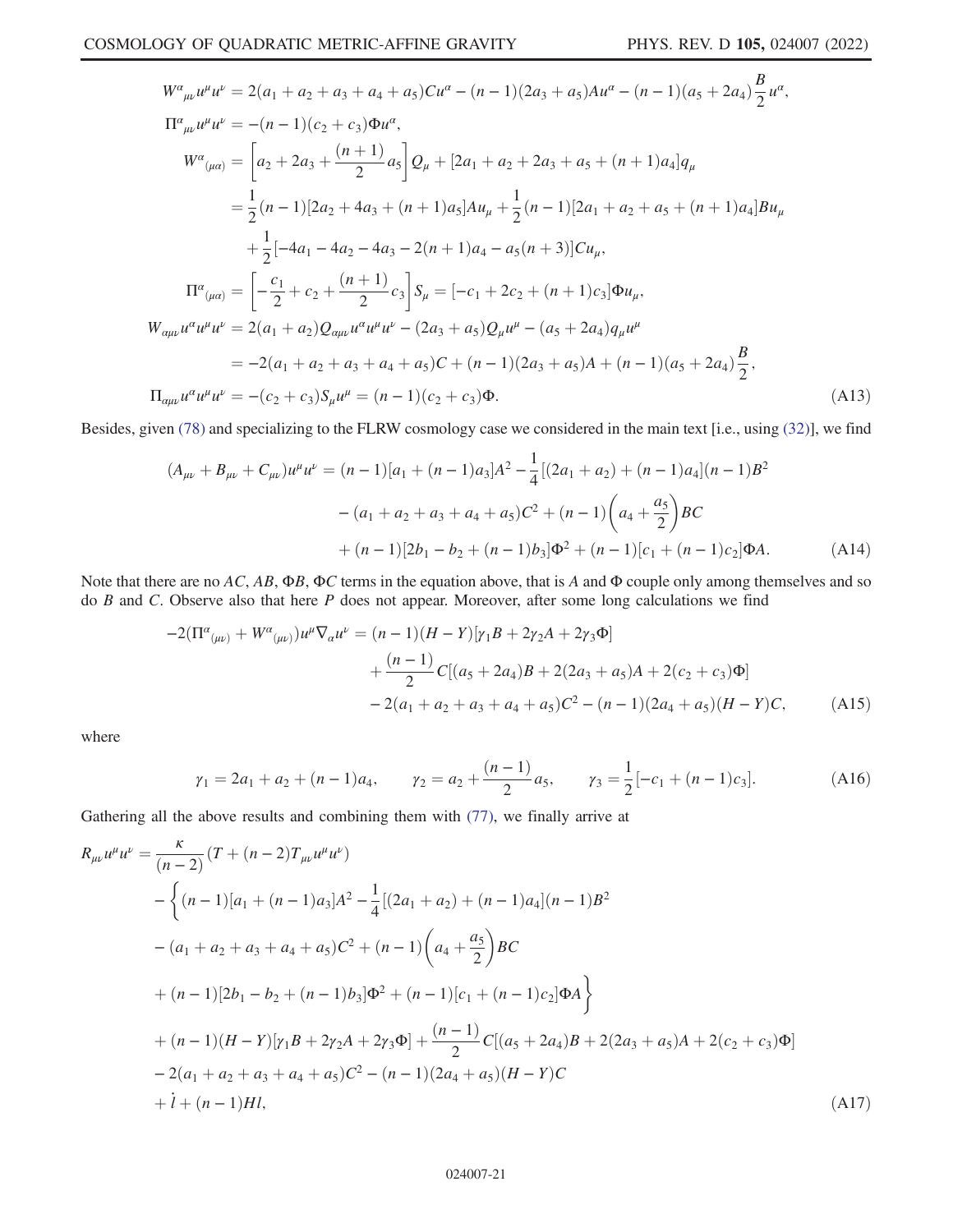where

$$
l = \beta_1 A + \beta_2 B + \beta_3 C + \beta_4 \Phi, \tag{A18}
$$

with

$$
\beta_1 = \left(\frac{n-1}{n-2}\right)[2a_1 + 4a_3 - a_5(n-3)],
$$
  
\n
$$
\beta_2 = \left(\frac{n-1}{n-2}\right)[a_2 - a_4(n-3) + a_5],
$$
  
\n
$$
\beta_3 = \frac{1}{(n-2)}[2a_1(n-3) + 2a_2(n-3) - 4a_3 + 2a_4(n-3) + a_5(n-5)],
$$
  
\n
$$
\beta_4 = \left(\frac{n-1}{n-2}\right)[c_1 + 2c_2 - c_3(n-3)].
$$
\n(A19)

All these formulas are particularly useful to reproduce the results we have presented in Sec. IV.

## 4. Coefficients in quadratic MAG cosmology

For the sake of completeness, in the following we report the explicit expressions of the coefficients  $\alpha_{ij}$  appearing in Eqs. (90)–(93) in terms of the  $a$ 's,  $b$ 's, and  $c$ 's. They read

$$
\alpha_{11} = 2(n-1)(2a_3 + a_5), \qquad \alpha_{12} = (n-1)\left(\frac{1}{2} + a_5 + 2a_4\right),
$$
  
\n
$$
\alpha_{13} = -4(a_1 + a_3 + a_4 + a_5), \qquad \alpha_{14} = 2(n-1)(c_2 + c_3),
$$
  
\n
$$
\alpha_{21} = \frac{(n-3)}{2} + (n-1)a_5, \qquad \alpha_{22} = 2a_1 + (n-1)a_4,
$$
  
\n
$$
\alpha_{23} = -\left(\frac{1}{2} + 2a_4 + a_5\right), \qquad \alpha_{24} = 2(n-2) + (n-1)c_3,
$$
  
\n
$$
\alpha_{31} = 4a_1 + 4(n-1)a_3 - \frac{(n-1)}{2}c_2, \qquad \alpha_{32} = (n-1)a_5 - \frac{(n-1)}{4}c_3 - \frac{1}{2},
$$
  
\n
$$
\alpha_{33} = \frac{1}{2}(c_2 + c_3) - 4a_3 - 2a_5, \qquad \alpha_{34} = 2(n-1)c_2 - 2b_1 - (n-1)b_3,
$$
  
\n
$$
\alpha_{41} = (n-1)\left(-\frac{1}{2} + a_5 + \frac{c_2}{2}\right), \qquad \alpha_{42} = \frac{(n-2)}{2} + 2a_1 + (n-1)a_4 + \frac{(n-1)}{4}c_3,
$$
  
\n
$$
\alpha_{43} = -\left[\frac{1}{2} + 2a_4 + a_5 + \frac{c_2 + c_3}{2}\right], \qquad \alpha_{44} = -2(n-2) + 2b_1 + (n-1)c_3 + (n-1)b_3.
$$
  
\n(A20)

These are the elements of the matrix M we have introduced in Sec. IV.

- [1] E. N. Saridakis et al. (CANTATA Collaboration), Modified gravity and cosmology: An update by the CANTATA network, [arXiv:2105.12582](https://arXiv.org/abs/2105.12582).
- [2] L. P. Eisenhart, Non-Riemannian Geometry, American Mathematical Society Vol. VIII (Colloquium Publications, 1927), p. 184.
- [3] F. W. Hehl, J. D. McCrea, E. W. Mielke, and Y. Ne'eman, Metric affine gauge theory of gravity: Field equations, Noether identities, world spinors, and breaking of dilation invariance, [Phys. Rep.](https://doi.org/10.1016/0370-1573(94)00111-F) 258, 1 (1995).
- [4] F. W. Hehl and A. Macias, Metric affine gauge theory of gravity. 2. Exact solutions,[Int. J.Mod. Phys. D](https://doi.org/10.1142/S0218271899000316) 08, 399 (1999).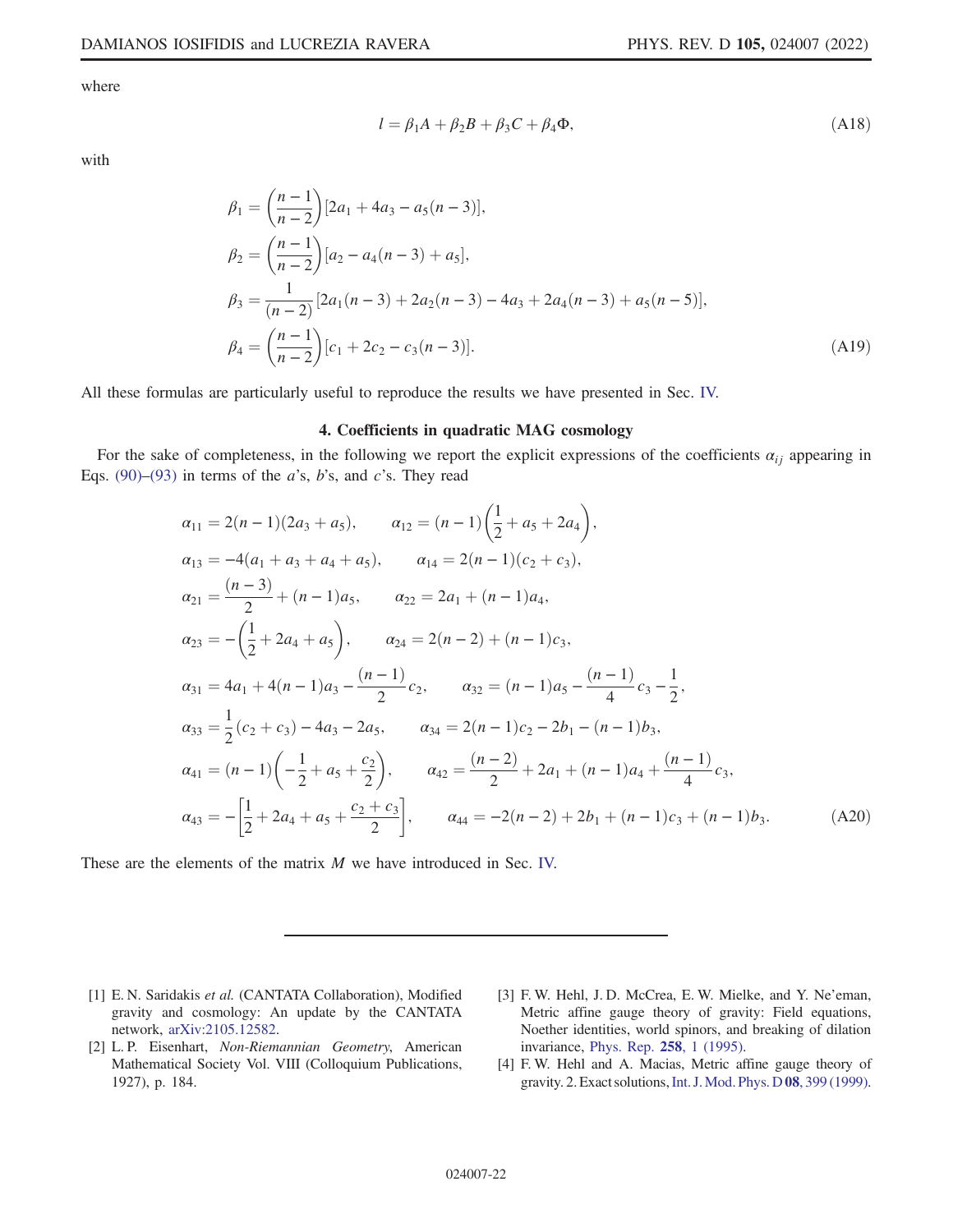- [5] D. Iosifidis, Metric-affine gravity and cosmology/aspects of torsion and non-metricity in gravity theories, [arXiv:1902](https://arXiv.org/abs/1902.09643) [.09643.](https://arXiv.org/abs/1902.09643)
- [6] S. Klemm and L. Ravera, An action principle for the Einstein–Weyl equations, [J. Geom. Phys.](https://doi.org/10.1016/j.geomphys.2020.103958) 158, 103958 [\(2020\).](https://doi.org/10.1016/j.geomphys.2020.103958)
- [7] S. Klemm and L. Ravera, Schrödinger connection with selfdual nonmetricity vector in  $2 + 1$  dimensions, [Phys. Lett. B](https://doi.org/10.1016/j.physletb.2021.136291) 817[, 136291 \(2021\).](https://doi.org/10.1016/j.physletb.2021.136291)
- [8] D. Iosifidis and L. Ravera, Parity violating metric-affine gravity theories, [Classical Quantum Gravity](https://doi.org/10.1088/1361-6382/abde1a) 38, 115003 [\(2021\).](https://doi.org/10.1088/1361-6382/abde1a)
- [9] D. S. Klemm and L. Ravera, Einstein manifolds with torsion and nonmetricity, Phys. Rev. D 101[, 044011 \(2020\)](https://doi.org/10.1103/PhysRevD.101.044011).
- [10] D. S. Klemm and L. Ravera, Supersymmetric near-horizon geometry and Einstein-Cartan-Weyl spaces, [Phys. Lett. B](https://doi.org/10.1016/j.physletb.2019.04.061) 793[, 265 \(2019\)](https://doi.org/10.1016/j.physletb.2019.04.061).
- [11] S. Ariwahjoedi, A. Suroso, and F.P. Zen,  $(3 + 1)$ formulation for gravity with torsion and non-metricity: The stress-energy-momentum equation, [Classical Quantum](https://doi.org/10.1088/1361-6382/abf27a) Gravity 38[, 155009 \(2021\).](https://doi.org/10.1088/1361-6382/abf27a)
- [12] S. Ariwahjoedi, A. Suroso, and F.P. Zen,  $(3 + 1)$ formulation for gravity with torsion and non-metricity II: The hypermomentum equation, [Classical Quantum Gravity](https://doi.org/10.1088/1361-6382/ac2c1c) 38[, 225006 \(2021\).](https://doi.org/10.1088/1361-6382/ac2c1c)
- [13] F. W. Hehl, G. D. Kerlick, and P. Von Der Heyde, On hypermomentum in general relativity. 1. The notion of hypermomentum, [Z. Naturforsch. A](https://doi.org/10.1515/zna-1976-0201) 31, 111 (1976).
- [14] F. W. Hehl, G. D. Kerlick, and P. Von Der Heyde, On hypermomentum in general relativity. 2. The geometry of space-time, [Z. Naturforsch. A](https://doi.org/10.1515/zna-1976-0602) 31, 524 (1976).
- [15] D. Iosifidis, C. G. Tsagas, and A. C. Petkou, Raychaudhuri equation in spacetimes with torsion and nonmetricity, [Phys.](https://doi.org/10.1103/PhysRevD.98.104037) Rev. D 98[, 104037 \(2018\)](https://doi.org/10.1103/PhysRevD.98.104037).
- [16] D. Iosifidis, Exactly solvable connections in metric-affine gravity, [Classical Quantum Gravity](https://doi.org/10.1088/1361-6382/ab0be2) 36, 085001 (2019).
- [17] S. Capozziello and S. Vignolo, Metric-affine  $f(R)$ -gravity with torsion: An overview, [Ann. Phys. \(Berlin\)](https://doi.org/10.1002/andp.201010420) 19, 238 [\(2010\).](https://doi.org/10.1002/andp.201010420)
- [18] R. Percacci and E. Sezgin, New class of ghost- and tachyonfree metric affine gravities, [Phys. Rev. D](https://doi.org/10.1103/PhysRevD.101.084040) 101, 084040 [\(2020\).](https://doi.org/10.1103/PhysRevD.101.084040)
- [19] J. B. Jiménez and A. Delhom, Instabilities in metric-affine theories of gravity with higher order curvature terms, [Eur.](https://doi.org/10.1140/epjc/s10052-020-8143-z) Phys. J. C 80[, 585 \(2020\).](https://doi.org/10.1140/epjc/s10052-020-8143-z)
- [20] K. Aoki and K. Shimada, Scalar-metric-affine theories: Can we get ghost-free theories from symmetry?, [Phys. Rev. D](https://doi.org/10.1103/PhysRevD.100.044037) 100[, 044037 \(2019\).](https://doi.org/10.1103/PhysRevD.100.044037)
- [21] F. Cabral, F. S. N. Lobo, and D. Rubiera-Garcia, Fundamental symmetries and spacetime geometries in gauge theories of gravity—prospects for unified field theories, Universe 6[, 238 \(2020\).](https://doi.org/10.3390/universe6120238)
- [22] T. Helpin and M. S. Volkov, A metric-affine version of the Horndeski theory, [Int. J. Mod. Phys. A](https://doi.org/10.1142/S0217751X20400102) 35, 2040010 (2020).
- [23] S. Bahamonde and J.G. Valcarcel, New models with independent dynamical torsion and nonmetricity fields, [J.](https://doi.org/10.1088/1475-7516/2020/09/057) [Cosmol. Astropart. Phys. 09 \(2020\) 057.](https://doi.org/10.1088/1475-7516/2020/09/057)
- [24] J. B. Jimenez and T. S. Koivisto, Spacetimes with vector distortion: Inflation from generalized Weyl geometry, [Phys.](https://doi.org/10.1016/j.physletb.2016.03.047) Lett. B 756[, 400 \(2016\).](https://doi.org/10.1016/j.physletb.2016.03.047)
- [25] J. B. Jiménez and T. S. Koivisto, Modified gravity with vector distortion and cosmological applications, [Universe](https://doi.org/10.3390/universe3020047) 3, [47 \(2017\).](https://doi.org/10.3390/universe3020047)
- [26] D. Kranas, C. G. Tsagas, J. D. Barrow, and D. Iosifidis, Friedmann-like universes with torsion, [Eur. Phys. J. C](https://doi.org/10.1140/epjc/s10052-019-6822-4) 79, [341 \(2019\)](https://doi.org/10.1140/epjc/s10052-019-6822-4).
- [27] C. Barragan, G. J. Olmo, and H. Sanchis-Alepuz, Bouncing cosmologies in Palatini  $f(R)$  gravity, [Phys. Rev. D](https://doi.org/10.1103/PhysRevD.80.024016) 80, [024016 \(2009\).](https://doi.org/10.1103/PhysRevD.80.024016)
- [28] K. Shimada, K. Aoki, and K. I. Maeda, Metric-affine gravity and inflation, Phys. Rev. D 99[, 104020 \(2019\).](https://doi.org/10.1103/PhysRevD.99.104020)
- [29] M. Kubota, K. Y. Oda, K. Shimada, and M. Yamaguchi, Cosmological perturbations in Palatini formalism, [J. Cos](https://doi.org/10.1088/1475-7516/2021/03/006)[mol. Astropart. Phys. 03 \(2021\) 006.](https://doi.org/10.1088/1475-7516/2021/03/006)
- [30] Y. Mikura, Y. Tada, and S. Yokoyama, Conformal inflation in the metric-affine geometry, [Europhys. Lett.](https://doi.org/10.1209/0295-5075/132/39001) 132, 39001 [\(2020\).](https://doi.org/10.1209/0295-5075/132/39001)
- [31] Y. Mikura, Y. Tada, and S. Yokoyama, Minimal k-inflation in light of the conformal metric-affine geometry, [Phys. Rev.](https://doi.org/10.1103/PhysRevD.103.L101303) D 103[, L101303 \(2021\).](https://doi.org/10.1103/PhysRevD.103.L101303)
- [32] F. Bombacigno and G. Montani, Big bounce cosmology for Palatini  $R^2$  gravity with a Nieh-Yan term, [Eur. Phys. J. C](https://doi.org/10.1140/epjc/s10052-019-6918-x) 79, [405 \(2019\)](https://doi.org/10.1140/epjc/s10052-019-6918-x).
- [33] F. Bombacigno, S. Boudet, G. J. Olmo, and G. Montani, Big bounce and future time singularity resolution in Bianchi I cosmologies: The projective invariant Nieh-Yan case, [Phys.](https://doi.org/10.1103/PhysRevD.103.124031) Rev. D 103[, 124031 \(2021\)](https://doi.org/10.1103/PhysRevD.103.124031).
- [34] D. Iosifidis, Riemann tensor and gauss-bonnet density in metric-affine cosmology, [Classical Quantum Gravity](https://doi.org/10.1088/1361-6382/ac213a) 38, [195028 \(2021\).](https://doi.org/10.1088/1361-6382/ac213a)
- [35] Y. N. Obukhov and R. Tresguerres, Hyperfluid: A model of classical matter with hypermomentum, [Phys. Lett. A](https://doi.org/10.1016/0375-9601(93)90339-2) 184, [17 \(1993\).](https://doi.org/10.1016/0375-9601(93)90339-2)
- [36] Y. N. Obukhov, On a model of an unconstrained hyperfluid, [Phys. Lett. A](https://doi.org/10.1016/S0375-9601(96)80004-1) 210, 163 (1996).
- [37] O. V. Babourova and B. N. Frolov, Perfect hypermomentum fluid: Variational theory and equations of motion, [Int. J.](https://doi.org/10.1142/S0217751X98002444) [Mod. Phys. A](https://doi.org/10.1142/S0217751X98002444) 13, 5391 (1998).
- [38] J. R. Ray and L. L. Smalley, Spinning fluids in the Einstein-Cartan theory, Phys. Rev. D 27[, 1383 \(1983\)](https://doi.org/10.1103/PhysRevD.27.1383).
- [39] L. L. Smalley, Fluids with spin and twist, [J. Math. Phys.](https://doi.org/10.1063/1.531341) (N.Y.) 36[, 778 \(1995\)](https://doi.org/10.1063/1.531341).
- [40] D. Iosifidis, Cosmological hyperfluids, torsion and nonmetricity, [Eur. Phys. J. C](https://doi.org/10.1140/epjc/s10052-020-08634-z) 80, 1042 (2020).
- [41] D. Iosifidis, The perfect hyperfluid of metric-affine gravity: The foundation, [J. Cosmol. Astropart. Phys. 04](https://doi.org/10.1088/1475-7516/2021/04/072) [\(2021\) 072.](https://doi.org/10.1088/1475-7516/2021/04/072)
- [42] D. Iosifidis, Non-Riemannian cosmology: The role of shear hypermomentum, [Int. J. Geom. Methods Mod. Phys.](https://doi.org/10.1142/S0219887821501292) 18, [2150129 \(2021\).](https://doi.org/10.1142/S0219887821501292)
- [43] R. W. Tucker and C. Wang, Black holes with Weyl charge and nonRiemannian waves, [Classical Quantum Gravity](https://doi.org/10.1088/0264-9381/12/10/016) 12, [2587 \(1995\)](https://doi.org/10.1088/0264-9381/12/10/016).
- [44] Y. N. Obukhov, E. J. Vlachynsky, W. Esser, R. Tresguerres, and F. W. Hehl, An exact solution of the metric affine gauge theory with dilation, shear, and spin charges, [Phys. Lett. A](https://doi.org/10.1016/0375-9601(96)00531-2) 220[, 1 \(1996\).](https://doi.org/10.1016/0375-9601(96)00531-2)
- [45] E. J. Vlachynsky, R. Tresguerres, Y. N. Obukhov, and F. W. Hehl, An axially symmetric solution of metric affine gravity, [Classical Quantum Gravity](https://doi.org/10.1088/0264-9381/13/12/016) 13, 3253 (1996).